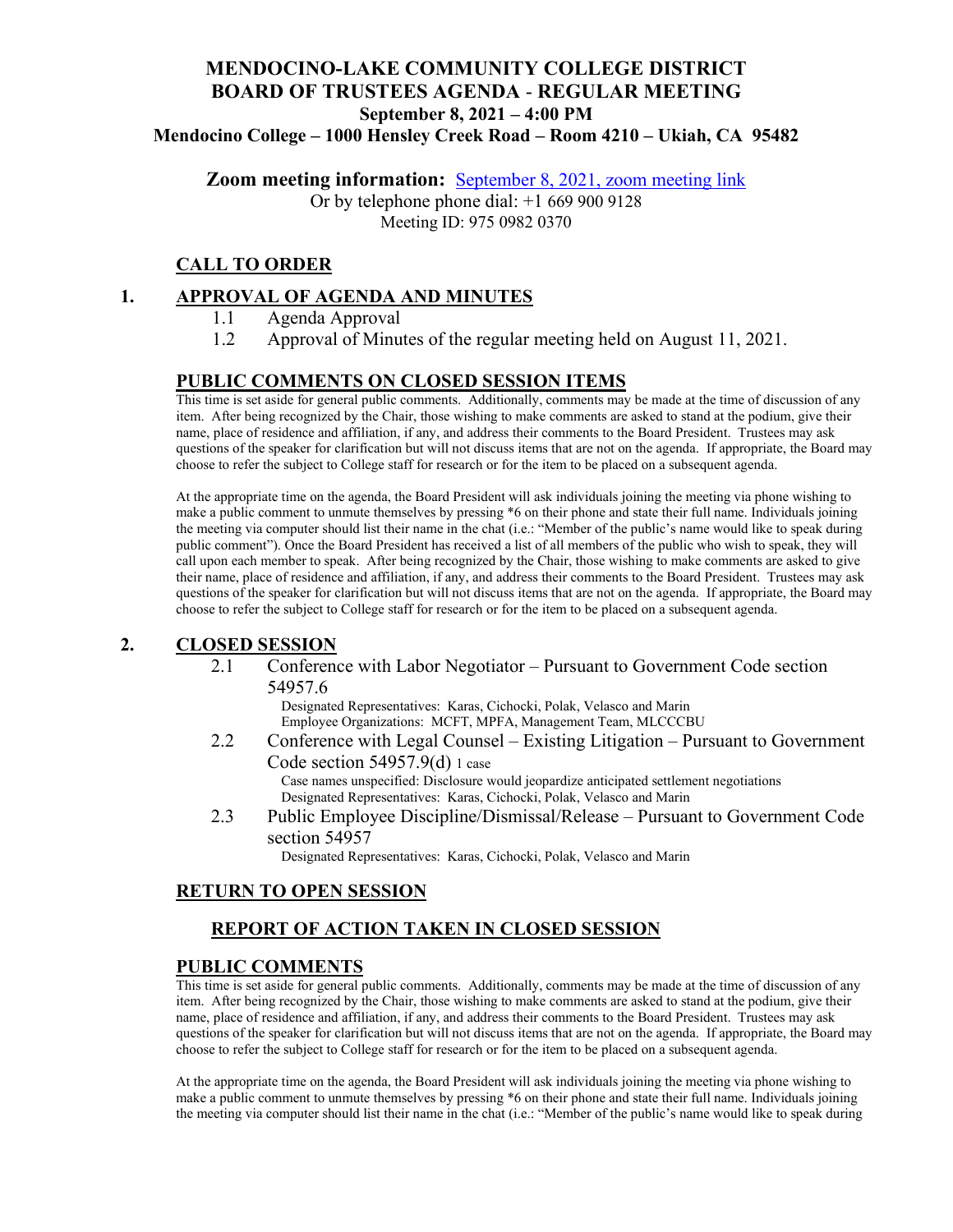public comment"). Once the Board President has received a list of all members of the public who wish to speak, they will call upon each member to speak. After being recognized by the Chair, those wishing to make comments are asked to give their name, place of residence and affiliation, if any, and address their comments to the Board President. Trustees may ask questions of the speaker for clarification but will not discuss items that are not on the agenda. If appropriate, the Board may choose to refer the subject to College staff for research or for the item to be placed on a subsequent agenda.

## **3. PRESIDENT AND ADMINISTRATION REPORT**

3.1 A report from Superintendent/President Karas is presented as information

## **CONSENT AGENDA**

#### **4. Personnel**

4.1 Consideration to approve Personnel List – Short Term Non-Continuing Employees

Recommendation to approve the list of short-term non-continuing personnel as presented

- 4.2 Consideration to approve Personnel List Part-Time Faculty Recommendation to approve the list of part-time faculty as presented
- 4.3 Consideration to approve List of Volunteers Recommendation to approve the list of volunteers as presented
- 4.4 Consideration to Employ Full-Time Faculty Recommendation to employ full-time faculty as presented
- 4.5 Consideration to Employ Full-Time Faculty Contract Revision Recommendation to approve the full-time faculty contract revision as presented
- 4.6 Consideration to approve Contract Categorically Funded Faculty Recommendation to approve the categorically funded faculty contract as presented
- 4.7 Consideration to approve Transfer Classified Recommendation to approve the classified transfer as presented
- 4.8 Consideration to ratify Resignation Classified Recommendation to ratify the classified resignation as presented
- 4.9 Consideration to ratify the Mendocino College Federation of Teachers (MCFT) Bargaining Unit/AFT/CFT 2021-24 Tentative Agreement Recommendation to ratify the Mendocino College Federation of Teachers (MCFT) Bargaining Unit/AFT/CFT 2021/24 tentative agreement as presented
- 4.10 Consideration to ratify the Mendocino-Lake Community College Classified Bargaining Unit/SEIU Local 1021 2021-24 Tentative Agreement Recommendation to ratify the Mendocino-Lak Community College Classified Bargaining Unit/SEIU Local 1021 2021-24 tentative agreement as presented
- 4.11 Consideration to ratify the Mendocino-Lake Community College Management Team, 2021/22 Agreement Recommendation to ratify the Mendocino-Lake Community College Management team 2021/22 agreement as presented
- 4.12 Consideration to ratify the Vice President Salary Schedule 2021/22 Recommendation to ratify the Vice President salary schedule 2021/22 as presented

#### **5. Other Items**

#### 5.1 Donations

Recommendation to accept the donated items as presented

### **6. PUBLIC HEARING ON THE PROPOSED ADOPTED BUDGET – TIME CERTAIN ITEM – 4:30 PM**

## **7. ACTION ITEMS**

7.1 2021/22 Adopted Budget

Recommendation to adopt the proposed 2021/22 adopted budget as presented and shown on attachments A through I

## **8. INFORMATIONAL ITEMS AND REPORTS**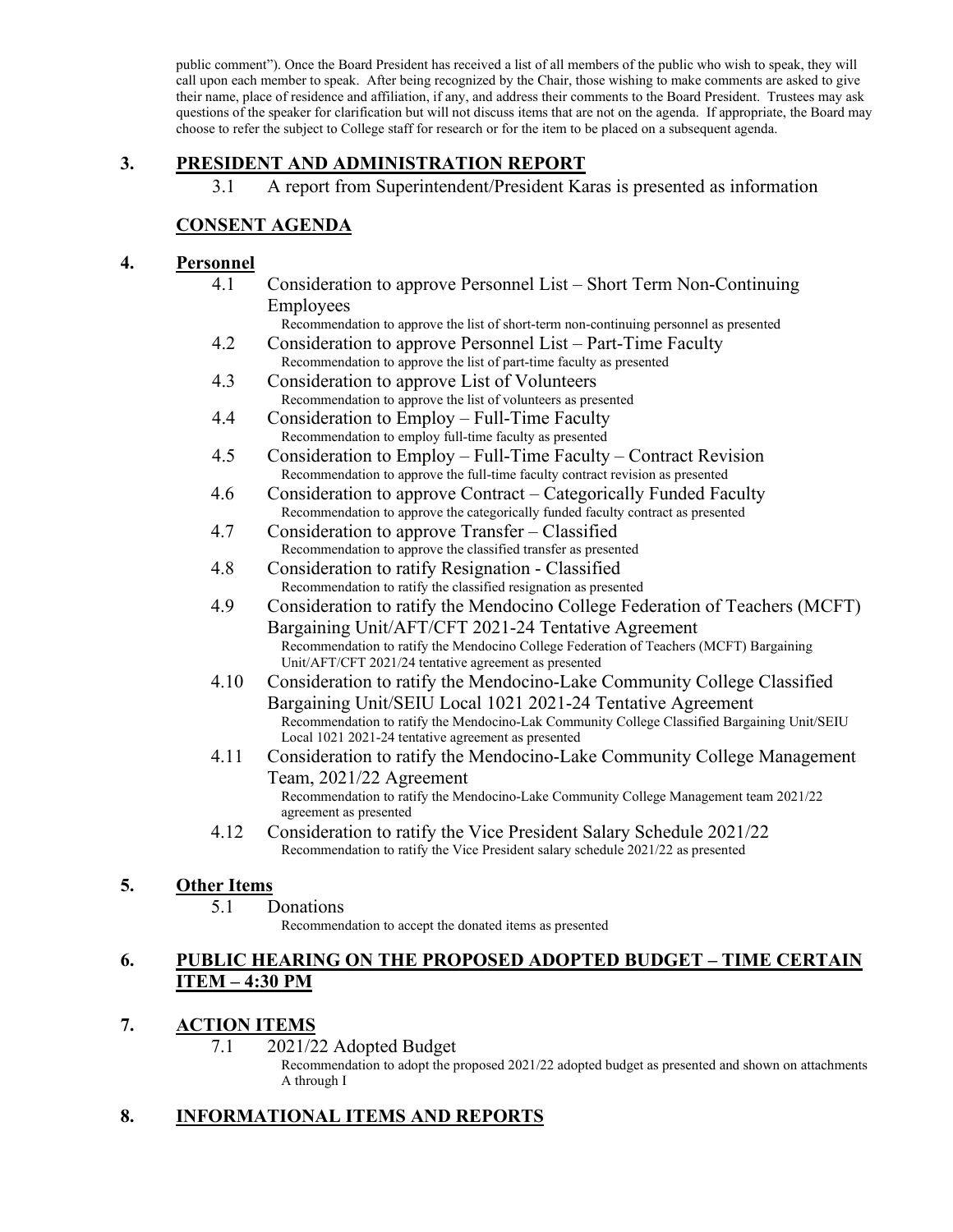- 8.1 Mendocino College Foundation, Inc.
	- 8.1.A Mendocino College Foundation informational report 8.1.B Friends of the Mendocino College Coastal Field Stati
	- Friends of the Mendocino College Coastal Field Station and Natural Sciences affiliate
- 8.2 Constituent Group Reports Reports from constituent groups are presented as information
- 8.3 Board Policy Additions and Revisions First Reading Revisions and additions to Board policies are presented for information and review

## **9. TRUSTEE COMMUNICATIONS**

9.1 Trustee Reports

Written and oral reports from Trustees are presented as information

9.2 Future Agenda Items Board discussion about topics to be included on future agendas

#### **10. ADJOURNMENT**

**ADA Compliance: Persons with disabilities needing assistance, please notify the Superintendent/President's Office at 468-3071 no later than 24 hours prior to the scheduled meeting.** 

**Agenda Packet and Supporting Documents Notice: The agenda packet and supporting materials can be found on the college website at :** [Board of Trustee meeting documentation](https://www.mendocino.edu/botagendas)

#### *Future Board Meetings:*

• *Regular Meeting – Wednesday, October 13, 2021, 4:00 PM, Room 4210 and available via ZOOM*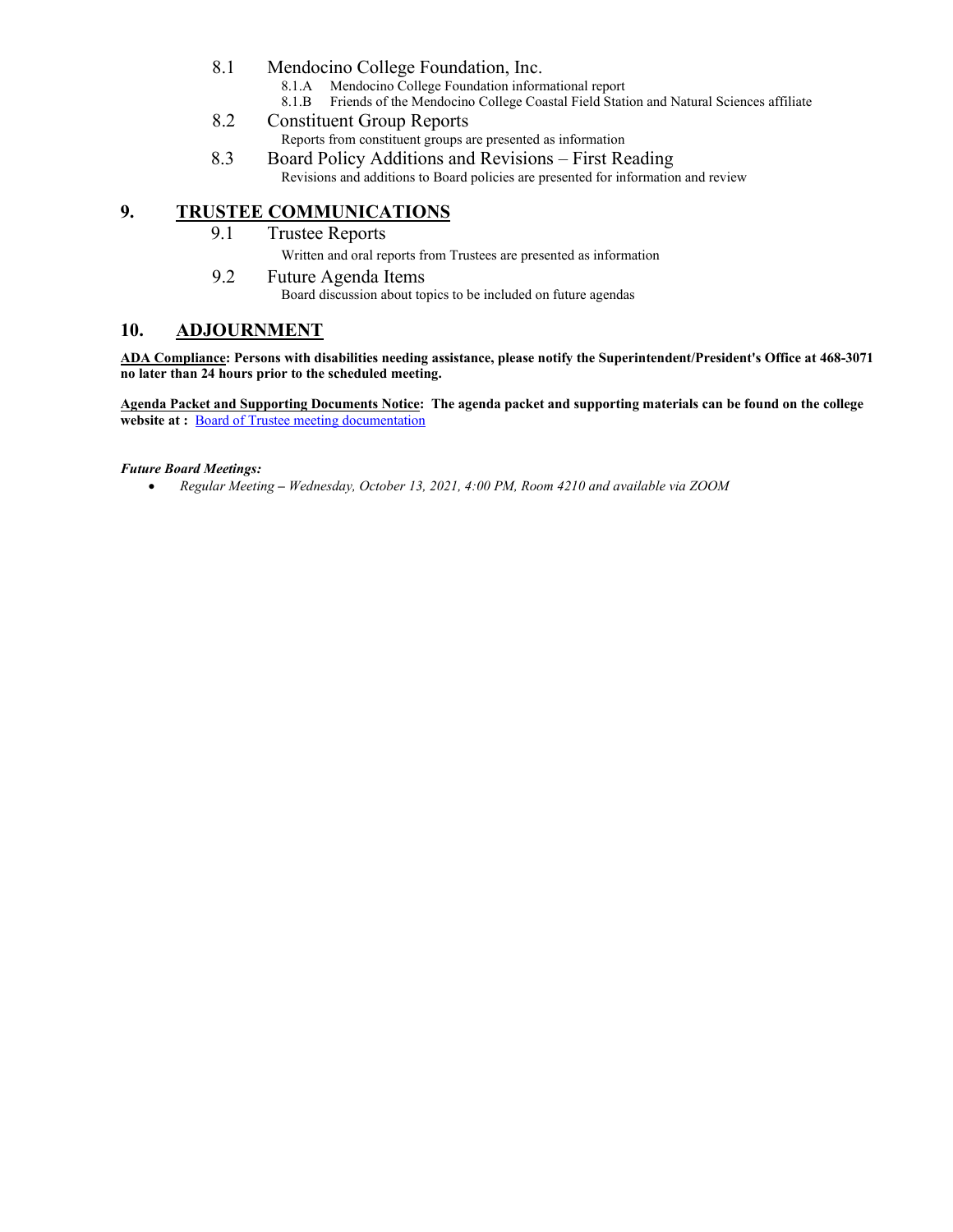## **MENDOCINO-LAKE COMMUNITY COLLEGE DISTRICT** MINUTES OF THE MEETING OF THE BOARD OF TRUSTEES

A regular meeting of the Mendocino-Lake Community College District Board of Trustees was convened on Wednesday, August 11, 2021, using ZOOM remote meeting technology.

*Call to Order* Trustee Pinoli, Board President, called the meeting to order at 4:30 PM. *Board Members* President Robert Jason Pinoli present Vice President Marie L. Myers present Clerk Ed Nickerman present Trustee Xochilt Martinez present Trustee John Tomkins present Trustee TeMashio Anderson absent Trustee Noel O'Neill present Student Trustee Leonardo Rodriguez present *Secretary* Timothy Karas, Superintendent/President (absent) *Support Staff* Mary Lamb, Executive Assistant to the Superintendent/President *Staff Representatives* Eileen Cichocki, Assistant Superintendent/Vice President of Administrative Services (present) Debra Polak, Vice President of Academic Affairs (present) Ulises Velasco, Vice President of Student Services (present) Nicole Marin, Director of Human Resources (present) *Constituent Representatives* Academic Senate Classified Senate Management Team Catherine Indermill, President (present) Lauren Simmonds, President (present) Janet Daugherty, President (present) *Agenda Approval* M/S (Nickerman/Tomkins) to approve the agenda as presented. The matter was approved via the following vote: Ayes Nickerman, O'Neill, Martinez, Myers, Tomkins and Pinoli Noes None Abstentions None Absent Anderson Advisory Vote Rodriguez – aye *Approval of Minutes* M/S (Nickerman/Tomkins) to approve the minutes of the regular board meeting held on June 9, 2021, as amended. The amendment being the additions and/or changes to first and second paragraphs under the Big Picture Item. The matter was approved with the following vote: Ayes Martinez, Nickerman, O'Neill, Myers, Tomkins, and Pinoli Noes None Abstentions None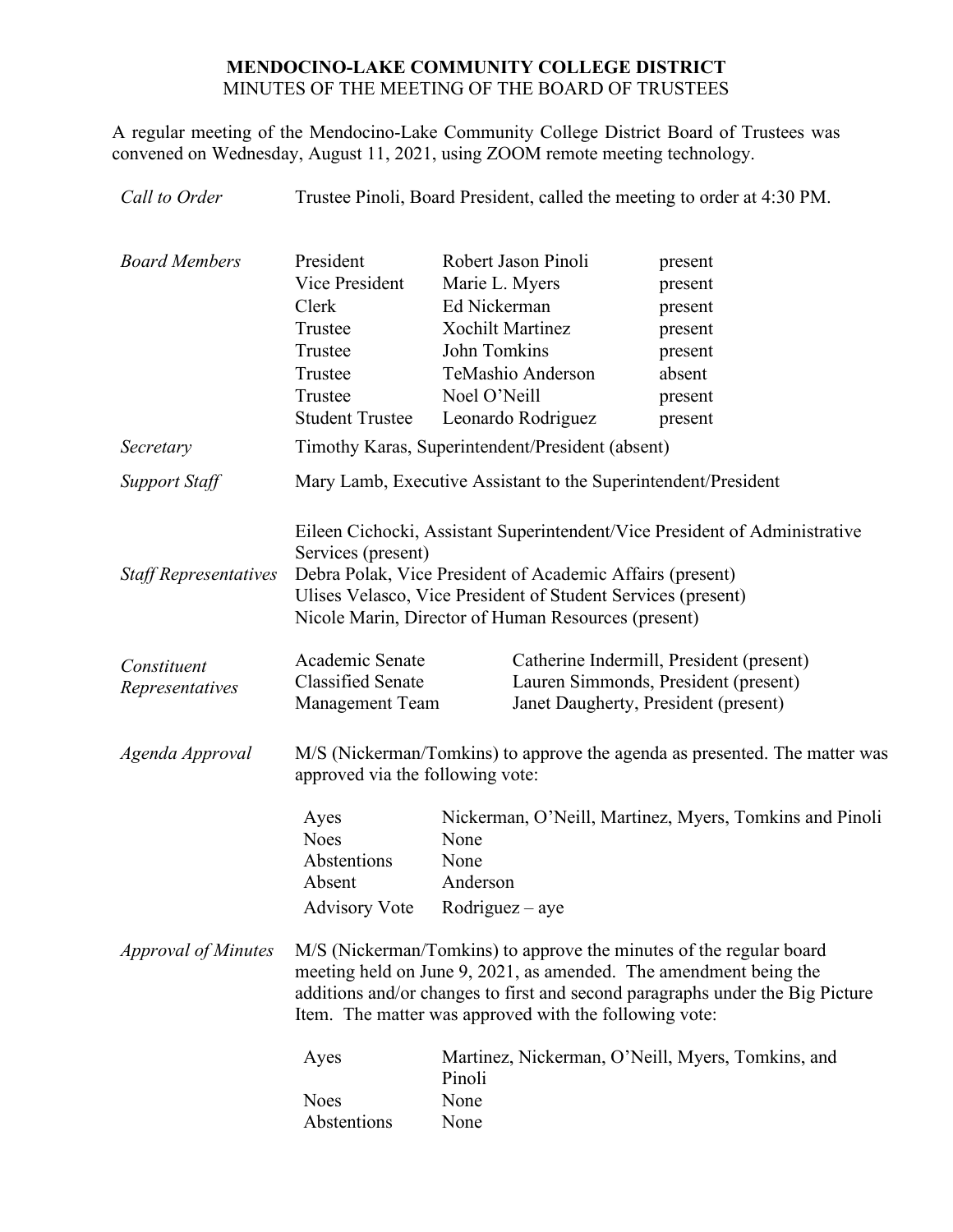Absent Anderson Advisory Vote Rodriguez – aye

Board President Pinoli informed the meeting participants that Superintendent/President Karas is not present at tonight's meeting due to a family emergency he needed to address, and it is anticipated he will be returning to campus next week.

*Public Comment on Closed Session Items*

There were no comments made on closed session items.

## **CLOSED SESSION**

The Board adjourned to Closed Session at 4:37 PM with Board President Pinoli stating items 2.1, 2.2 and 2.3 would be discussed in closed session.

#### **OPEN SESSION**

*Report of Action Taken in Closed Session* The Board returned to open session at 5:08 PM with Board President Pinoli reporting the following from closed session: There was no action taken by the Board on items 2.1 and 2.2. On item #2.3, the board took the following action: "In closed session on June 10, 2021, the Board of Trustees unanimously took action to terminate a Facilities Specialist. The District has not received an appeal, and so the Board's action is final." *Public Comments* There following members of the public addressed the board at this time: Lois O'Rourke, President of SEIU 1021 at the college addressed the board. Initially, she addressed the board regarding Board Policy 718 and spoke in opposition of deleting it. She also addressed the current budget. She stated we currently have the largest reserve in college history and shared that now is the time for the Board to show its support of the staff especially in the area of a cost-of-living adjustment. **PRESIDENT AND ADMINISTRATION REPORT** A written report was presented by Superintendent/President Karas. Assistant Superintendent/Vice President of Administrative Services Cichocki added the following information: Assistant Superintendent/Vice President of Administrative Services extended an invitation to the trustees to attend the college's inservice meeting which will be held this Friday beginning at 9:00 AM using a virtual format. **CONSENT AGENDA** M/S (Tomkins/Nickerman) Board of Trustees does hereby approve the Consent Agenda as presented. The consent agenda was approved with the following vote: Ayes Martinez, Myers, O'Neill, Tomkins, and Pinoli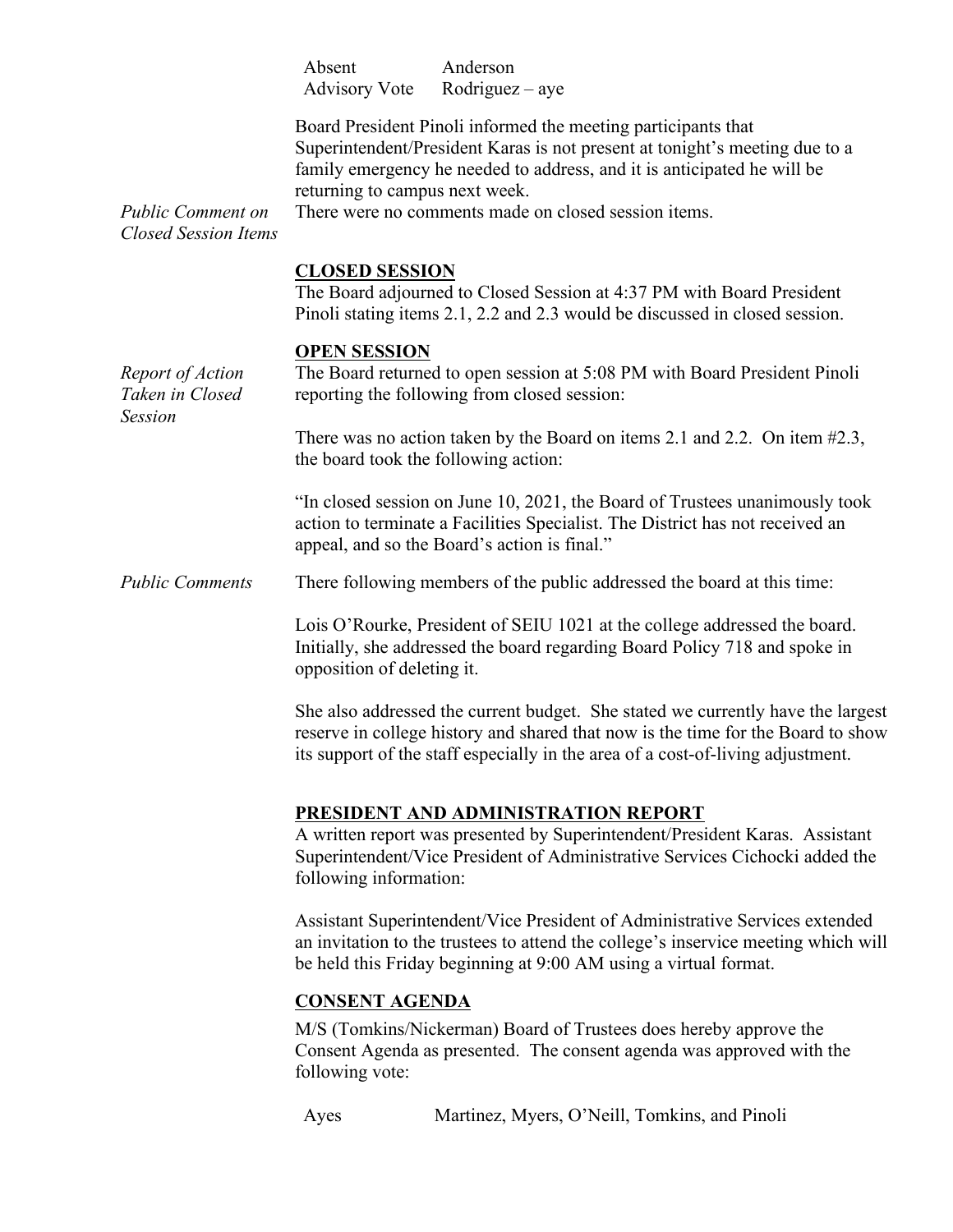| <b>Noes</b> | None                          |
|-------------|-------------------------------|
| Abstentions | None                          |
| Absent      | Anderson and Nickerman        |
|             | Advisory Vote Rodriguez - aye |

Items with an asterisk \* were approved by one motion as the Consent Agenda.

#### **Personnel**

*Consideration to approve Personnel List – Short Term Non-Continuing Employees*

*Consideration to approve personnel List – Part-Time* 

*Consideration to approve the List of* 

*Consideration to* 

*Faculty*

*Volunteers*

*approve Employment – Classified*

\*RESOLVED, That the Mendocino-Lake Community College District Board of Trustees does hereby ratify the employment of the short-term noncontinuing (STNC) employees as submitted and presented at the meeting pending receipt of all necessary employment eligibility requirements.

\*RESOLVED, That the Mendocino-Lake Community College District Board of Trustees does hereby approve the employment of the Part-Time Faculty for the Fall 2021 semester as presented pending receipt of all necessary employment eligibility requirements.

\*RESOLVED, That the Mendocino-Lake Community College District Board of Trustees does hereby approve the list of volunteers as presented.

\*RESOLVED, That the Mendocino-Lake Community College District Board of Trustees hereby employs Nicholas Orloff as Instructional Technology Specialist, effective August 1, 2021; and Amber Shrum as Learning Center Assistant, effective September 1, 2021; pending receipt of all necessary employment eligibility requirements.

*Consideration to approve Employment – Full-Time Faculty*

*Consideration to approve Transfer - Classified*

*Consideration to approve Working Out of Class Compensation Consideration to ratify the Mendocino-Lake Community College Part Time Faculty Bargaining Unit/MPFA 2021-24*  \*RESOLVED, That the Mendocino-Lake Community College District Board of Trustees hereby employs Mr. Michael Pratt as a tenure-track full-time instructor in Automotive Technology, effective August 13, 2021; and Maria (Meztli) Avina Patino as a tenure-track full-time counselor in EOPS/CARE effective September 1, 2021, pending receipt of all necessary employment eligibility requirements.

\*RESOLVED, That the Mendocino-Lake Community College District Board of Trustees hereby approves the transfer of Beatriz Sanchez, Administrative Assistant II, effective October 1, 2021, as presented.

\*RESOLVED, That the Mendocino-Lake Community College District Board of Trustees hereby approves the working out of class compensation for Amy Nelson and Jana Rauch as presented.

\*RESOLVED, That the Mendocino-Lake Community College District Board of Trustees hereby ratifies the 2021-2024 Tentative Agreement between the Mendocino-Lake Community College District and the Mendocino-Part Time Faculty Association (MPFA) as presented.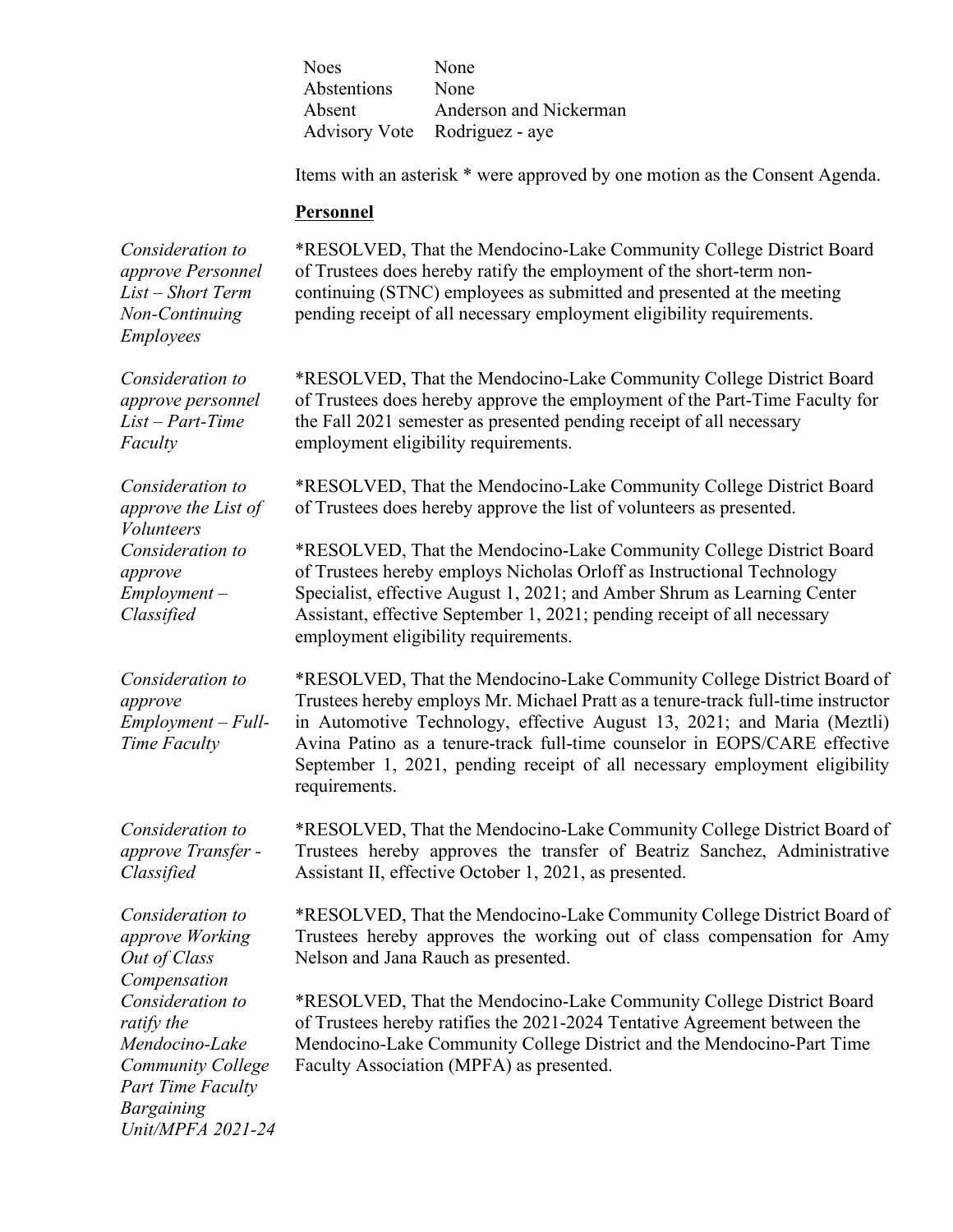|  | <b>Other Items</b> |
|--|--------------------|
|  |                    |

|                                                    | <b>Other Items</b>                                                                                                                                                |                                                                                                                                                                                                                |  |  |
|----------------------------------------------------|-------------------------------------------------------------------------------------------------------------------------------------------------------------------|----------------------------------------------------------------------------------------------------------------------------------------------------------------------------------------------------------------|--|--|
| Fiscal Report as of<br>June 30, 2021               |                                                                                                                                                                   | *RESOLVED, That the Mendocino-Lake Community College District Board<br>of Trustees hereby accepts the fiscal report as of June 30, 2021, as presented.                                                         |  |  |
| Donation                                           | *RESOLVED, That the Mendocino-Lake Community College District Board<br>of Trustees hereby accepts the donation to Mendocino College by Dave and<br>Lisa Williams. |                                                                                                                                                                                                                |  |  |
| 2021/2022<br>Mendocino College<br>Catalog Addendum | *RESOLVED, That the Mendocino-Lake Community College District Board<br>of Trustees hereby approves the 2021/2022 Mendocino College catalog<br>addendum.           |                                                                                                                                                                                                                |  |  |
|                                                    | <b>ACTION ITEMS</b>                                                                                                                                               |                                                                                                                                                                                                                |  |  |
| Contracts and<br>$A$ greements $-$<br>Quarterly    | After reviewing the information presented and subsequent discussion, the<br>board took the following action:                                                      |                                                                                                                                                                                                                |  |  |
| Ratification                                       |                                                                                                                                                                   | M/S (Myers/Tomkins) that the Mendocino-Lake Community College District<br>Board of Trustees does hereby ratify the list of contracts and agreements as<br>provided on the compilation with the following vote: |  |  |
|                                                    | Ayes<br><b>Noes</b><br>Abstentions<br>Absent<br><b>Advisory Vote</b>                                                                                              | Myers, O'Neill, Tomkins, and Pinoli<br>None<br>None<br>Anderson, Martinez, Nickerman<br>Rodriguez - aye                                                                                                        |  |  |
| 2021/2022                                          |                                                                                                                                                                   | After reviewing the information presented and discussion, the board took the                                                                                                                                   |  |  |

*Appropriation Limit – Resolution No 08- 21-01*

following action:

M/S (O'Neill/Myers) that the Mendocino-Lake Community College District Board of Trustees does hereby adopt Resolution No. 08-21-01 establishing the Mendocino-Lake Community College District's Appropriation Limit for fiscal year 2021/2022 at \$27,000,243 with the following vote:

| Ayes        | Martinez, Nickerman, Myers, O'Neill, Tomkins, and Pinoli |
|-------------|----------------------------------------------------------|
| <b>Noes</b> | None                                                     |
| Abstentions | None                                                     |
| Absent      | Anderson                                                 |
|             | Advisory Vote Rodriguez - aye                            |

| Child Development<br>Center Contract- | After reviewing the information presented, the board took the following action:                                                                                                                                                                                |
|---------------------------------------|----------------------------------------------------------------------------------------------------------------------------------------------------------------------------------------------------------------------------------------------------------------|
| Resolution 08-21-02                   | M/S (Nickerman/Myers) that the Mendocino-Lake Community College<br>District Board of Trustees does hereby adopt Resolution 08-21-02, California<br>Department of Education Contract Number CCTR-0148 in the amount of<br>\$223,908.00 with the following vote: |

Ayes Martinez, Nickerman, Myers, Anderson, O'Neill, Tomkins,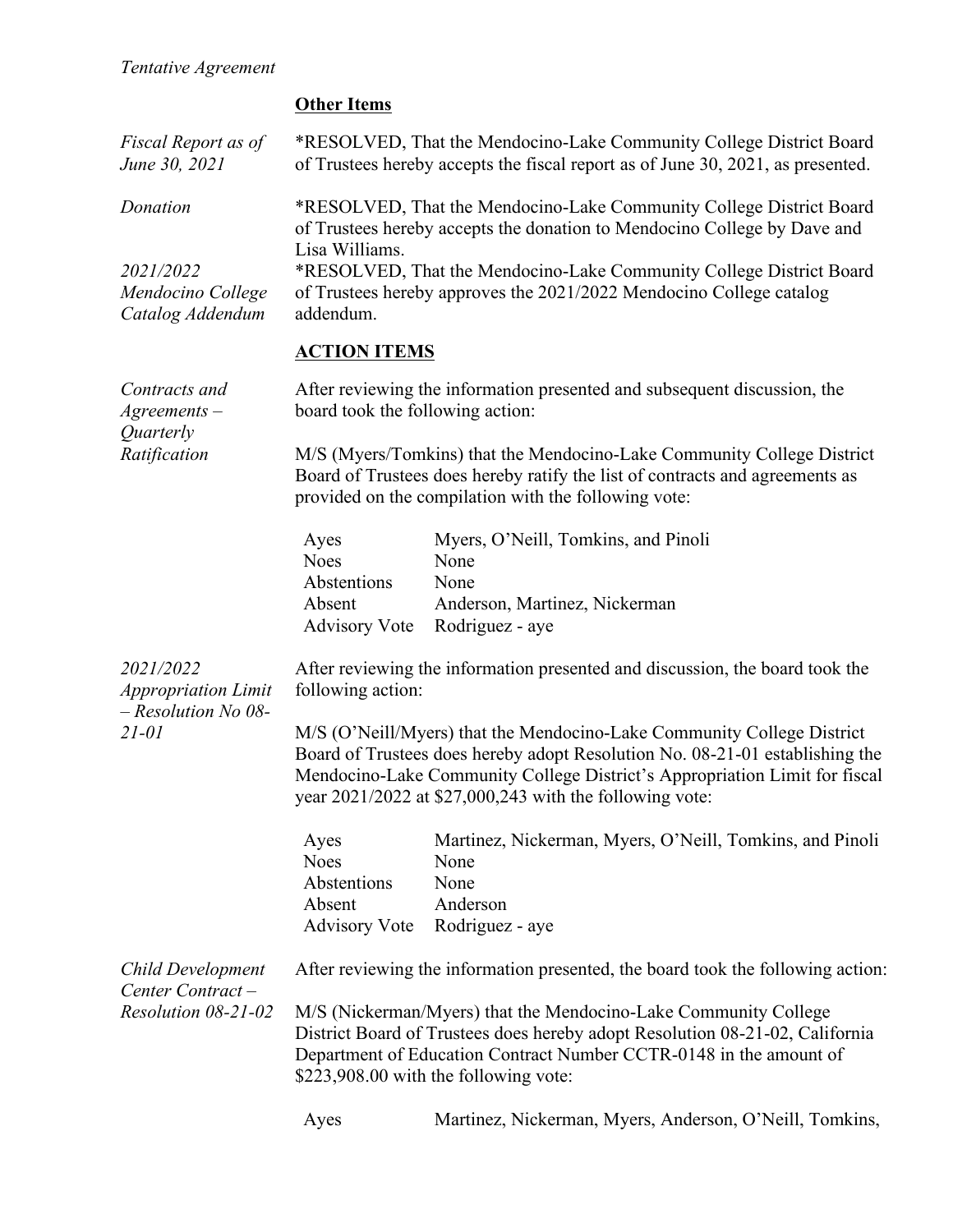| <b>Child Development</b><br>Center Contract-<br>Resolution 08-21-03 | <b>Noes</b><br>Abstentions<br>Absent                                                                                                                                                                                                                                                                                              | and Pinoli<br>None<br>None<br>Anderson<br>Advisory Vote Rodriguez - aye<br>After reviewing the information presented, the board took the following action: |  |  |
|---------------------------------------------------------------------|-----------------------------------------------------------------------------------------------------------------------------------------------------------------------------------------------------------------------------------------------------------------------------------------------------------------------------------|------------------------------------------------------------------------------------------------------------------------------------------------------------|--|--|
|                                                                     | M/S (Nickerman/Myers) that the Mendocino-Lake Community College<br>District Board of Trustees does hereby adopt Resolution 08-21-03, California<br>Department of Education Contract Number CSPP-1295 in the amount of<br>\$249,209.00 with the following vote:<br>Martinez, Nickerman, Myers, Anderson, O'Neill, Tomkins,<br>Ayes |                                                                                                                                                            |  |  |
|                                                                     | <b>Noes</b><br>Abstentions<br>Absent                                                                                                                                                                                                                                                                                              | and Pinoli<br>None<br>None<br>Anderson                                                                                                                     |  |  |
|                                                                     |                                                                                                                                                                                                                                                                                                                                   | Advisory Vote Rodriguez - aye                                                                                                                              |  |  |
| <b>Board Policy</b><br>Deletion – Second<br>Reading                 | following action:                                                                                                                                                                                                                                                                                                                 | After reviewing the information presented and discussion, the board took the                                                                               |  |  |
|                                                                     | M/S (Nickerman/Tomkins) that the Mendocino-Lake Community College<br>District Board of Trustees does hereby approve deletion of Board Policy 718<br>as presented with the following vote:                                                                                                                                         |                                                                                                                                                            |  |  |
|                                                                     | Ayes                                                                                                                                                                                                                                                                                                                              | Martinez, Nickerman, Myers, Anderson, O'Neill, Tomkins,<br>and Pinoli                                                                                      |  |  |
|                                                                     | <b>Noes</b><br>Abstentions                                                                                                                                                                                                                                                                                                        | None<br>None                                                                                                                                               |  |  |
|                                                                     | Absent<br><b>Advisory Vote</b>                                                                                                                                                                                                                                                                                                    | Anderson<br>$Rodriguez - aye$                                                                                                                              |  |  |
|                                                                     | <b>INFORMATIONAL REPORTS</b>                                                                                                                                                                                                                                                                                                      |                                                                                                                                                            |  |  |
| Mendocino College<br>Foundation, Inc.                               |                                                                                                                                                                                                                                                                                                                                   | A written report was submitted by the Mendocino College Foundation staff.<br>Joe Atherton, Director of Fiscal Services stated he had nothing to add.       |  |  |
| Constituents Group<br>Reports                                       | <b>Academic Senate</b><br>stated she had nothing to add.                                                                                                                                                                                                                                                                          | A written report was submitted by Academic Senate President Indermill who                                                                                  |  |  |
|                                                                     | <b>Classified Senate</b>                                                                                                                                                                                                                                                                                                          | A written report was submitted by Classified Senate President Lauren<br>Simmonds who stated she had nothing to add.                                        |  |  |

#### *Management Team*

A written report was submitted by Management Team President Janet Daugherty who stated she had nothing to add.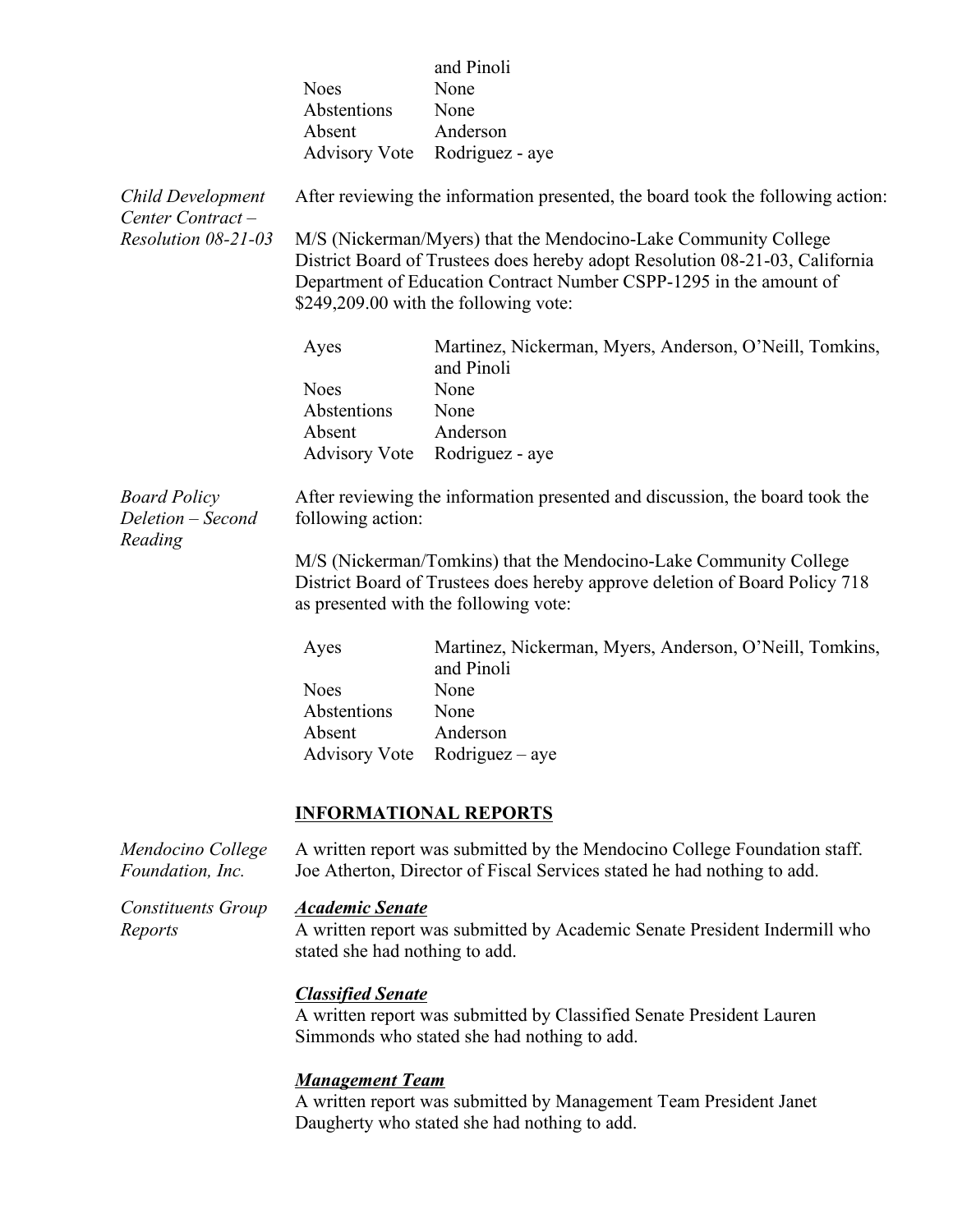# **TRUSTEE COMMUNICATION**

| Establishment of<br><b>Board Policies and</b><br>Procedures Ad-Hoc<br>Committee | The following board members were appointed to the board policies and<br>procedures ad-hoc committee which will be responsible for reviewing the<br>policies and procedures in section two prior to submission to the full board for<br>final approval.                                                                                                                                                                                                    |
|---------------------------------------------------------------------------------|-----------------------------------------------------------------------------------------------------------------------------------------------------------------------------------------------------------------------------------------------------------------------------------------------------------------------------------------------------------------------------------------------------------------------------------------------------------|
|                                                                                 | Trustee O'Neill and Trustee Martinez will be working with the<br>$\bullet$<br>Superintendent/President on the policies and procedures in section two<br>throughout the year. Superintendent/President Karas will reach out to<br>them to finalize the next steps in the process.                                                                                                                                                                          |
| <b>Trustee Decorum</b>                                                          | Board President Pinoli lead the discussion on trustee decorum.                                                                                                                                                                                                                                                                                                                                                                                            |
|                                                                                 | Trustee Pinoli outlined the process in which he was involved regarding the<br>paramedic program. He outlined how the initial discussion came about, how<br>he presented the topic for discussion at the board meeting, and then talked<br>about the college approval process which can be very lengthy.                                                                                                                                                   |
|                                                                                 | He asked that when any trustee has something they would like to have<br>introduced, please be sure to take it through the appropriate steps and don't<br>take it upon yourself to work outside the process.                                                                                                                                                                                                                                               |
| <b>Trustee Reports</b>                                                          | Trustees commented orally on their recent college-related activities.                                                                                                                                                                                                                                                                                                                                                                                     |
|                                                                                 | Trustee Martinez stated she had nothing to report at this time.                                                                                                                                                                                                                                                                                                                                                                                           |
|                                                                                 | Trustee Myers added she had nothing to report.                                                                                                                                                                                                                                                                                                                                                                                                            |
|                                                                                 | Trustee Nickerman informed the board he had nothing to report.                                                                                                                                                                                                                                                                                                                                                                                            |
|                                                                                 | Trustee O'Neill had nothing to report at this time.                                                                                                                                                                                                                                                                                                                                                                                                       |
|                                                                                 | Trustee Tomkins stated he had nothing to report.                                                                                                                                                                                                                                                                                                                                                                                                          |
|                                                                                 | Trustee Pinoli had nothing to add.                                                                                                                                                                                                                                                                                                                                                                                                                        |
|                                                                                 | Student Trustee Rodriguez stated he had nothing to report.                                                                                                                                                                                                                                                                                                                                                                                                |
| Future Agenda Items                                                             | The current list of future agenda items includes the following with additional<br>comments from members of the Board of Trustees:                                                                                                                                                                                                                                                                                                                         |
|                                                                                 | Diversity training for Board members – Trustee Martinez requested this<br>item and feels it needs to be either a workshop or special meeting. It<br>should not be a lecture but more of a reflection and participation by<br>members of the board. For this reason, she feels it needs to be when we are<br>once again able to meet in person.<br>Essential needs for Trustee onboarding<br>$\bullet$<br>Outreach to the community and the various tribes |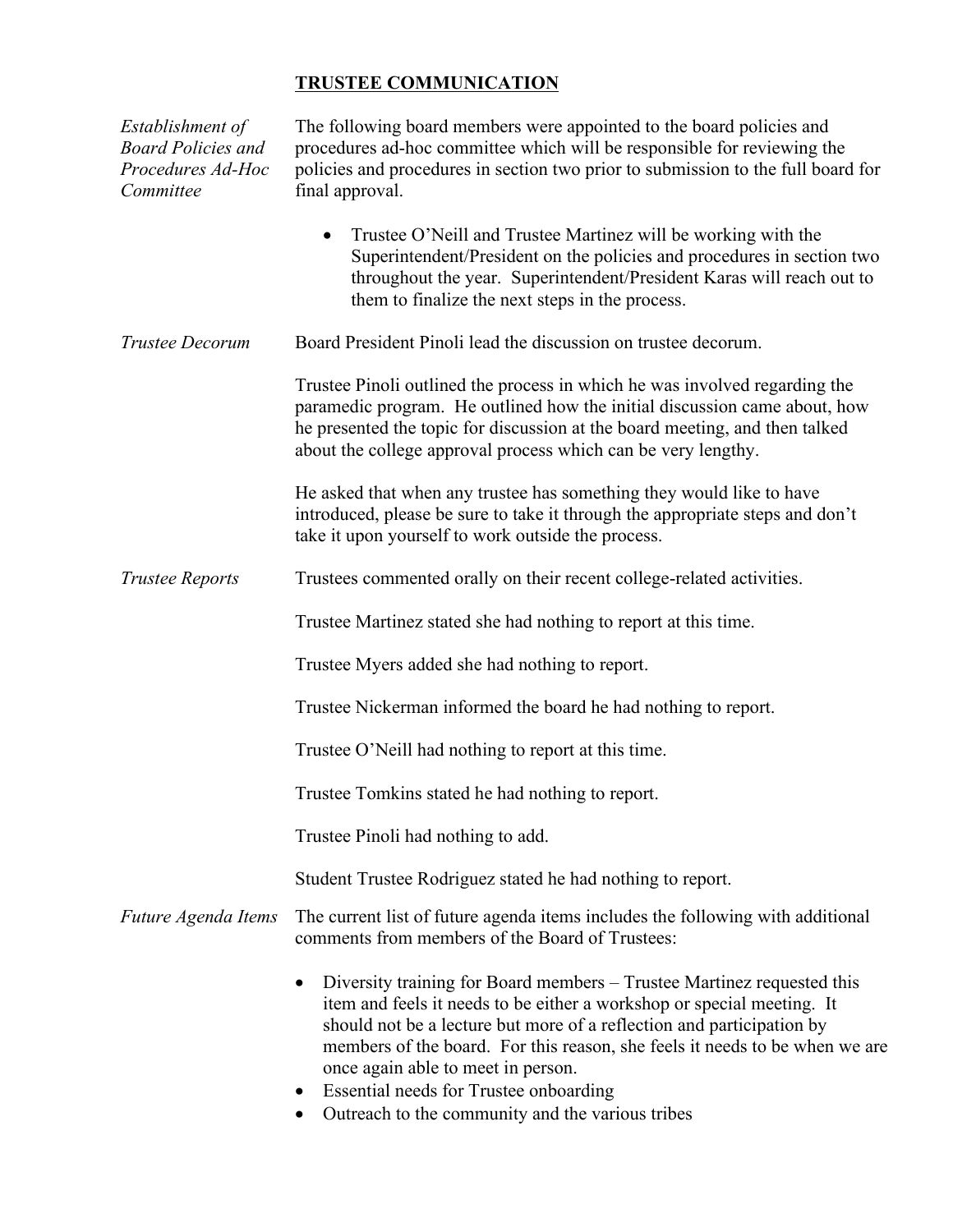|             | A workshop or presentation on the next phase plans for the three centers<br>A big picture presentation similar to the presentation with the Lake County<br>Superintendent of Schools.<br>Site visits at all the sites including courses offered and equipment<br>$\bullet$<br>available. |
|-------------|------------------------------------------------------------------------------------------------------------------------------------------------------------------------------------------------------------------------------------------------------------------------------------------|
|             | Board President Pinoli informed the board we will have a big picture item<br>presented at September's meeting.                                                                                                                                                                           |
|             | The September regular meeting will be held on September $8th$ beginning at<br>4:00 PM in room 4210. Participants can still join this meeting via zoom if they<br>prefer but this will be the last meeting date covered under the Governor's<br>Executive Order.                          |
|             | In addition, future meetings will include a digital component which will allow<br>others to participate without physically being on campus.                                                                                                                                              |
| Adjournment | With agenda business concluded, Board President Pinoli declared the meeting<br>adjourned at 5:45 PM.                                                                                                                                                                                     |
|             | Submitted by:<br>Eileen Cichocki, Assistant Superintendent/President and Vice President of<br><b>Administrative Services</b><br>Acting Secretary, Board of Trustees                                                                                                                      |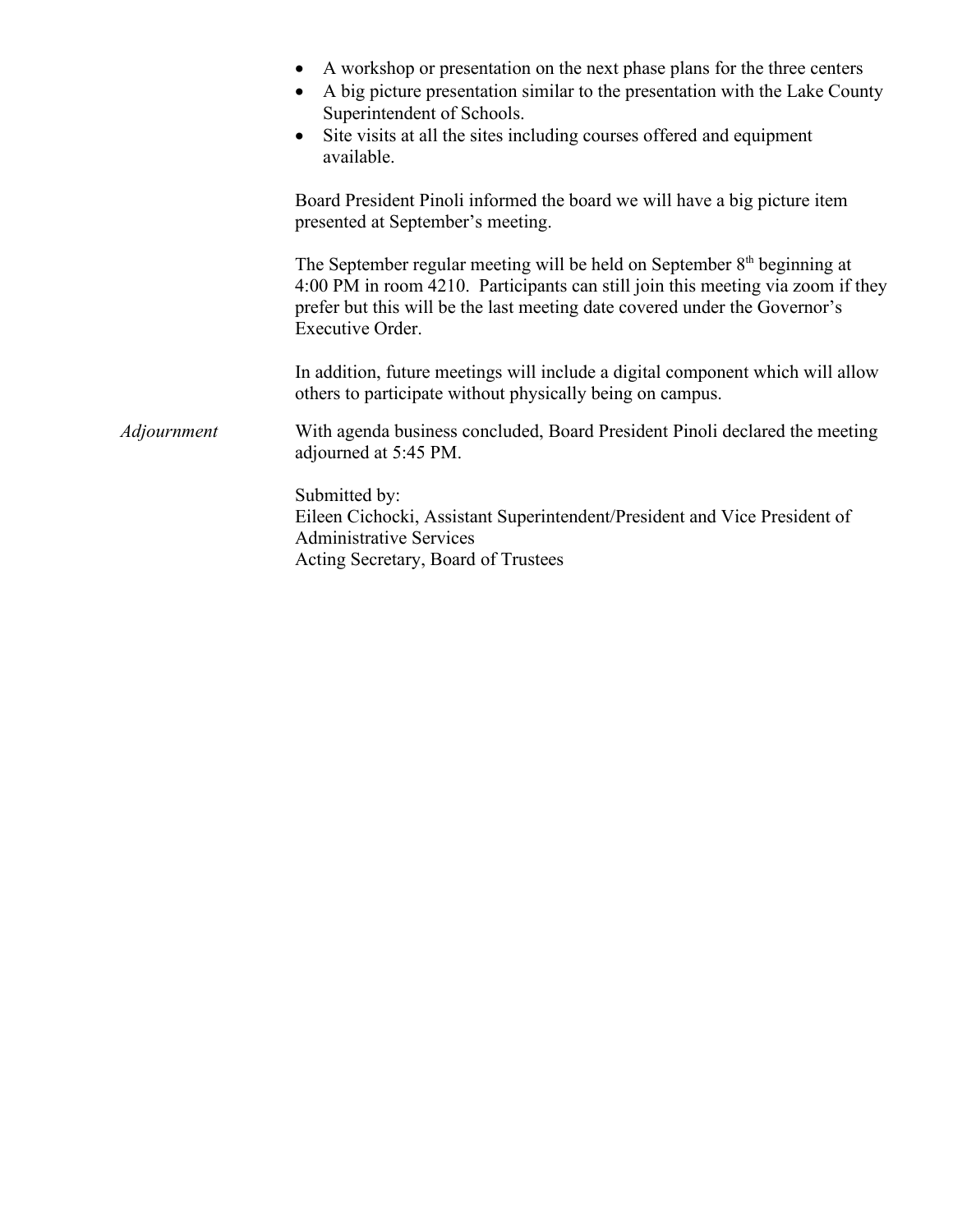## SUBJECT: PRESIDENT AND ADMINISTRATION REPORT

The academic term began on August 16th. We are delighted to be serving 3,137 students! The trend is for students to enroll in fewer units; however, we are still serving them. This number is due to the incredible resiliency of our students and the tremendous work of staff, faculty, counselors, librarians, managers, administrators, and everyone connected to the district to connect with students over the long pandemic. District employees continue to go above and beyond to keep higher education accessible to our community. Health and safety remain our touchstone.

On August 27, I had the pleasure of attending performances by the Mendocino College Repertory Dance Theater. This was the first live performance on campus since the beginning of the pandemic. It was inspirational to be outside under the oak trees watching our talented students. This was a collaborative effort amongst the dance, theater, and music departments. The arts fill the soul with hope during these challenging times.

In community college districts throughout the state vaccination mandate for employee and/or students are being discussed and implemented. Approximately 37 districts of the 73 California Community College Districts have initiated board dialog or policy implementation regarding vaccination requirements. Most district have focused on vaccination/testing mandates for employees.

I know everyone connected with our district has the people effected by the recent wildfires in Lake and Mendocino Counties in our hearts and minds. If any one part of our community is hurt, it is felt by all.

During our *Week of Welcome,* the college held a vaccination clinic open to all. It was great to see students, employees, and community members go to the Lowery Student Center to receive their vaccine. Many district employees were instrumental in making this happen. Thank you for being champions. There will be a second dose clinic on campus in September.

I was delighted to spend September 1 in Fort Bragg. I was able to connect with the Fort Bragg Rotary, met with city staff and stop into the Coast Center. In addition, Lake County News interviewed me about Mendocino College and our commitment to serving Lake County residents.

Again, I want to congratulate MLCCD Student Trustee Rodriguez on being elected to the California Community College Trustees (CCCT) Board for the 21/22 academic year. The press release can be read at [https://www.mendocino.edu/article/mendocino-college-student-trustee-selected-join-ccct](https://www.mendocino.edu/article/mendocino-college-student-trustee-selected-join-ccct-board-2122-academic-year)[board-2122-academic-year](https://www.mendocino.edu/article/mendocino-college-student-trustee-selected-join-ccct-board-2122-academic-year)

#### **The Centers**

The Centers are excited to be welcoming students back on ground and planning for the future. Each Center maintains their relationships with our dual enrollment partners, welcoming 45 dual enrollment classes across 12 high schools supported by the Centers. This includes the addition of a new Digital Arts and Media pathway supported by the **Lake Center** at Upper Lake High School. This term's Photoshop classes are taught by adjunct instructor Heather Jones, who specifically moved from southern California to the Mendocino-Lake Community College District to instruct these courses.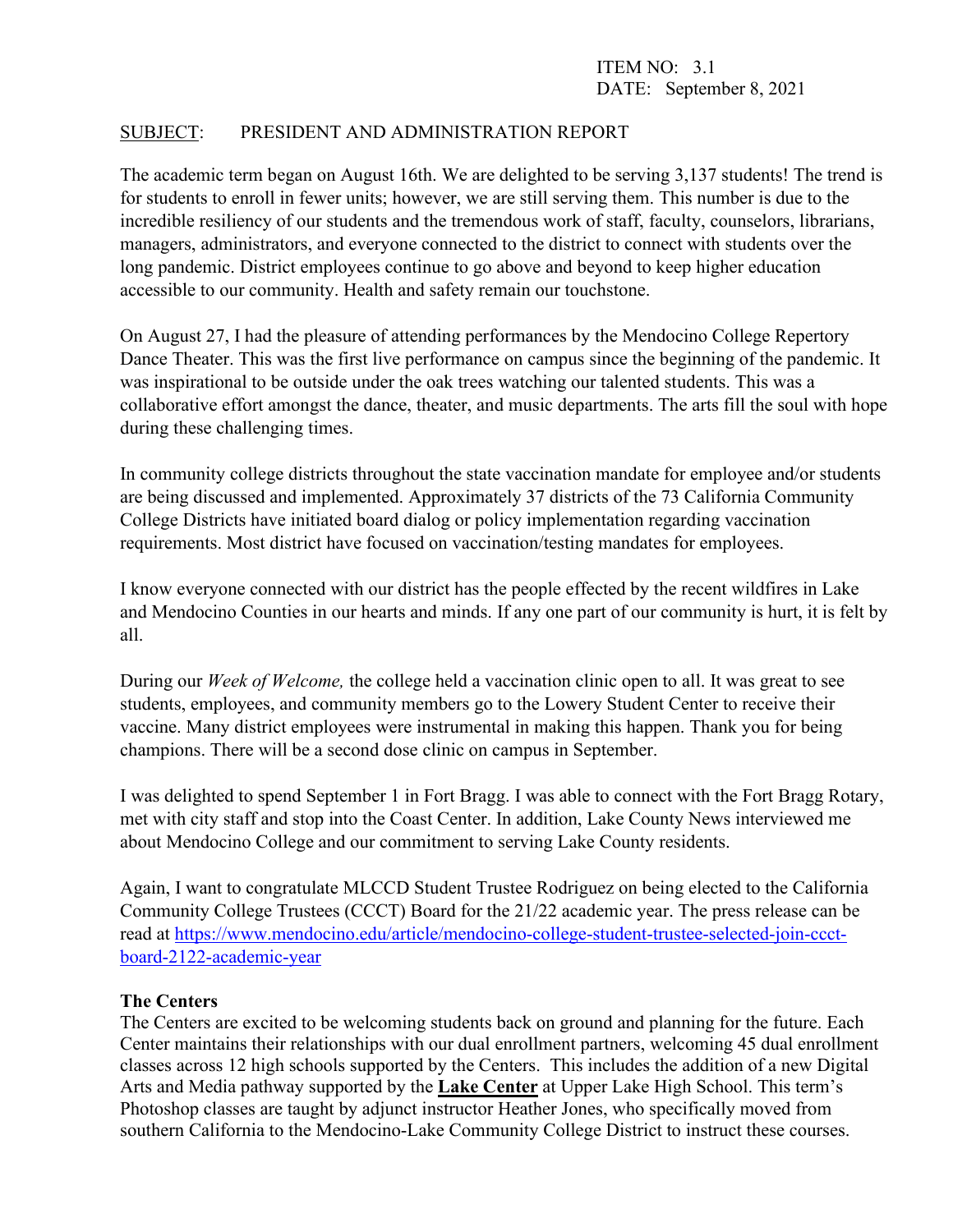We are very excited to have her and be able to open up this educational pathway to our dual enrollment students.

The **North County Center's** Weekend's to Success class offerings are a success and set to begin Monday 8/30/21. With a diverse offering of courses including biology, health, communications, English, and psychology. These classes are Friday evening and Saturday hybrid classes with 4 on ground meetings and the rest of the content available online.

The **Coast Center** is very excited to begin implementing the over \$70,000 raised by the Friends of the Mendocino College Coast Center, Mendocino Coast Healthcare Foundation, and the Strong Workforce Grant to establish a physiology lab and overarching health pathway at the Coast. Physiology is set to be offered in Spring of 2022, with Anatomy to take place in Fall 2022. These prenursing courses are an amazing asset for our Coast students to have access to local training for an in demand and lucrative career.

### **In-Person Support**

Over the last month, faculty, classified and managers in student services have been providing daily inperson support for our students. While students are appreciative of these offerings, the number of students assisted is significantly lower than in previous years. And although we have fewer enrolled students, the reduction in requests for in-person support does not match the dip of overall students. We are attributing the large reduction of in-person visitors to the many improvements being made within student services to provide assistance remotely. Within the last two years, and certainly during the pandemic, students are now able to submit their documents online, meet with staff/faculty virtually, handle many transactions virtually through the launch of our College app, request transcripts in a faster and more streamlined way, and get many of their questions answered by Eddie the Eagle through our website and social media. We are also doing a better job of reaching out to students in more ways than before. This has all resulted in students receiving the service they need much faster and without needing to seek transactional services in person.

## **Mendocino College Vaccination Challenge**

Starting September 13th, Mendocino College will provide a \$100 Visa gift card for each student who provides proof of being fully vaccinated. This incentive program, currently being marketed to students through internal emails, our webpage and social media, is in line with the White House's COVID-19 College Vaccine Challenge, which encourages institutional participation to get as many of our students vaccinated. The Challenge also comes on the heels of new local and federal efforts that make it easier and more accessible for people get vaccinated. To receive a \$100 Visa gift card, students must meet the following:

- · Enrolled in the Fall 2021 semester in any number of units (Credit or Non-Credit)
- · Must show student or government issued photo ID
- · Must show completed vaccination card

Staff at each of our locations are ready to distribute the gift cards in an effort to get more of our students vaccinated.

#### **Financial Aid**

The Financial Aid Office staff are busily working on completing student files and awarding students their financial aid while also closing out the 2020-2021 academic year. Higher Education Emergency Relief Funds are still available for students experiencing financial needs due to COVID-19. The staff is also getting ready for the 2022-2023 FAFSA and CA Dream Act application which opens on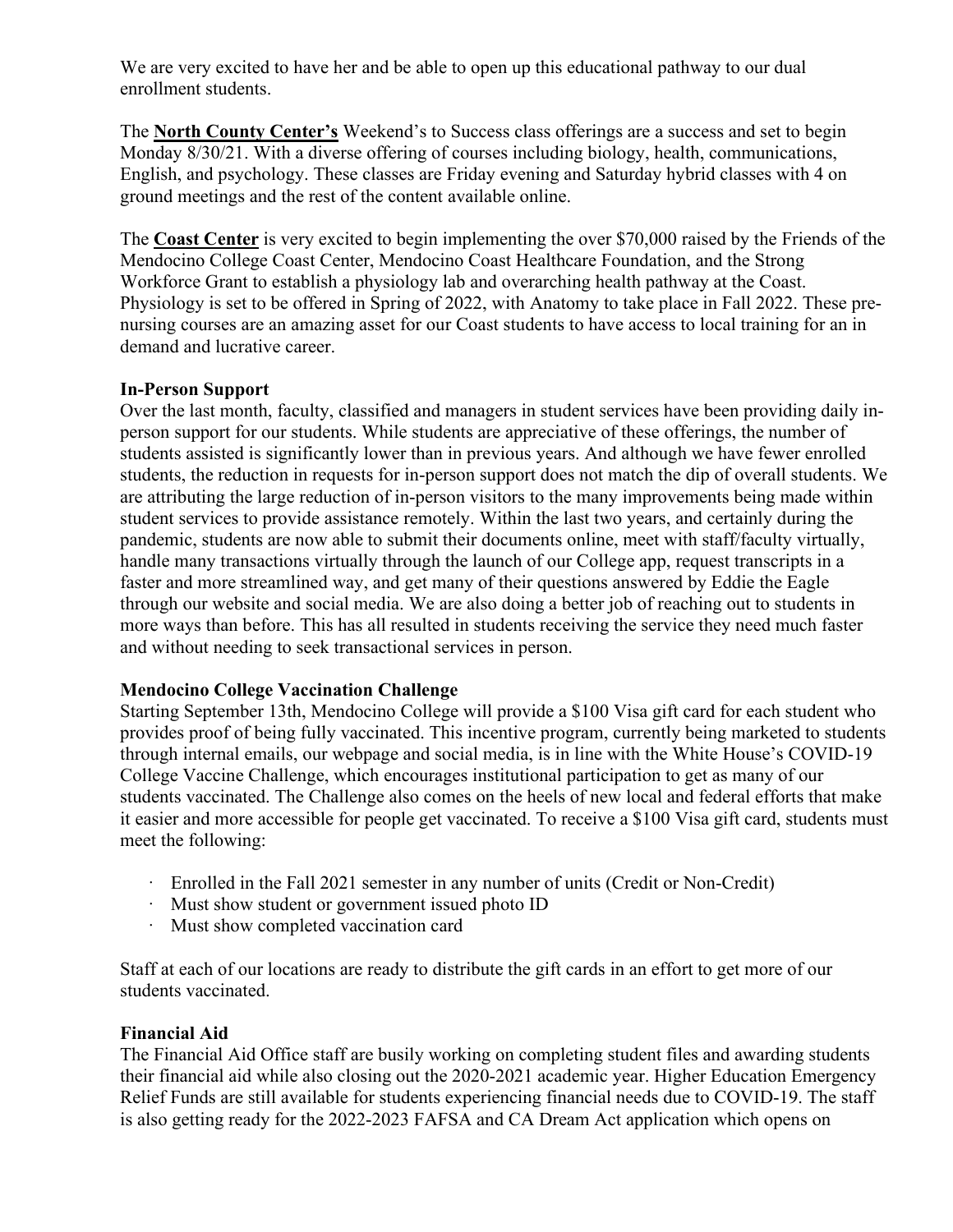October 1, 2021. We are in communication with our local high schools to offer virtual FAFSA/CA Dream Act workshops for students and parents. We are also strategizing on how to possibly offer inperson workshops to our current and incoming students and parents.

# **EOPS/CARE**

The EOPS program had 32 students attend the New Student Welcome who were accepted into EOPS. We currently have 70 students who are new to the EOPS program for Fall 2021 and 298 continuing students. Like last year, we are seeing a decline in students applying for the program and an increase in students who are not completing program requirements. We have 43 students who are eligible for EOPS but haven't completed the online orientation or Mutual Responsibility Contract. We are contacting these students by phone/text to remind them of the next steps for them to start receiving services. We continue to invite students to apply to the EOPS/CARE program. Final numbers for EOPS show that we served an unduplicated headcount of 437 students in 2020-2021, compared to 590 in 2019-2020. While CARE served an unduplicated headcount of 11 students in 2020-2021, compared to 30 in 2019-2020. Although there has been a decline in students participating in EOPS it is not surprising since we are seeing a decline in enrollment. In 2020-2021, 10.21% of the student population participated in EOPS compared to 11.28% in 2019-2020.

## **College Assistance Migrant Program**

CAMP scholars have been connecting with recently hired CAMP Counselor Jose Hernandez, who comes to us from Central California where he graduated from CSU Stanislaus. Students are connecting with him and getting settled in the college experience. This includes participating in the CAMP Summer Bridge program, with CCS 124 and LIB 200 as the main courses. Approximately two-thirds of new CAMP scholars took part in the CAMP Summer Bridge. CAMP scholars also participated in the New Student Welcome. This fall semester we have Counselor Meztli Avina as the CAMP CCS 119 instructor (she previously served as CAMP counselor). All eligible CAMP scholars are now registered in the CAMP CCS 119 class. All, except for newly accepted CAMP scholars, have received their Fall Book vouchers and are starting their semester on the right path.

## **Online Enrollments**

During the pandemic, the College has been often asked what percentage of our schedule is online. Because of the way sections are scheduled with sometimes multiple sections "stacked" into one course, this question is harder to answer than some would realize. A good way to look at online versus face-to-face instruction, is to look the ratio of enrollments in each modality. An enrollment is counted each time a student enrolls in any class. If one student enrolls in one class, that counts as one enrollment. If another student enrolls in three classes, that counts as three enrollments. The enrollment table below shows the tremendous shift that occurred from Fall 2019 to Fall 2020, and the continued emphasis on online education this semester in Fall 2021.

| <b>ONLINE VS FACE TO FACE ENROLLMENTS</b> |               |                     |  |
|-------------------------------------------|---------------|---------------------|--|
|                                           | <b>ONLINE</b> | <b>FACE TO FACE</b> |  |
| <b>FALL 2019</b>                          | 2,770 (24%)   | 8,559 (76%)         |  |
| <b>FALL 2020</b>                          | 8,794 (97.5%) | 224 (2.5%)          |  |
| <b>FALL 2021</b>                          | 5,150 (68%)   | 2,378 (32%)         |  |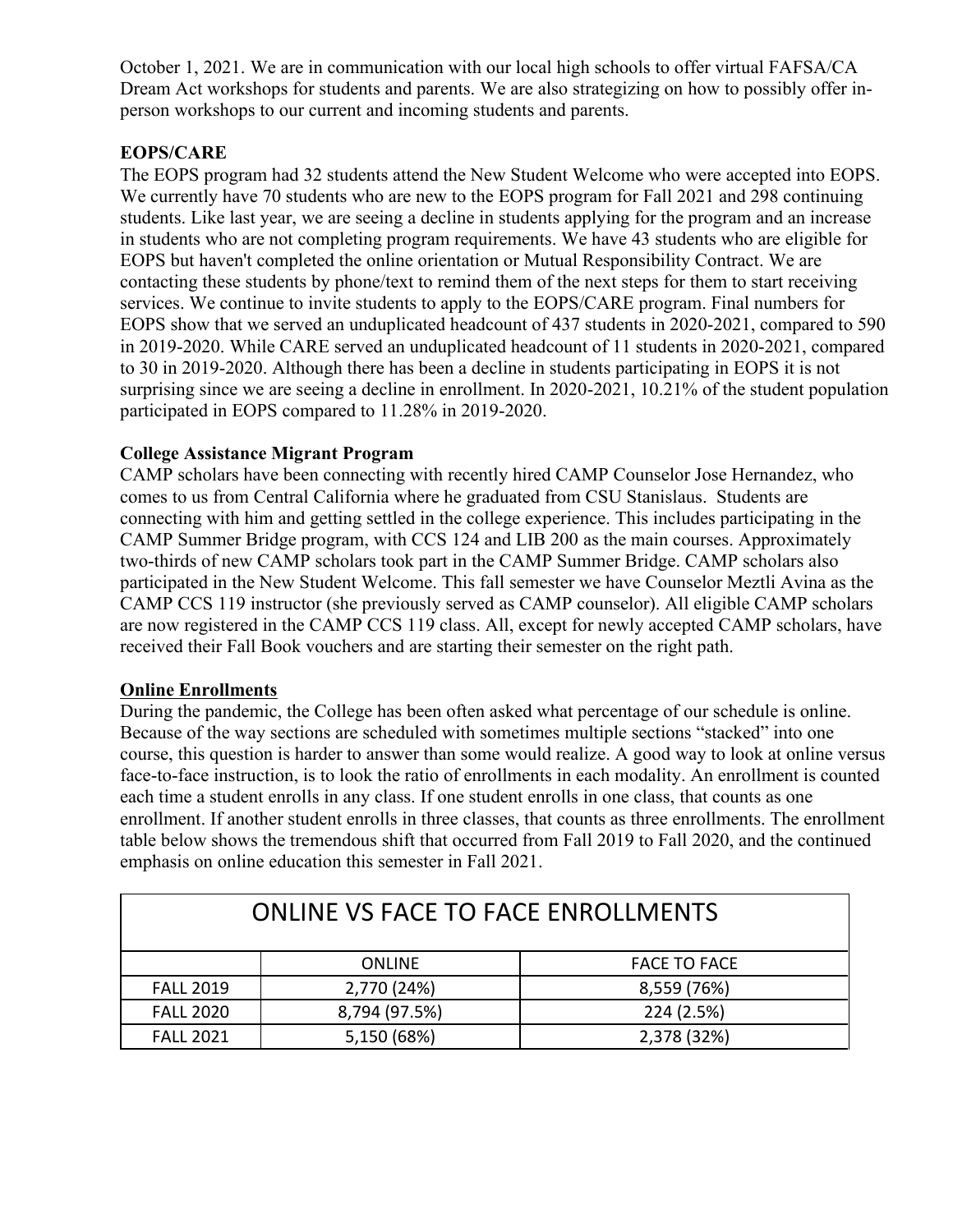### SUBJECT: EMPLOYMENT – SHORT-TERM NON-CONTINUING (STNC) EMPLOYEES

#### SYNOPSIS:

Approval/ratification of employment of short-term non-continuing (STNC) employees is requested.

#### RECOMMENDATION:

The Superintendent/President recommends approval of this Board item as presented.

### ANALYSIS:

Education Code 88003 authorizes a governing board to hire short-term (temporary, hourly) employees for less than 75% of a school year, up to 180 days.

Education Code 70902(d) permits a governing board to adopt a rule delegating the authority to hire short-term employees to the Superintendent/President, or designee. This district has adopted such a rule in Policy No. 703.

EC 88003 was amended to require districts to specify at a regularly scheduled Board meeting the service to be performed, as well as the start and end dates of the service.

*Reference Board Policy 703, Employment of Short-Term, Substitute Employees*

#### MOTION/ACTION:

RESOLVED, That the Mendocino-Lake Community College Board of Trustees hereby approves/ratifies the employment of the short-term non-continuing (STNC) employees as presented pending receipt of all necessary employment eligibility requirements.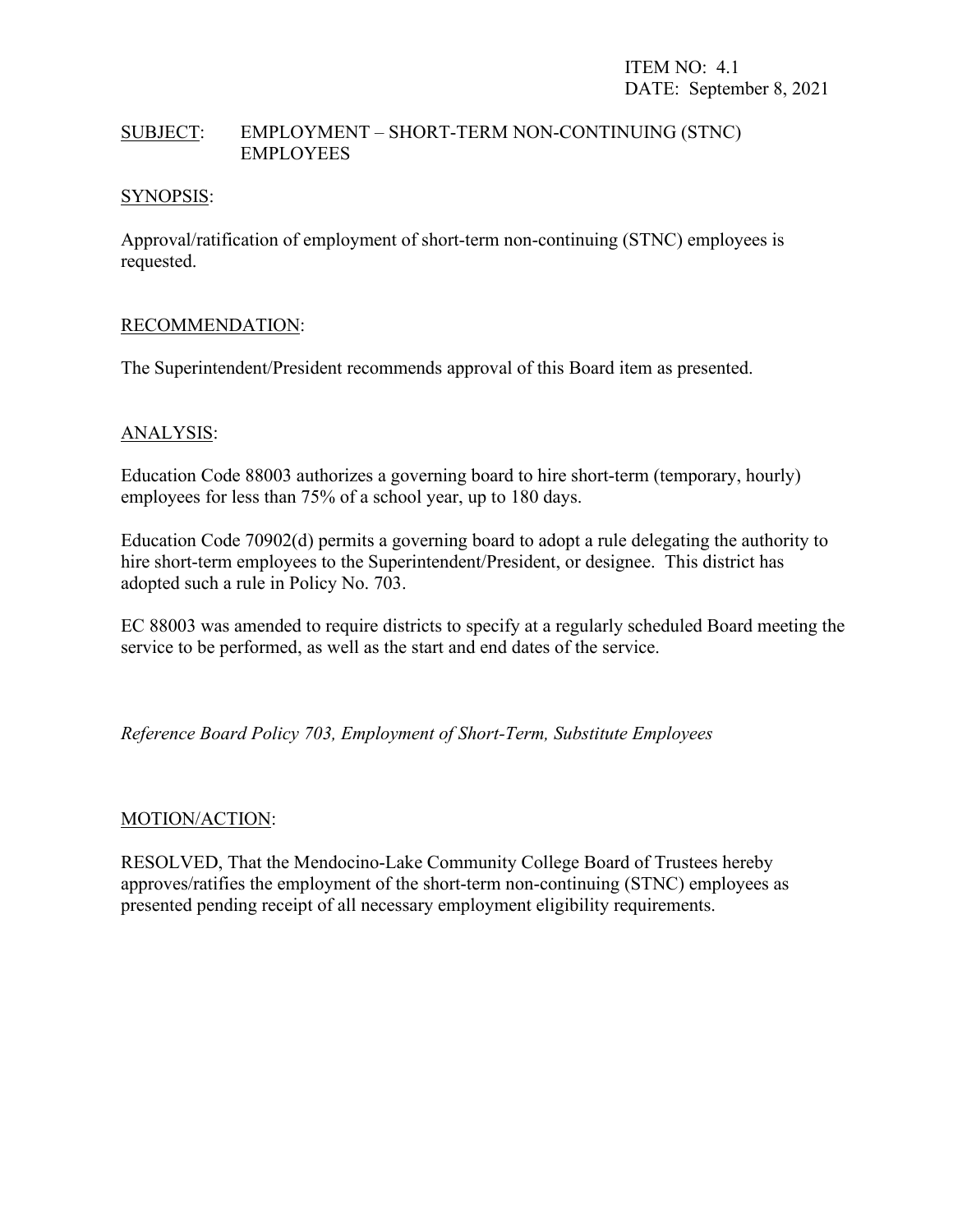# **Short Term Non-Continuing (STNC) Employees**

(Individual assignments may not exceed 180 days within the start and end date)

| <b>Last Name</b> | First<br><b>Name</b> | <b>Position</b>                     | <b>Department</b>       | <b>Start</b><br>Date | <b>End Date</b> |
|------------------|----------------------|-------------------------------------|-------------------------|----------------------|-----------------|
|                  |                      |                                     |                         |                      |                 |
| Escobedo         | Katherine            | Program Specialist (CalFRESH)       | <b>Student Services</b> | 10/1/2021            | 12/31/2021      |
| Jacobs           | Capri                | Center Assistant                    | Centers (NCC)           | 9/9/2021             | 12/31/2021      |
| Jones            | Heather              | Gallery Technician                  | Instruction             | 9/9/2021             | 12/31/2021      |
| Kerrigan         | Summer               | Professional Expert - Art Model     | Instruction             | 9/9/2021             | 12/31/2021      |
| Kuhn Fornari     | Melissa              | Program Assistant                   | Centers (Coast)         | 9/9/2021             | 12/31/2021      |
| Law              | Heather              | Gallery Technician                  | Instruction             | 9/9/2021             | 12/31/2021      |
| Mitchel          | Ingrid               | Professional Expert - Art Model     | Instruction             | 9/9/2021             | 6/20/2022       |
| Rojas-Ortega     | Rebeca               | Administrative Assistant I          | <b>Student Services</b> | 8/2/2021             | 6/20/2022       |
| Stone            | Amber                | Center Assistant                    | Centers (NCC)           | 9/9/2021             | 12/31/2021      |
| Sunbeam          | Ari                  | Event Worker                        | Instruction             | 8/27/2021            | 8/28/2021       |
| Sunbeam          | Ari                  | Professional Expert - Floor Install | Instruction             | 8/23/2021            | 8/28/2021       |
| Sunbeam          | Moses                | Professional Expert - Floor Install | Instruction             | 8/23/2021            | 8/28/2021       |
| Wegner           | Jordan               | Professional Expert - Floor Install | Instruction             | 8/23/2021            | 8/28/2021       |
| Whittaker        | Aura                 | Administrative Assistant I          | Nursing                 | 8/19/2021            | 10/31/2021      |
| Whittaker        | Aura                 | Administrative Assistant I          | <b>PTA</b>              | 10/1/2021            | 10/31/2021      |

# **Student Employees**

(Individual assignments may not exceed 180 days within the start and end date)

| <b>Last Name</b> | First<br><b>Name</b> | <b>Position</b>              | <b>Department</b>              | <b>Start</b><br>Date | <b>End Date</b> |
|------------------|----------------------|------------------------------|--------------------------------|----------------------|-----------------|
| Caveney          | Marisa               | Tutor                        | Learning<br>Center/Lake Center | 9/9/2021             | 12/31/2021      |
| Medina           | Jennifer             | Associate Teacher II - FWS   | <b>CDV</b>                     | 8/30/2021            | 12/31/2021      |
| Pham             | <b>Nhung</b>         | Tutor                        | <b>MESA</b>                    | 8/30/2021            | 12/3/2021       |
| Shiu             | Jon                  | Student Worker – Photography | Centers (Coast)                | 9/9/2021             | 12/31/2021      |
| <b>Sterns</b>    | Joshua               | Tutor                        | <b>FWW</b>                     | 7/6/2021             | 7/16/2021       |

# **Non-Student Tutors**

(Individual assignments may not exceed 180 days within the start and end date)

| <b>Last Name</b> | <b>First</b><br><b>Name</b> | <b>Position</b> | <b>Department</b>              | <b>Start</b><br>Date | <b>End Date</b> |
|------------------|-----------------------------|-----------------|--------------------------------|----------------------|-----------------|
| Johnson          | Richard                     | Tutor           | Lake Center                    | 9/6/2021             | 12/17/2021      |
| Lauderdale       | Josh                        | Tutor           | Learning<br>Center/Lake Center | 9/9/2021             | 12/31/2021      |
| Walker           | Ravna                       | Tutor           | <b>MESA</b>                    | 8/30/2021            | 12/3/2021       |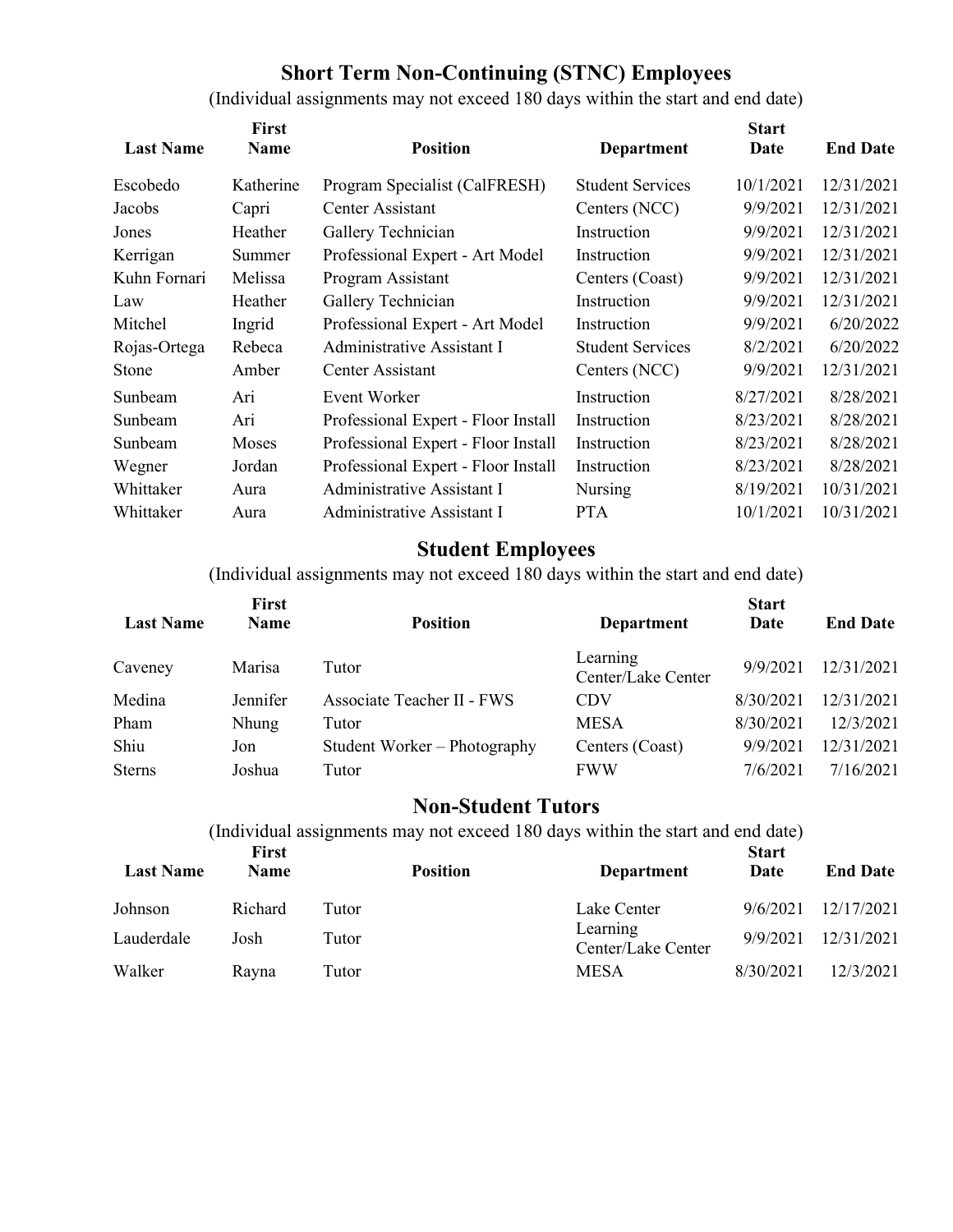ITEM NO: 4.2 DATE: September 8, 2021

## SUBJECT: EMPLOYMENT – PART-TIME FACULTY

#### SYNOPSIS:

Employment of Part-Time Faculty for the Fall 2021 semester.

#### RECOMMENDATION:

The Superintendent/President recommends that this item be approved as presented.

#### ANALYSIS:

The Deans recommend employment of the Part-Time Faculty included on the attached list. Each individual meets the state-mandated qualifications or the District's equivalency policy for the assignment or possesses a valid, applicable credential.

### *Reference Board Policy 7120, Recruitment and Hiring*

#### MOTION/ACTION:

RESOLVED, That the Mendocino-Lake Community College District Board of Trustees does hereby approve the employment of the Part-Time Faculty for the Fall 2021 semester as presented pending receipt of all necessary employment eligibility requirements.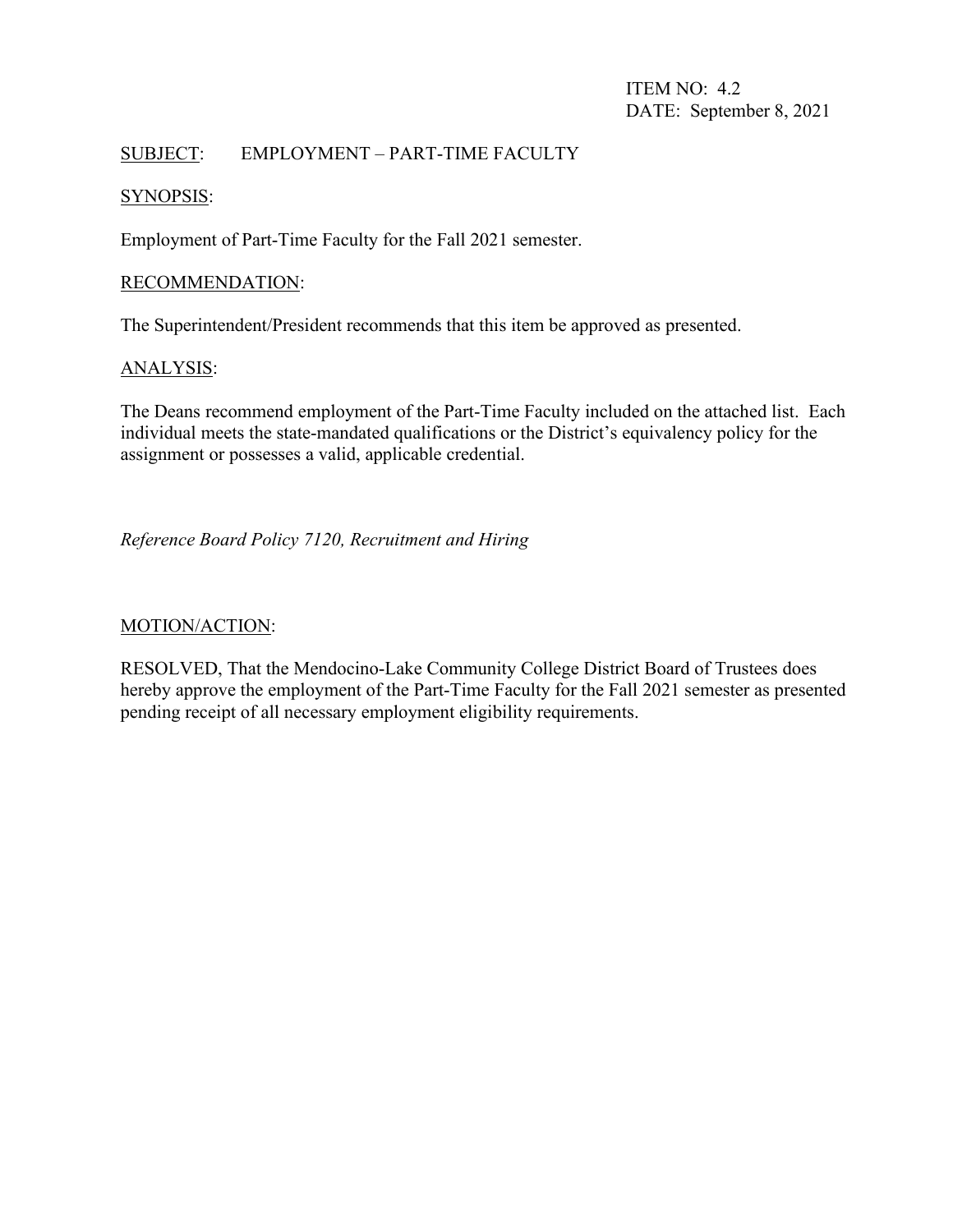| <b>EMPLOYMENT - PART-TIME FACULTY FALL 2021 SEMESTER</b> |                                               |                     |  |
|----------------------------------------------------------|-----------------------------------------------|---------------------|--|
| <b>Name</b>                                              | <b>Position</b>                               | Location            |  |
|                                                          |                                               |                     |  |
| Britton, Kelda                                           | Career and College Success (Dual Enrollment)  | Covelo/Round Valley |  |
| Lewis, Tracey                                            | Computer Science Instructor (Dual Enrollment) | Willits             |  |
| Weiss, Elizabeth                                         | Health Instructor                             | Lake Center         |  |

**\*Met minimum qualifications through equivalency process.**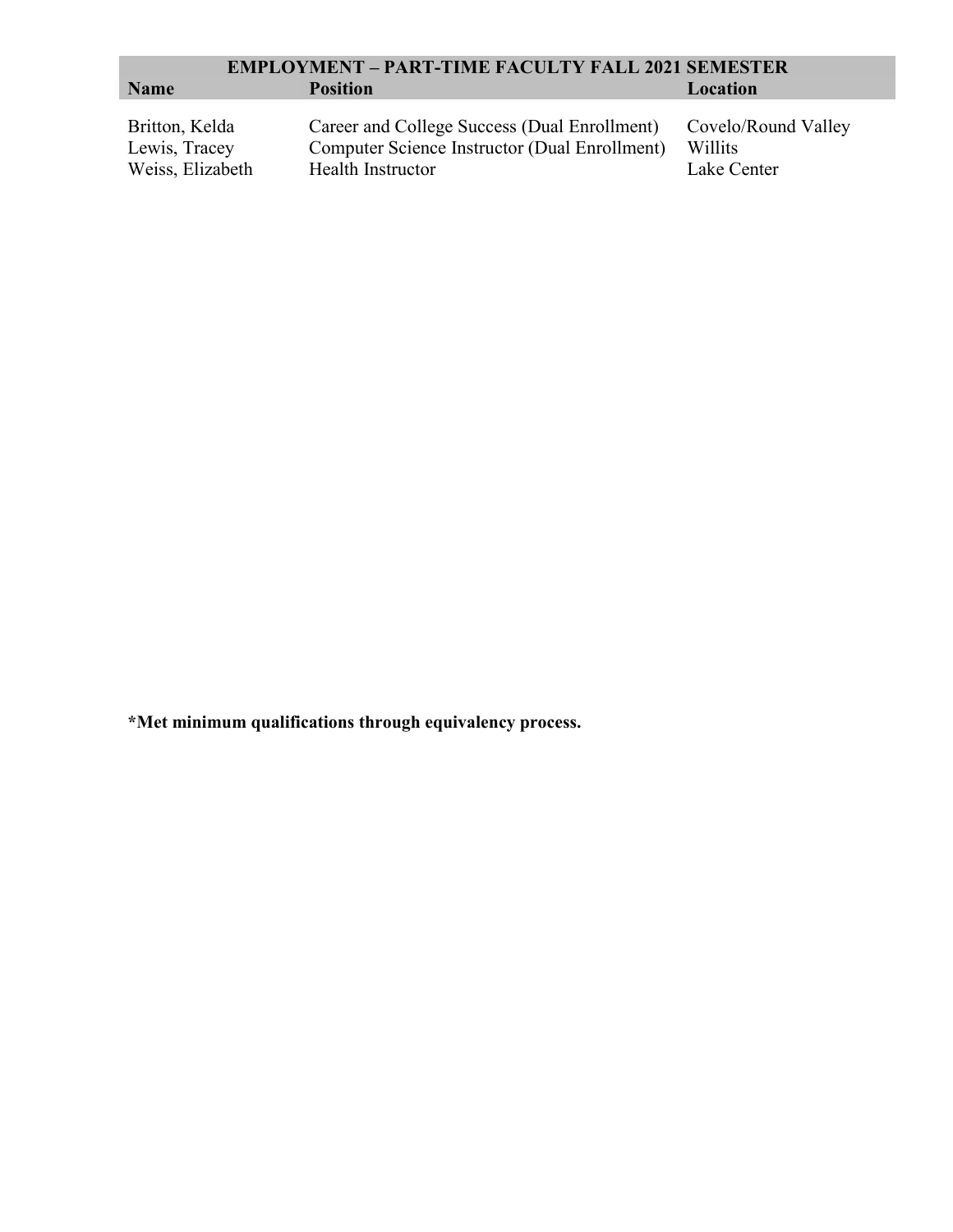ITEM NO: 4.3 DATE: September 8, 2021

#### SUBJECT: VOLUNTEERS

#### SYNOPSIS:

Approval of volunteers

#### RECOMMENDATION:

The Superintendent/President recommends this item be approved as presented.

#### ANALYSIS:

Individuals may volunteer their services to the District, but only authorized volunteers approved by the administration and the Governing Board are entitled to workers' compensation benefits. No volunteers are agents of the District. (Labor Code 3364.5; Board Policy No. 702) The following volunteers approved by the administration are recommended for Board approval:

| <b>Name</b>                                                                                                                                             | <b>Assignment</b>                                                                                                                       | <b>Assignment Dates</b> |
|---------------------------------------------------------------------------------------------------------------------------------------------------------|-----------------------------------------------------------------------------------------------------------------------------------------|-------------------------|
| <b>Emily Allen</b>                                                                                                                                      | As a member of the FMCCFSNS affiliate, will<br>participate in work projects and/or outreach activities at<br>the coastal field station. | 9/9/2021-6/30/2022      |
| Melissa Atherton                                                                                                                                        | Assistant softball coach and softball program support.                                                                                  |                         |
| Julie Bawcom                                                                                                                                            | As a member of the FMCCFSNS affiliate, will<br>participate in work projects and/or outreach activities at<br>the coastal field station. | 9/9/2021-6/30/2022      |
| Jim Bawcom                                                                                                                                              | As a member of the FMCCFSNS affiliate, will<br>participate in work projects and/or outreach activities at<br>the coastal field station. | 9/9/2021-6/30/2022      |
| <b>Fred Bellows</b>                                                                                                                                     | As a member of the FMCCFSNS affiliate, will<br>participate in work projects and/or outreach activities at<br>the coastal field station. | 9/9/2021-6/30/2022      |
| Clay Blundell                                                                                                                                           | As a member of the FMCCFSNS affiliate, will<br>participate in work projects and/or outreach activities at<br>the coastal field station. | 9/9/2021-6/30/2022      |
| As a member of the FMCCFSNS affiliate, will<br>Ian Blundell<br>participate in work projects and/or outreach activities at<br>the coastal field station. |                                                                                                                                         | 9/9/2021-6/30/2022      |
| Maia Blundell                                                                                                                                           | As a member of the FMCCFSNS affiliate, will<br>participate in work projects and/or outreach activities at<br>the coastal field station. | 9/9/2021-6/30/2022      |
| Jeff Bour                                                                                                                                               | Assist with softball program.                                                                                                           | 8/16/2021-5/30/2022     |
| Arianna Bowers                                                                                                                                          | Assist with softball program.                                                                                                           | 8/16/2021-5/30/2022     |
| Warren<br>Cardimona                                                                                                                                     | As a member of the FMCCFSNS affiliate, will<br>participate in work projects and/or outreach activities at<br>the coastal field station. | 9/9/2021-6/30/2022      |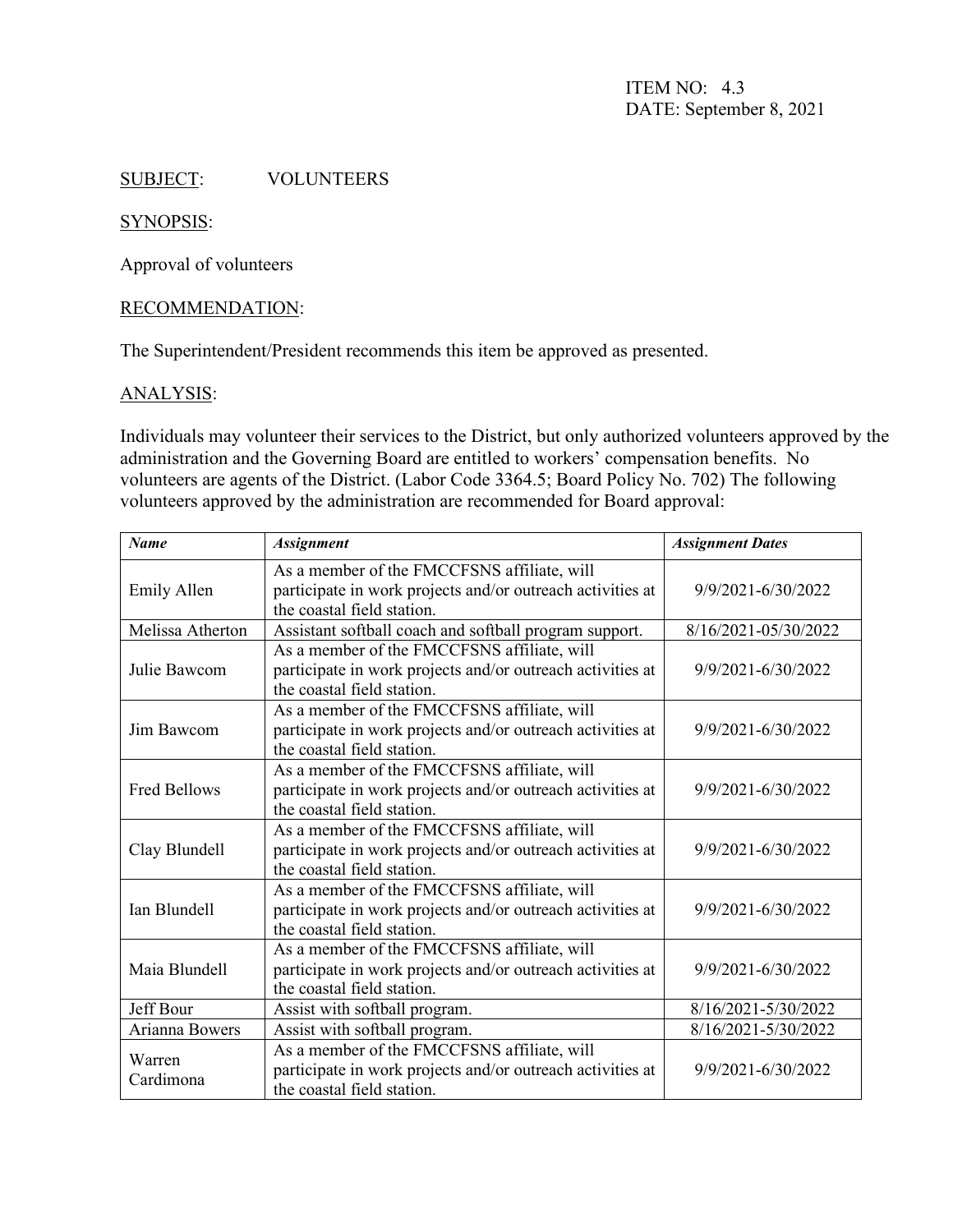| <b>Bonnie Carter</b>                                                          | As a member of the FMCCFSNS affiliate, will<br>participate in work projects and/or outreach activities at<br>the coastal field station.                       | 9/9/2021-6/30/2022  |
|-------------------------------------------------------------------------------|---------------------------------------------------------------------------------------------------------------------------------------------------------------|---------------------|
| Jared Carter                                                                  | As a member of the FMCCFSNS affiliate, will<br>participate in work projects and/or outreach activities at<br>the coastal field station.                       | 9/9/2021-6/30/2022  |
| Phil Clark                                                                    | As a member of the FMCCFSNS affiliate, will<br>participate in work projects and/or outreach activities at<br>the coastal field station.                       | 9/9/2021-6/30/2022  |
| Roger Foote                                                                   | As a member of the FMCCFSNS affiliate, will<br>participate in work projects and/or outreach activities at<br>the coastal field station.                       | 9/9/2021-6/30/2022  |
| Douglas Forsell                                                               | As a member of the FMCCFSNS affiliate, will<br>participate in work projects and/or outreach activities at<br>the coastal field station.                       | 9/9/2021-6/30/2022  |
| <b>Connor Franz</b>                                                           | Assistant baseball coach and general baseball program<br>support                                                                                              | 9/9/2021-6/30/2022  |
| Jonah Freedman                                                                | As a member of the FMCCFSNS affiliate, will<br>participate in work projects and/or outreach activities at<br>9/9/2021-6/30/2022<br>the coastal field station. |                     |
| Mark Hancock                                                                  | As a member of the FMCCFSNS affiliate, will<br>participate in work projects and/or outreach activities at<br>the coastal field station.                       | 9/9/2021-6/30/2022  |
| Wade Koeninger                                                                | As a member of the FMCCFSNS affiliate, will<br>participate in work projects and/or outreach activities at<br>the coastal field station.                       | 9/9/2021-6/30/2022  |
| Max Koeninger                                                                 | As a member of the FMCCFSNS affiliate, will<br>participate in work projects and/or outreach activities at<br>the coastal field station.                       | 9/9/2021-6/30/2022  |
| Julia Larke                                                                   | As a member of the FMCCFSNS affiliate, will<br>participate in work projects and/or outreach activities at<br>the coastal field station.                       | 9/9/2021-6/30/2022  |
| Preston Mello                                                                 | Assistant baseball coach and general baseball program<br>support                                                                                              |                     |
| Lynda Myers                                                                   | As a member of the FMCCFSNS affiliate, will<br>participate in work projects and/or outreach activities at<br>the coastal field station.                       | 9/9/2021-6/30/2022  |
| Jeremy Ronco                                                                  | As a member of the FMCCFSNS affiliate, will<br>participate in work projects and/or outreach activities at<br>the coastal field station.                       | 9/9/2021-6/30/2022  |
| Richard<br>Shoemaker                                                          | As a member of the FMCCFSNS affiliate, will<br>participate in work projects and/or outreach activities at<br>9/9/2021-6/30/2022<br>the coastal field station. |                     |
| Nick Sinclair                                                                 | As a member of the FMCCFSNS affiliate, will<br>participate in work projects and/or outreach activities at<br>the coastal field station.                       |                     |
| <b>Bill Smith</b>                                                             | As a member of the FMCCFSNS affiliate, will<br>participate in work projects and/or outreach activities at<br>the coastal field station.                       | 9/9/2021-6/30/2022  |
| Gallery Volunteer for Exhibit "Mom, I Can't Do This<br>Suni Smith<br>Anymore" |                                                                                                                                                               | 8/13/2021-9/30/2021 |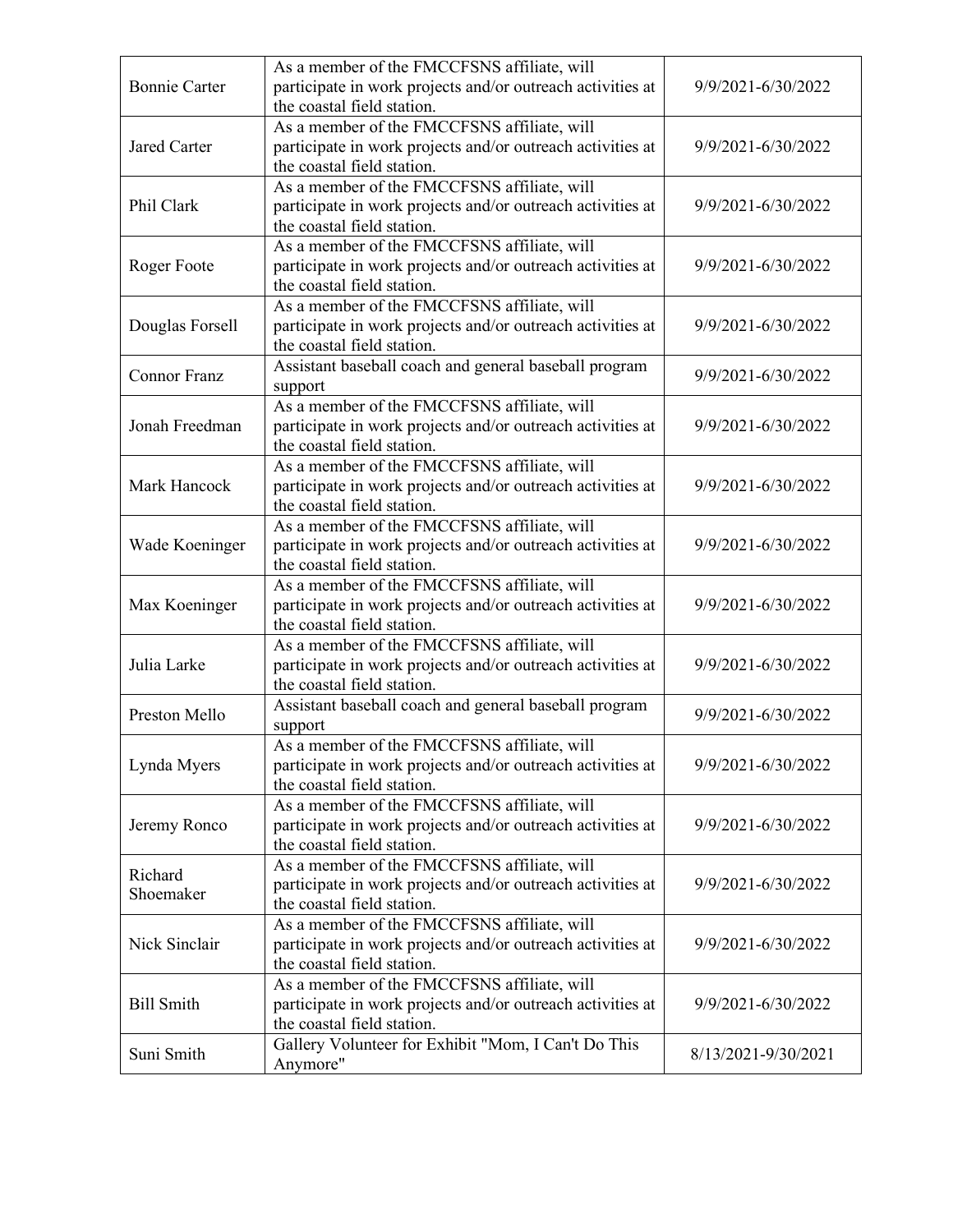| <b>Jeff Trouette</b> | As a member of the FMCCFSNS affiliate, will<br>participate in work projects and/or outreach activities at<br>the coastal field station. | 9/9/2021-6/30/2022 |
|----------------------|-----------------------------------------------------------------------------------------------------------------------------------------|--------------------|
| <b>Jeff Trouette</b> | Assistant baseball coach and general baseball program<br>9/9/2021-6/30/2022<br>support.                                                 |                    |
| Dan Twyman           | As a member of the FMCCFSNS affiliate, will<br>participate in work projects and/or outreach activities at<br>the coastal field station. | 9/9/2021-6/30/2022 |
| Beverly Urton        | As a member of the FMCCFSNS affiliate, will<br>participate in work projects and/or outreach activities at<br>the coastal field station. | 9/9/2021-6/30/2022 |
| Courtney Wagner      | As a member of the FMCCFSNS affiliate, will<br>participate in work projects and/or outreach activities at<br>the coastal field station. | 9/9/2021-6/30/2022 |
|                      |                                                                                                                                         |                    |

*Reference Board Policy 702, Volunteers*

## MOTION/ACTION:

RESOLVED, That the Mendocino-Lake Community College District Board of Trustees hereby approves the list of volunteers as presented.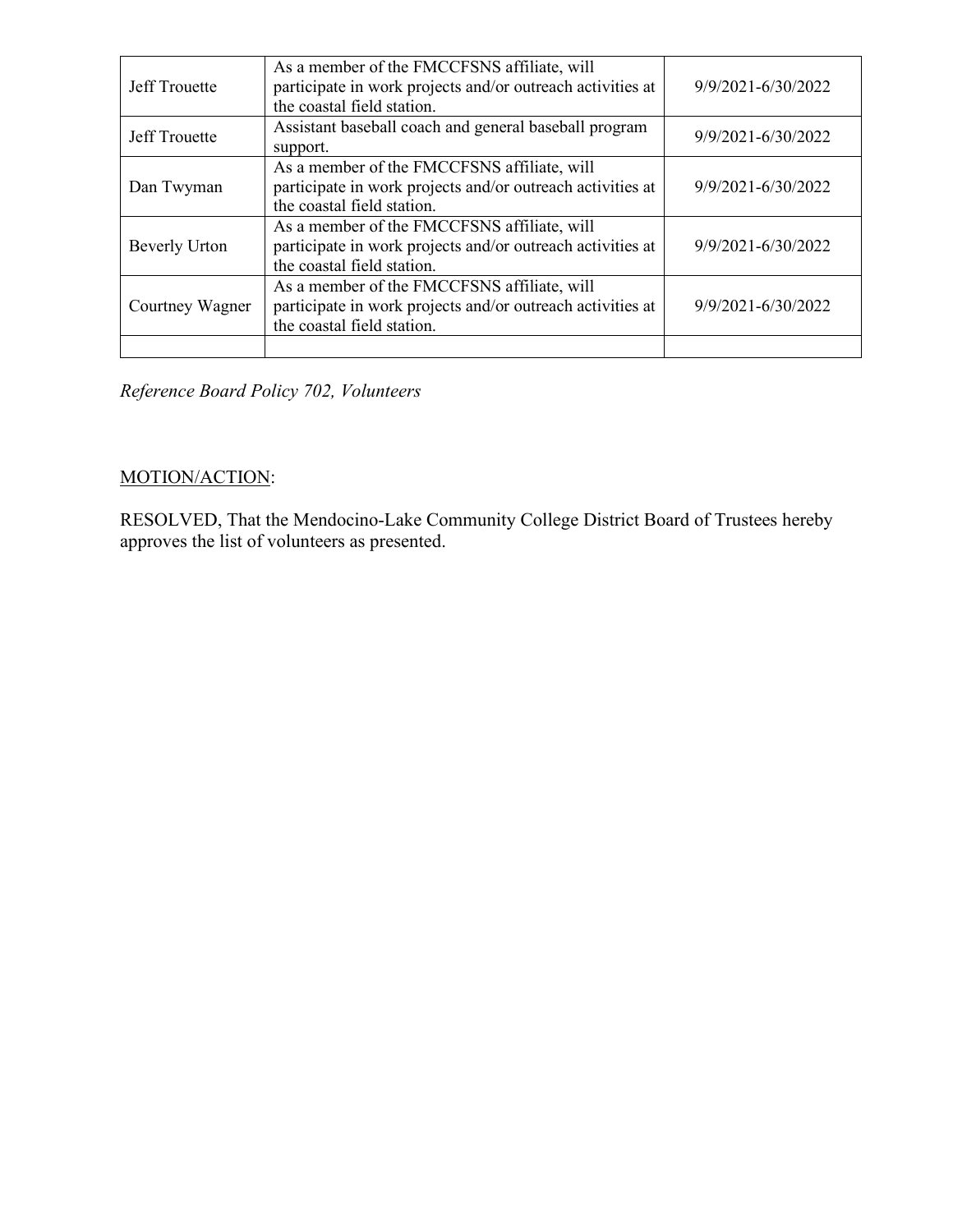## SUBJECT: EMPLOYMENT – FULL TIME FACULTY

### SYNOPSIS:

Employment of one (1) full-time Articulation Officer/Transfer Counselor

#### RECOMMENDATION:

The Superintendent/President recommends that this item be approved as presented.

#### ANALYSIS:

## **Employ Faculty Under First One-Year Contract**

Counselor, Tenure Track - Full Time – Articulation Officer/Transfer Counselor 211 Day Contract Mark Osea Effective: October 1, 2021

Mark Osea has worked as a Counselor and Articulation Officer and held the title of Transfer Center Director with Bakersfield College for the last five (5) years. Additionally, Mark worked as an Adjunct Instructor and Counselor at various colleges including Mt. San Antonio, Irvine Valley College, Moreno Valley College, and Santiago Canyon College for over ten (10) years. Mark received a Master of Science in Counseling and Guidance from California State University, San Bernardino and a Master of Arts in Teaching Elementary and Secondary Education from University of California, Irvine. Additionally, Mark currently holds a Pupil Personnel Service (PPS) Credential and a Single Subject Teaching Credential in Chemistry.

*Reference Board Policy 7120, Recruitment and Hiring*

#### MOTION/ACTION:

RESOLVED, That the Mendocino-Lake Community College District Board of Trustees hereby employs Mark Osea as a tenure-track full-time counselor as Articulation Officer/Transfer Counselor effective October 1, 2021; pending receipt of all necessary employment eligibility requirements.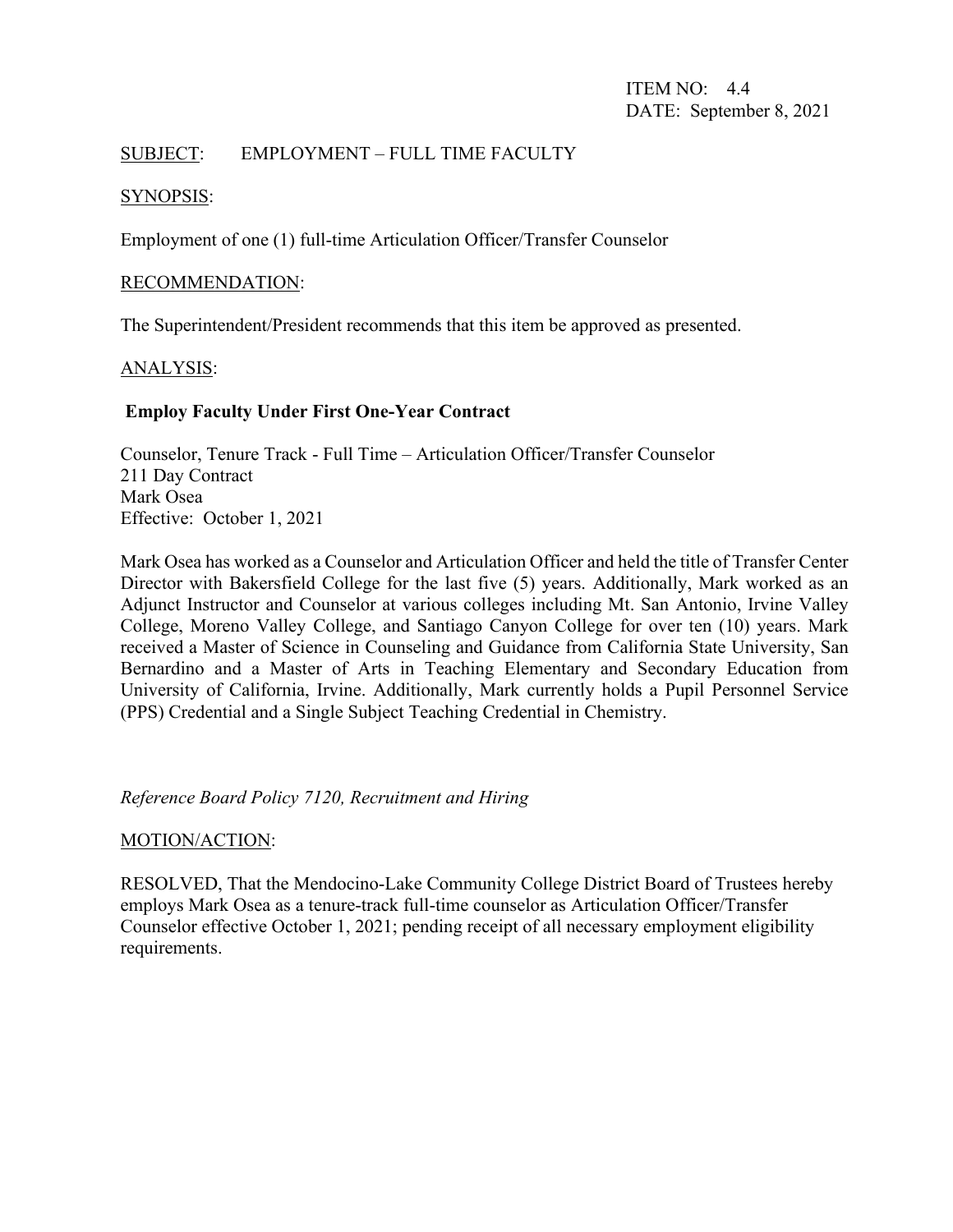## SUBJECT: EMPLOYMENT – FULL TIME FACULTY

#### SYNOPSIS:

Correction to employment contract of one (1) full-time counselor in EOPS/CARE.

#### RECOMMENDATION:

The Superintendent/President recommends that this item be approved as presented.

#### ANALYSIS:

#### **Employ Faculty Under Second One-Year Contract**

Counselor, Tenure Track – Full-Time – EOPS/CARE Maria (Meztli) Avina Patino, MFT Effective: September 1, 2021

Ms. Avina Patino's contract was brought for board approval at the August 2021 board meeting as the first-year probationary contract in consideration of the tenure process. However, based on her previous service of one full year in 19/20 and 8 months in 20/21 as a categorically funded, temporary counselor for the District; Ms. Avina Patino shall begin her probationary contract as second year contract.

*Reference Board Policy 7120, Recruitment and Hiring*

#### MOTION/ACTION:

RESOLVED, That the Mendocino-Lake Community College District Board of Trustees hereby employs Ms. Maria (Meztli) Avina Patino as a tenure-track full-time counselor in EOPS/CARE in her second year of probation effective September 1, 2021, pending receipt of all necessary employment eligibility requirements.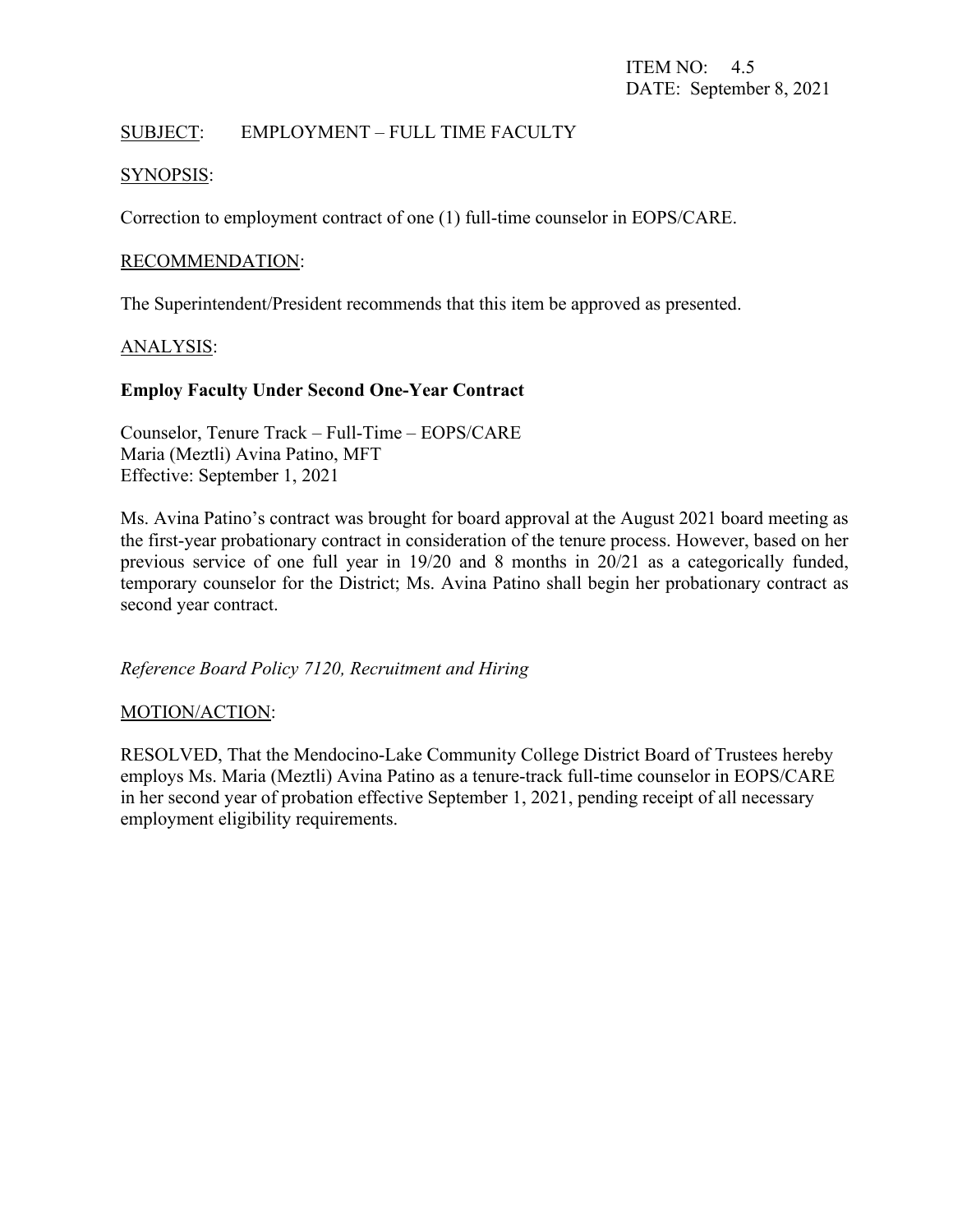## SUBJECT: RENEW CONTRACTS FOR CATEGORICALLY FUNDED FACULTY

## SYNOPSIS:

Approval of renewal of categorically temporarily funded faculty contract.

### RECOMMENDATION:

The Superintendent/President recommends this item be approved as presented.

#### ANALYSIS:

Categorically funded faculty are reemployed on an annual basis based on continued funding. The grant funding associated with this position is a federal grant, with an end date of September 30, 2021. As such the FYI Counselor contract was written to end September 30, 2021.

On August 3, 2021 the District received notice that the request of a no-cost extension was approved through March 31, 2022.

As such a tail contract of six (6) months is recommended to finish out the grant period.

### **The following full-time, categorically temporarily funded faculty are recommended to be reemployed from 10/1/2021-3/31/2022**

Brenda Estrada, FYI Counselor

#### MOTION/ACTION:

RESOLVED, That the Mendocino-Lake Community College Board of Trustees hereby approves the six-month categorically funded faculty contract as presented.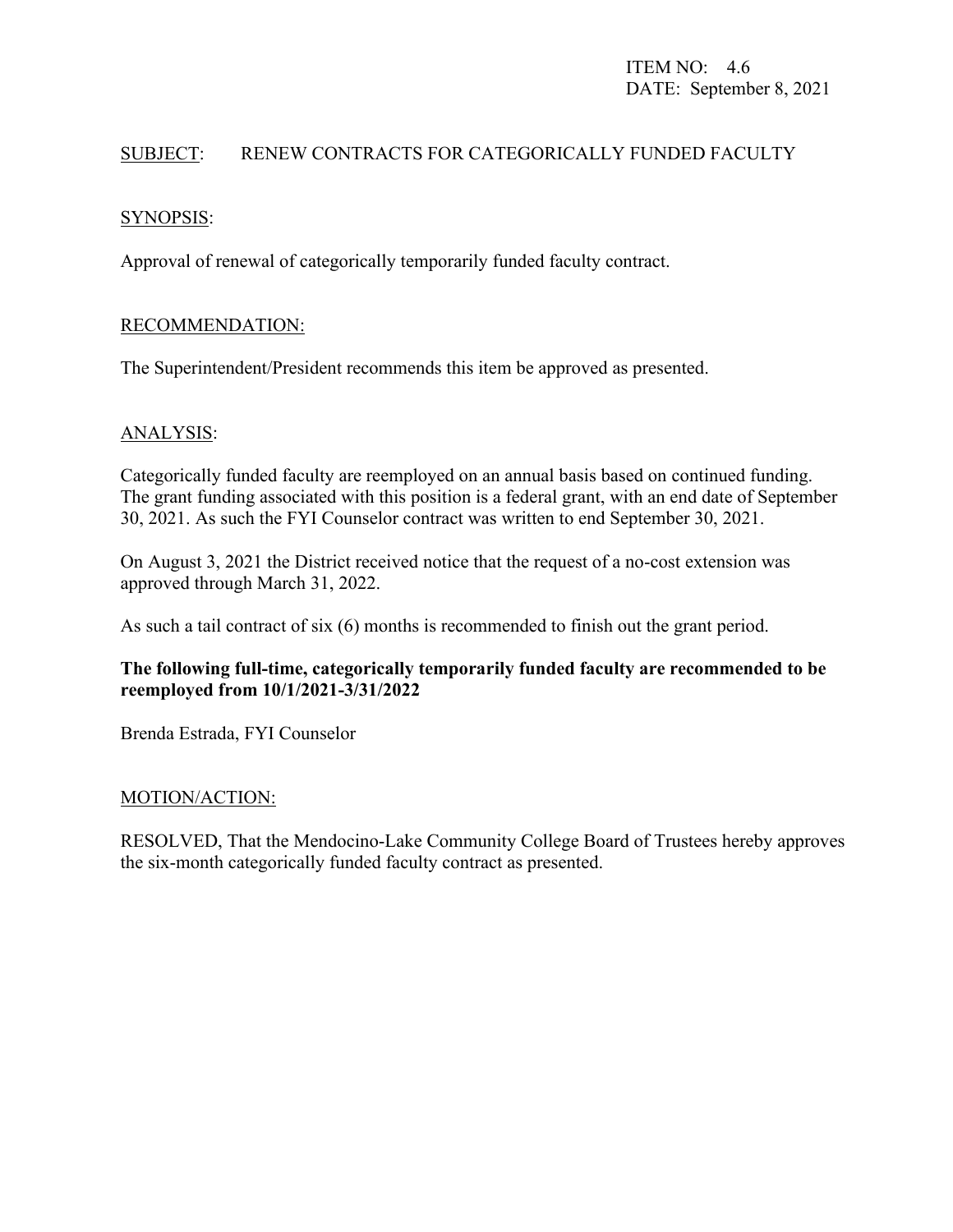ITEM NO: 4.7 DATE: September 8, 2021

#### SUBJECT: TRANSFER - CLASSIFIED

#### SYNOPSIS:

Transfer to Student Life Specialist

#### RECOMMENDATION:

The Superintendent/President recommends this item be approved as presented.

#### ANALYSIS:

Naoto Horiguchi, currently an Athletic Trainer for the District, applied for a transfer to the vacant Student Life Specialist in the Student Services/Marketing Department.

A transfer/promotion/reassignment process was followed, and Mr. Horiguchi was the successful candidate selected for the position.

#### **Effective November 1, 2021-November 31, 2021**

Mr. Horiguchi shall work 50% in the Athletic Trainer (Range 31/Step 5) position and 50% in the Student Life Specialist (Range 24/Step 5) position.

#### **Effective December 1, 2021**

Mr. Horiguchi shall transfer 100% to the Student Life Specialist position, Range 24/Step 5.

*Reference Board Policy 7120, Recruitment and Hiring*

#### MOTION/ACTION:

RESOLVED, That the Mendocino-Lake Community College District Board of Trustees hereby approves the transfer of Naoto Horiguchi, Student Life Specialist, effective December 1, 2021.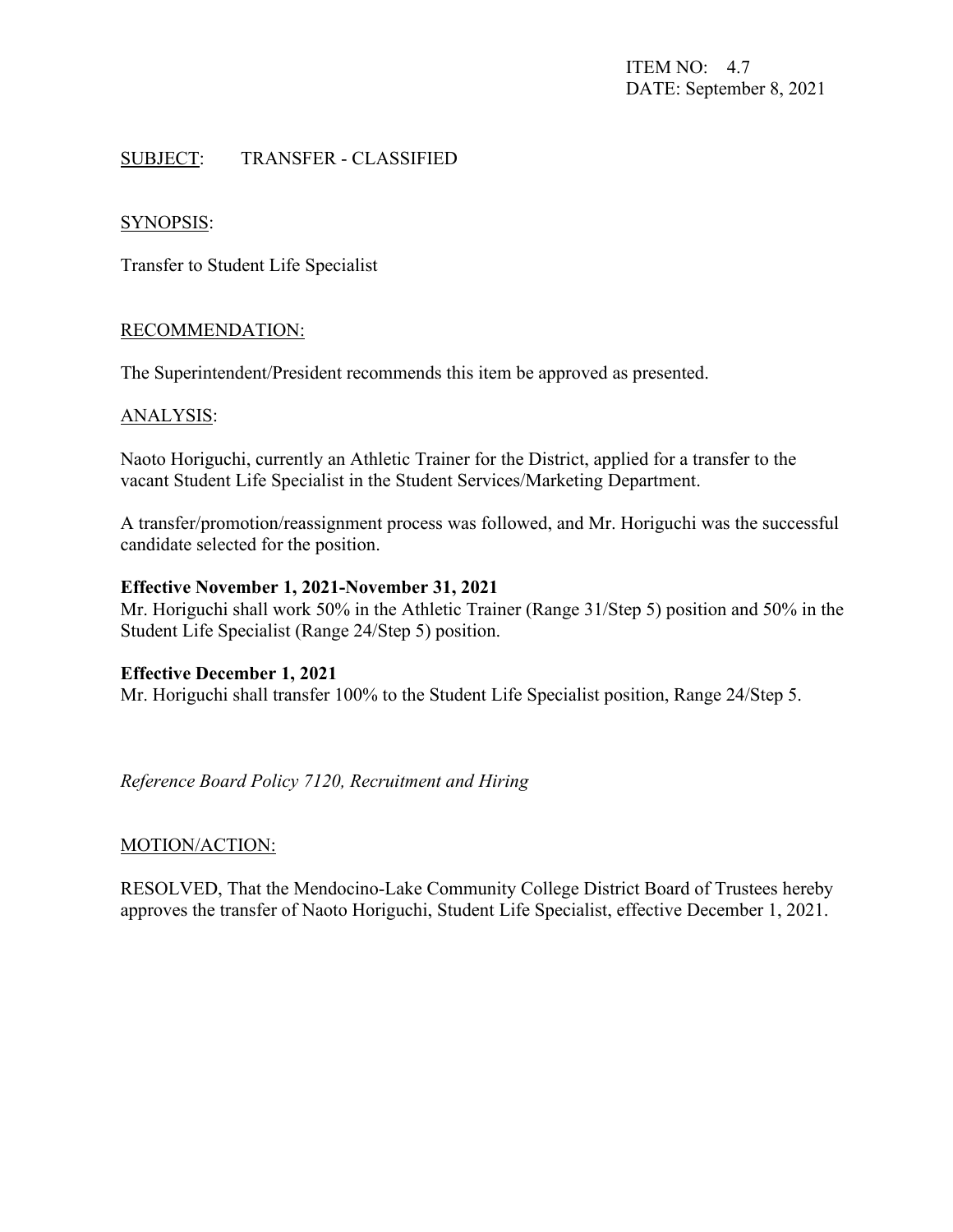ITEM NO: 4.8 DATE: September 8, 2021

### SUBJECT: RESIGNATION– CLASSIFIED

### SYNOPSIS:

Resignation – Classified

#### RECOMMENDATION:

The Superintendent/President recommends that this item be ratified as presented.

#### ANALYSIS:

Ginger Bushway Nursing Support Specialist II Effective: December 31, 2021

*Reference Board Policy 7350, Resignations*

### MOTION/ACTION:

RESOLVED, That the Mendocino-Lake Community College District Board of Trustees hereby ratifies the resignation of Ginger Bushway, Nursing Support Specialist II effective December 31, 2021.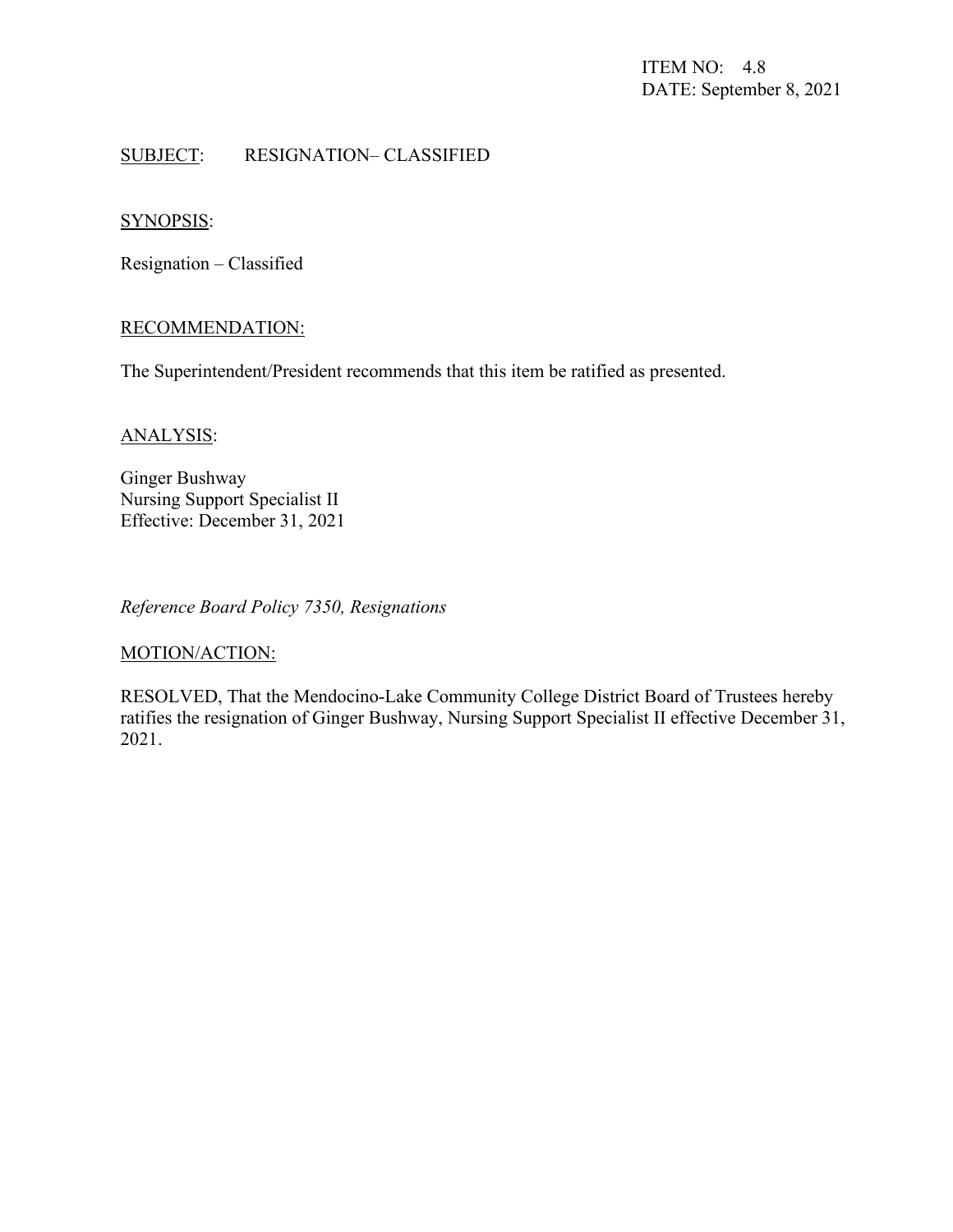ITEM NO: 4.9 DATE: September 8, 2021

#### SUBJECT: MENDOCINO COLLEGE FEDERATION OF TEACHERS (MCFT) BARGAINING UNIT/AFT/CFT 2021-24 TENTATIVE AGREEMENT

#### SYNOPSIS:

2021-2024 Tentative Agreement between the Mendocino-Lake Community College District and the Mendocino College Federation of Teachers AFT/CFT Local 6322

#### RECOMMENDATION:

The Superintendent/President recommends that this item be approved as presented.

#### ANALYSIS:

District and MCFT representatives recently reached a Tentative Agreement (TA) regarding 2021- 2024 contract revisions. A copy of the TA is attached.

### MOTION/ACTION:

RESOLVED, That the Board of Trustees hereby ratifies the 2021-2024 Tentative Agreement between the Mendocino-Lake Community College District and the Mendocino College Federation of Teachers (MCFT).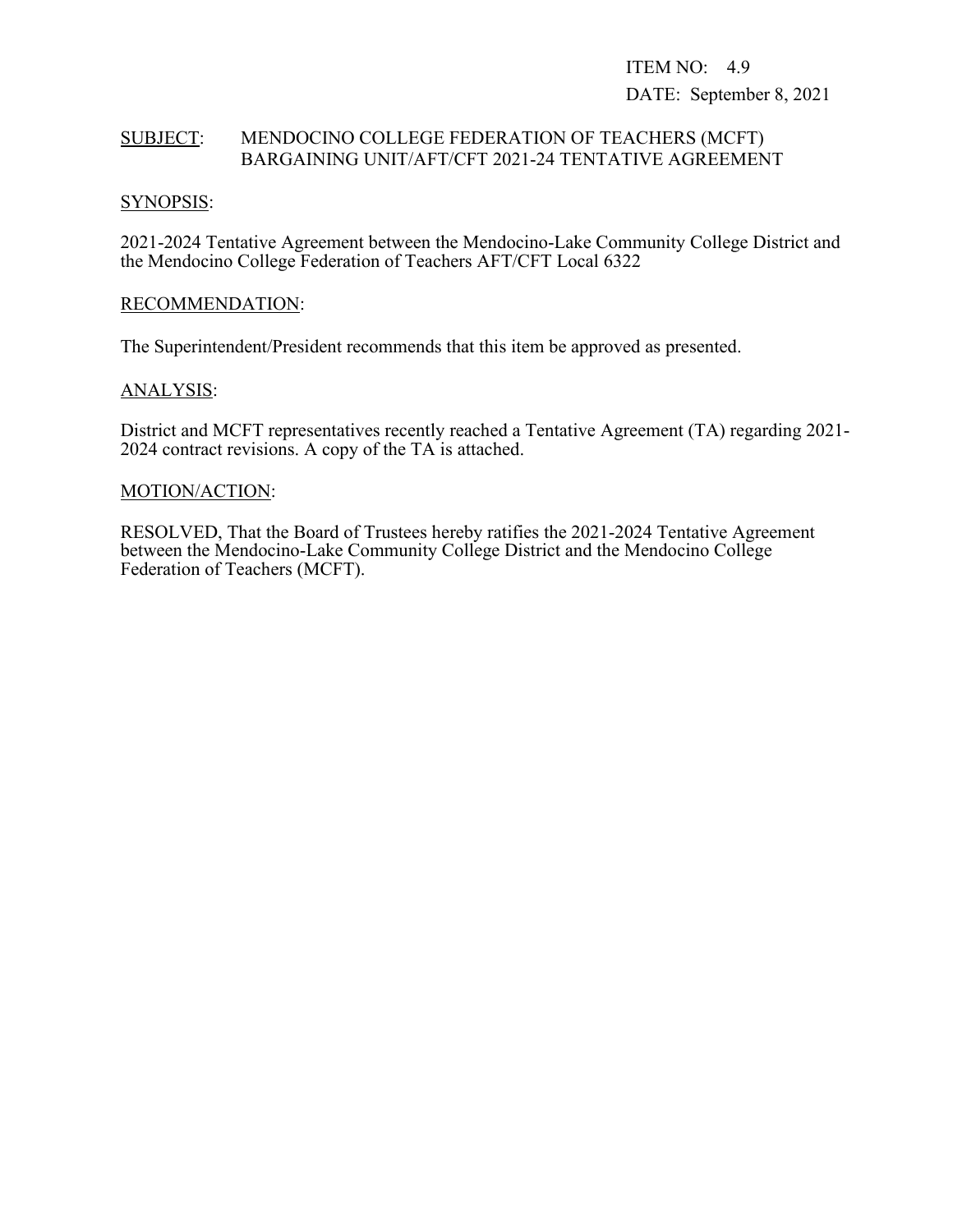ITEM NO: 4.10 DATE: September 8, 2021

#### SUBJECT: MENDOCINO-LAKE COMMUNITY COLLEGE CLASSIFIED BARGAINING UNIT/ SEIU LOCAL 1021 2021-24 TENTATIVE AGREEMENT

#### SYNOPSIS:

2021-2024 Tentative Agreement between the Mendocino-Lake Community College District and the Mendocino-Lake Community College Classified Bargaining Unit, SEIU Local 1021

#### RECOMMENDATION:

The Superintendent/President recommends that this item be approved as presented.

#### ANALYSIS:

District and SEIU 1021 representatives recently reached a Tentative Agreement (TA) regarding 2021-2024 successor contract revisions. A copy of the TA is attached.

#### MOTION/ACTION:

RESOLVED, That the Board of Trustees hereby ratifies the 2021-2024 Tentative Agreement between the Mendocino-Lake Community College District and the Mendocino-Lake Community College Classified Bargaining Unit, SEIU Local 1021.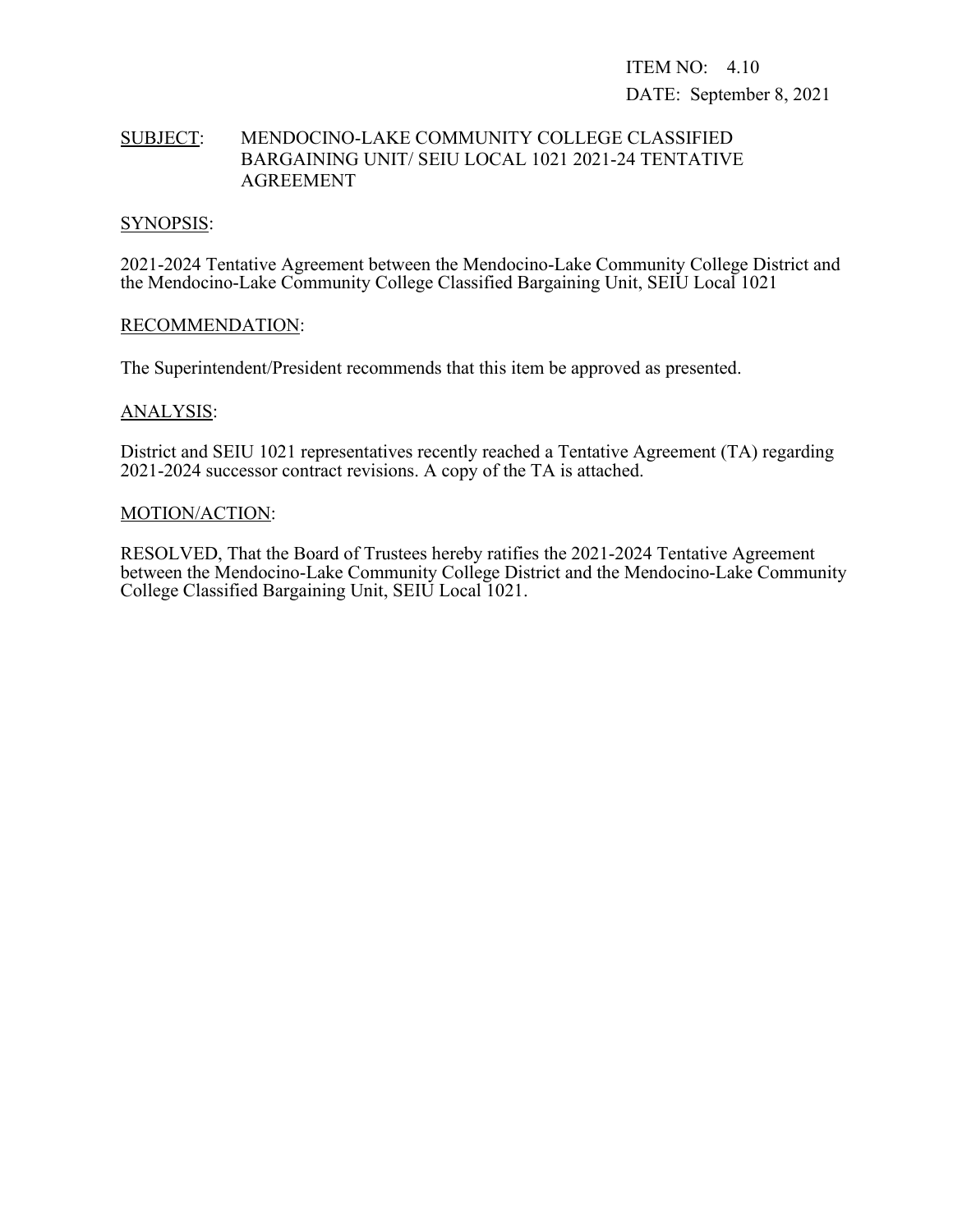# ITEM NO: 4.11 DATE: September 8, 2021

### SUBJECT: MENDOCINO-LAKE COMMUNITY COLLEGE MANAGEMENT TEAM, 2021/22 TENTATIVE AGREEMENT

#### SYNOPSIS:

The 2021/22 Tentative Agreement between the Mendocino-Lake Community College District and the Mendocino-Lake Community College Management Team.

#### RECOMMENDATION:

The Superintendent/President recommends that this item be approved as presented.

### ANALYSIS:

District and Management Team representatives recently reached a Tentative Agreement (TA) on the attached Meet and Confer Agreement regarding 2021/22 salary schedule adjustment effective September 1, 2021.

#### MOTION/ACTION:

RESOLVED, That the Board of Trustees hereby ratifies the 2021/22 Tentative Agreement between the Mendocino-Lake Community College District and the Mendocino-Lake Community College Management Team.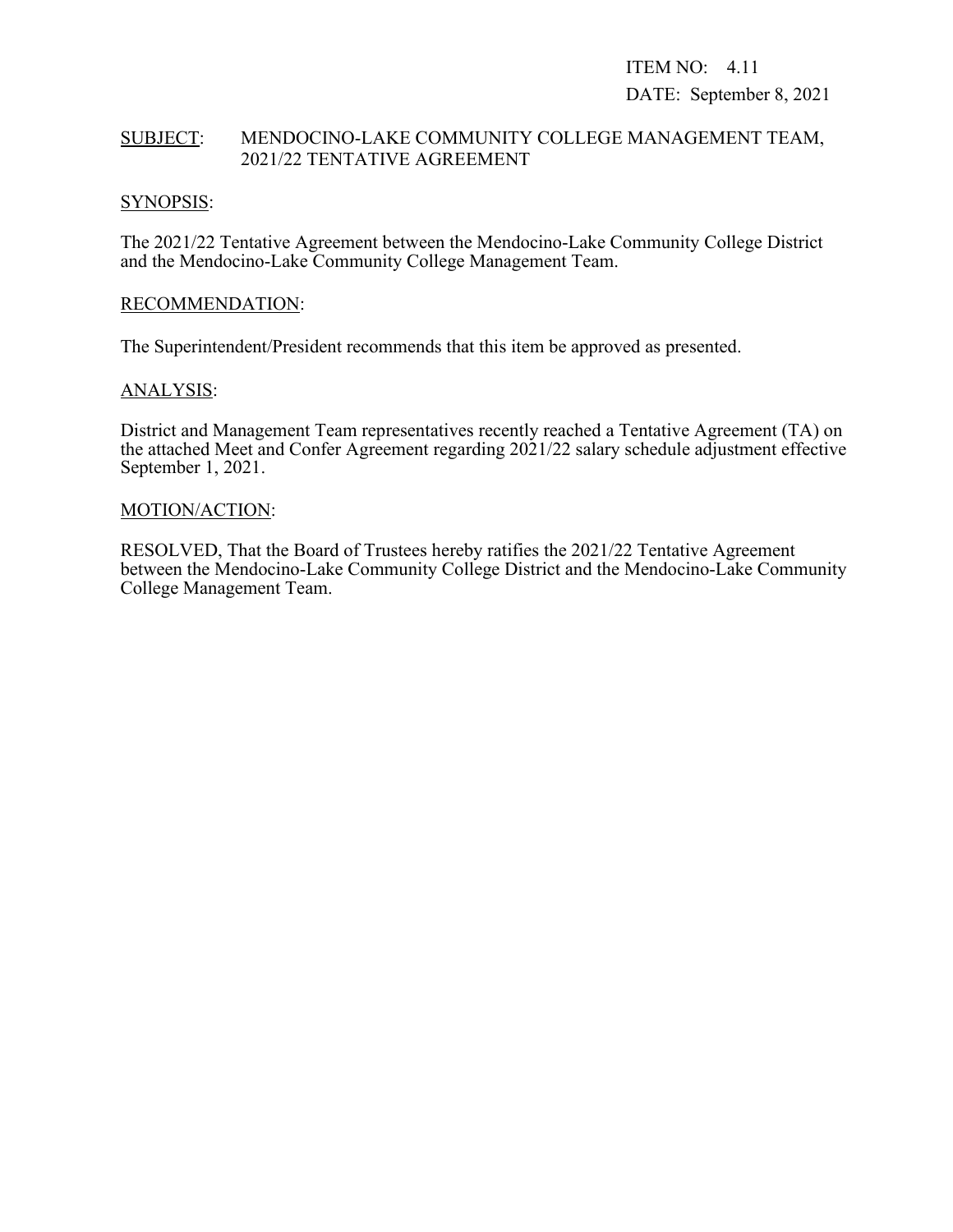ITEM NO: 4.12 DATE: September 8, 2021

#### SUBJECT: VICE PRESIDENT SALARY SCHEDULE 2021/22 (Rev. September 1, 2021)

#### SYNOPSIS:

2021/22 salary schedule adjustment effective September 1, 2021, between the Mendocino-Lake Community College District and the Vice Presidents reflects the equivalent salary adjustment offered to the Management Team (previously referred to as M/S/C).

#### RECOMMENDATION:

The Superintendent/President recommends that this item be ratified as presented.

#### ANALYSIS:

Vice President of Academic Affairs Debra Polak Increase of salary schedule by 0.5% effective September 1, 2021

Vice President of Student Services Ulises Velasco Increase of salary schedule by 0.5% effective September 1, 2021

Assistant Superintendent/Vice President of Administrative Services Eileen Cichocki Increase of salary schedule by 0.5% effective September 1, 2021

#### MOTION/ACTION:

RESOLVED, That the Mendocino-Lake Community College District Board of Trustees hereby ratifies the 2021/22 effective September 1, 2021, salary schedule adjustment between the Mendocino-Lake Community College District and the Vice Presidents.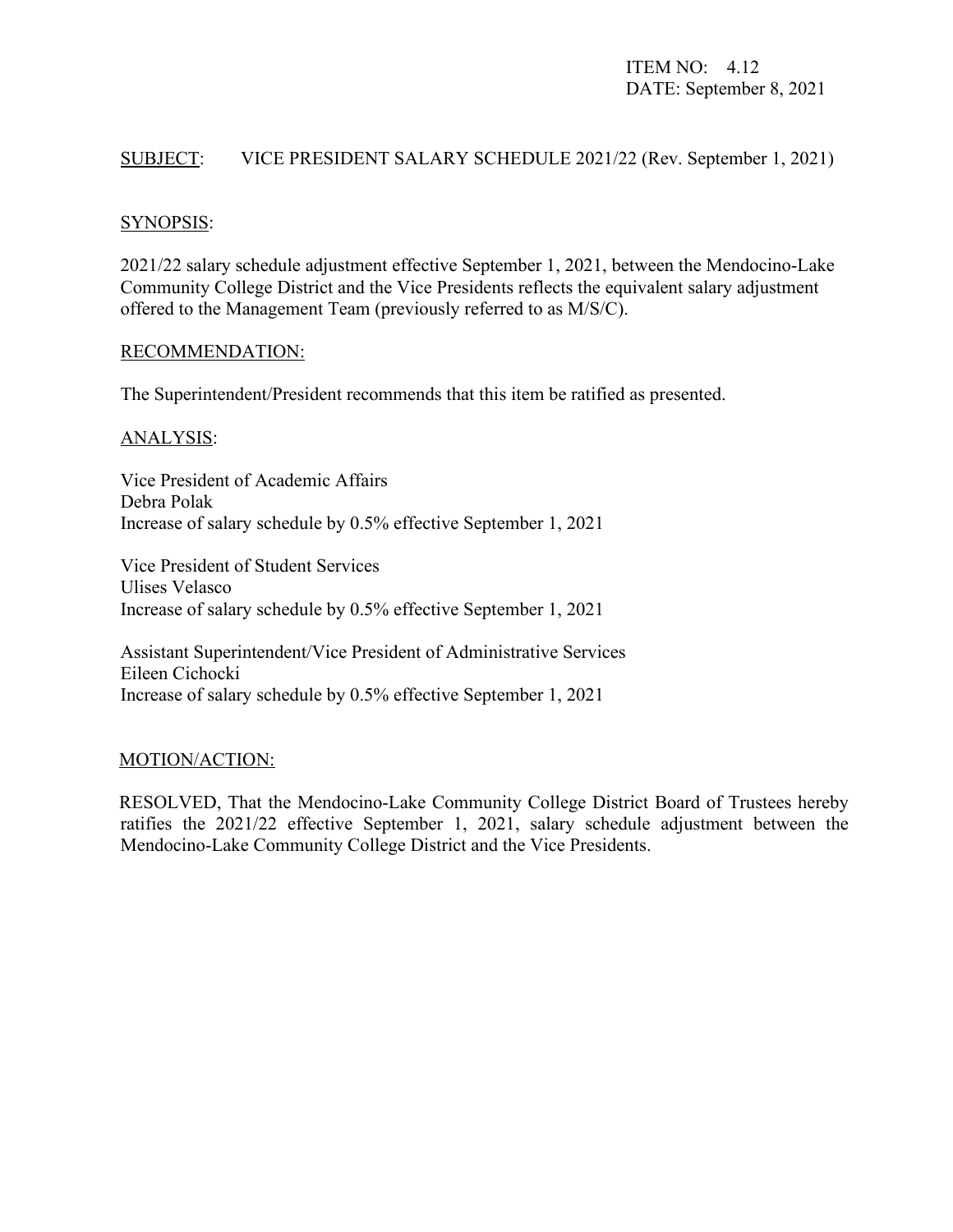ITEM NO: 5.1 DATE: September 8, 2021

#### SUBJECT: DONATIONS

#### SYNOPSIS:

Acceptance of donations to Mendocino College as follows:

~1,500 board feet of Dalbergia Oliveri (Burmese Rosewood) donated by Donald Canaparo

~Hand sanitizer and wipes donated by Safeway, Ukiah

#### RECOMMENDATION:

The Superintendent/President recommends acceptance of the donations.

#### ANALYSIS:

The Burmese Rosewood will be used by students in the Fine Woodworking Program. The hand sanitizer and wipes will be handed out to students on campus to support safety from Covid-19.

A thank you letter will be sent to the donors.

*Reference Board Policy 609, Donations and Gifts*

#### MOTION/ACTION:

RESOLVED, That the Mendocino-Lake Community College District Board of Trustees hereby accepts the above donations to Mendocino College by Donald Canaparo and Safeway, Ukiah.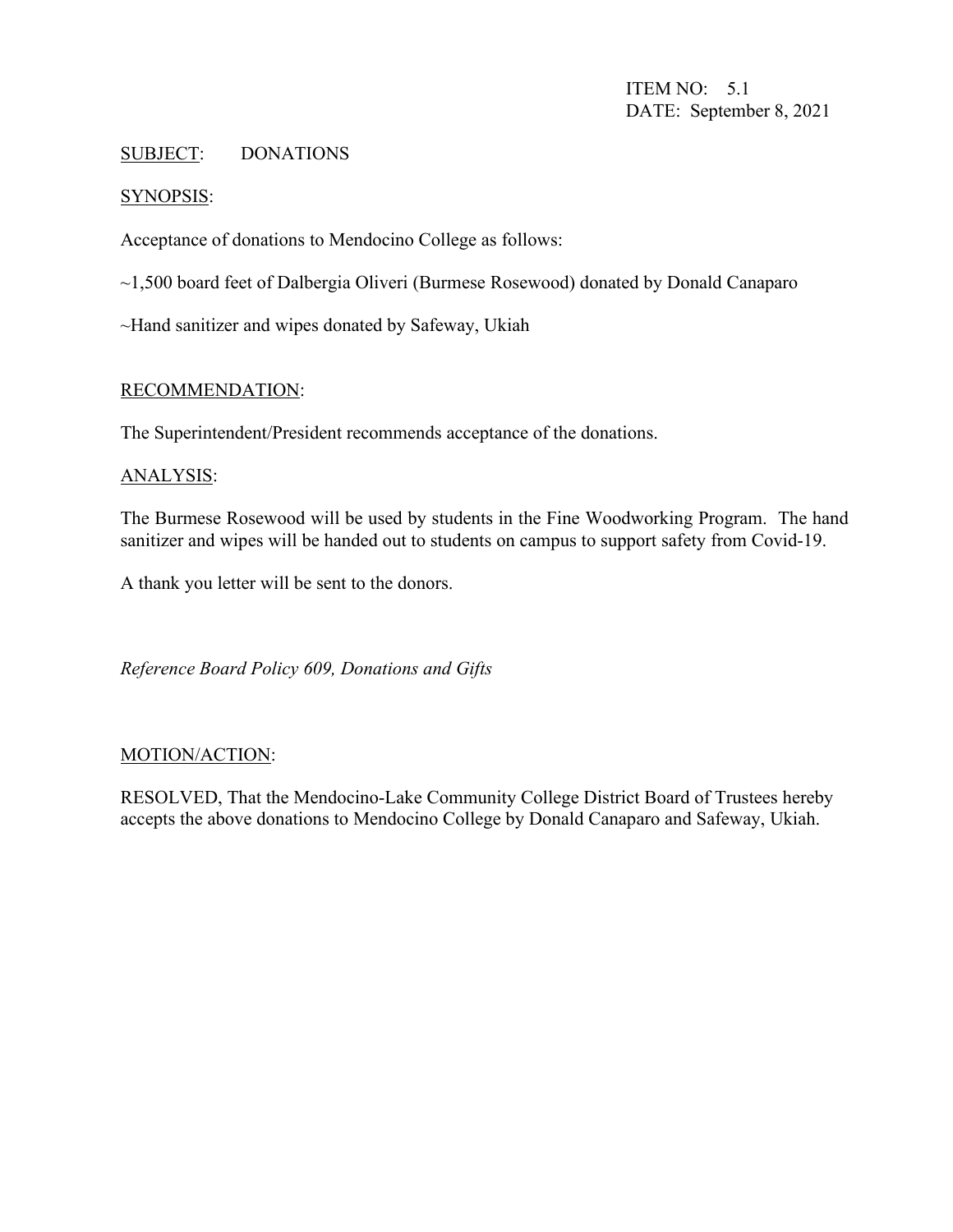### SUBJECT: 2021/22 ADOPTED BUDGET

#### SYNOPSIS:

Board of Trustees adoption of the proposed 2021/22 Adopted Budget.

A public hearing on the proposed 2021/22 Adopted Budget will be held at 4:30 p.m. on September 8, 2021 at the regular Board of Trustees meeting.

#### RECOMMENDATION:

The Superintendent/President recommends the adoption of the 2021/22 Adopted Budget for the Mendocino-Lake Community College District Unrestricted General Fund, Restricted General Fund, Debt Service Fund, Child Care Fund, Capital Projects Fund, Special Reserve Fund, Health Fund, Student Representation Fee Fund, Student Center Fund, and Student Financial Aid Award Projections, as shown in Attachments "A" through "I". The Superintendent/President also recommends that Proposition 30 funds, estimated to total \$2,927,190 for 2021/22, be spent on salaries and benefits for instructional activities.

### ANALYSIS:

California community college districts are required to adopt final budgets for the current fiscal year and file those adopted budgets with the County Superintendent of Schools and the Community College Chancellor by September 15 of each year. The attached Adopted Budget reflects the best estimates of current year revenue and expenditures known at the time of submission.

The COVID-19 pandemic has dramatically affected the daily lives of everyone at the national, state, and local levels. However, the pandemic has not had the negative impact on the finances of State of California that were predicted at this time last year.

The Governor signed the 2021/22 State Budget Act on July 12, 2021. State revenues are robust and continue to exceed estimates. State revenues continue to remain strong in the three most significant areas of income to the State: personal income tax, corporate tax, and sales tax. At the State level the budget focuses on pandemic relief and recovery for Californians, including:

- Significant deposits to protect the state from future economic downturns, including the Budget Stabilization Account (rainy day fund) and Public School System Stabilization Account.
- Direct payments to individuals and small businesses. Investments in childcare, food, homelessness, and anti-poverty programs.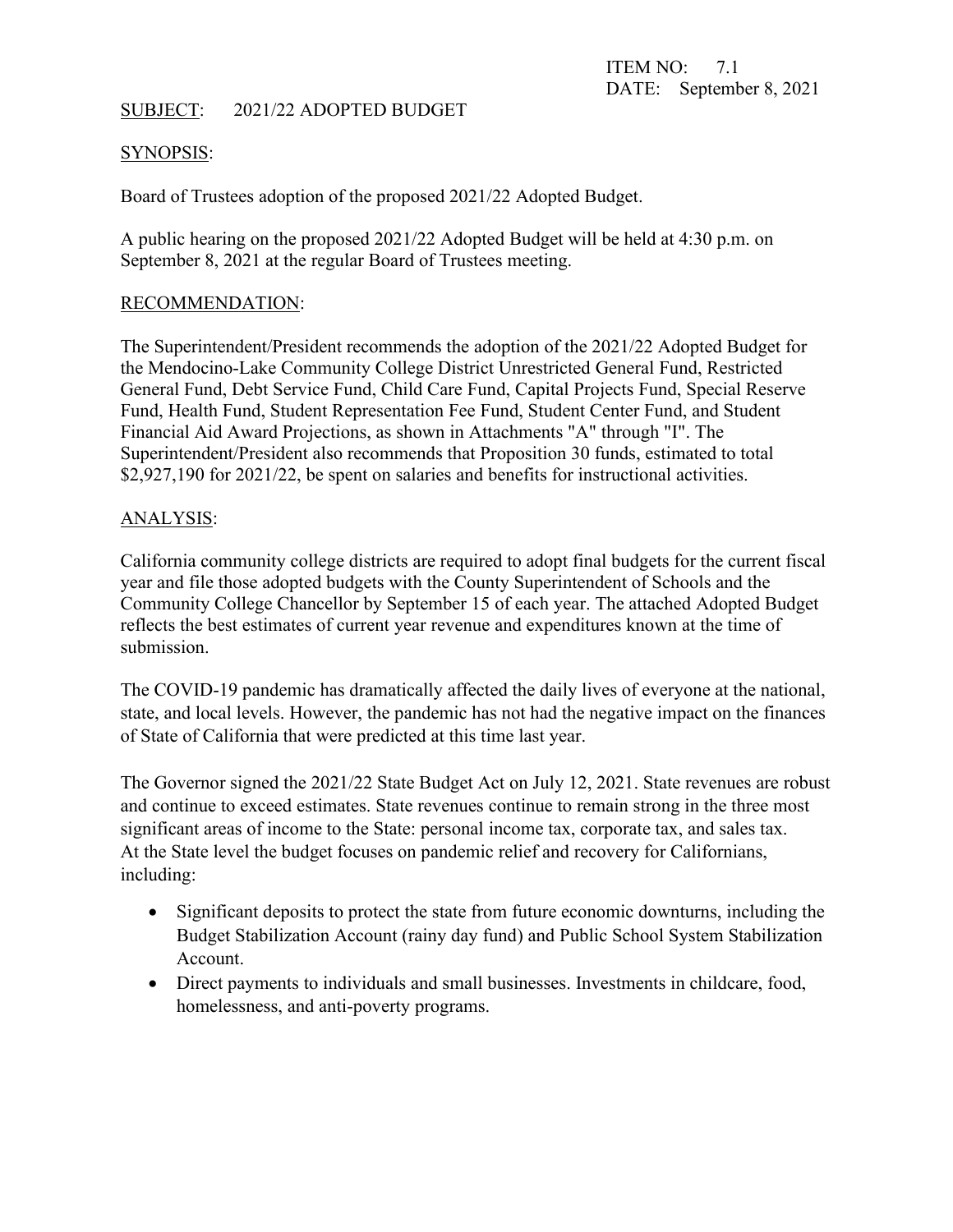The Community College Budget in particular focuses on Equity and Success. The budget includes significant investments in California Community Colleges, \$3.5 billion in total:

- \$765 million ongoing
- \$1.2 billion in one-time
- \$1.5 billion to completely eliminate cash deferrals
- \$250 million in Federal funds

The State funded COLA of 5.07% on apportionment comprised of the following:

- 2.31% to catch up for unfunded COLA in 2020/21
- 1.7% COLA for 2021/22, as statutorily required
- 1.0% COLA additional, beyond the statutorily required amount

It is important to note that not all categorical programs receive COLA from the State, and those that do received a COLA that varies by program from 1.7% to 5%.

The budget act included an extension of the Student-Centered Funding Formula (SCFF) Hold Harmless through 2024/25.

The State budget for Community Colleges also includes funding for many individual programs and initiatives, including:

- \$511 million for deferred maintenance and instructional equipment (\$1 million to MLCCD)
- Faculty
	- o Full time faculty hiring
	- o Part time faculty office hours
- Basic Needs/College Affordability
	- o Cal Grant modernization
	- o Emergency grants to students
	- o Food and Housing insecurity
	- o Basic needs center at each college
	- o Mental health
	- o Zero cost textbooks
	- o Housing \$2 billion over 3 years, CC, CSU, and UC
- Employment
	- o Learning aligned employment, student work in field of study
	- o Regional collaboratives for career pathways
	- o Guided Pathways
	- o Strong Workforce
- Diversity, Equity, and Inclusion
	- o Anti-racism activities (CCCCO)
	- o EEO best practices
	- o CC Registry improvements
	- o LGTBQ+ services
	- o Enrollment, Outreach, and Re-engagement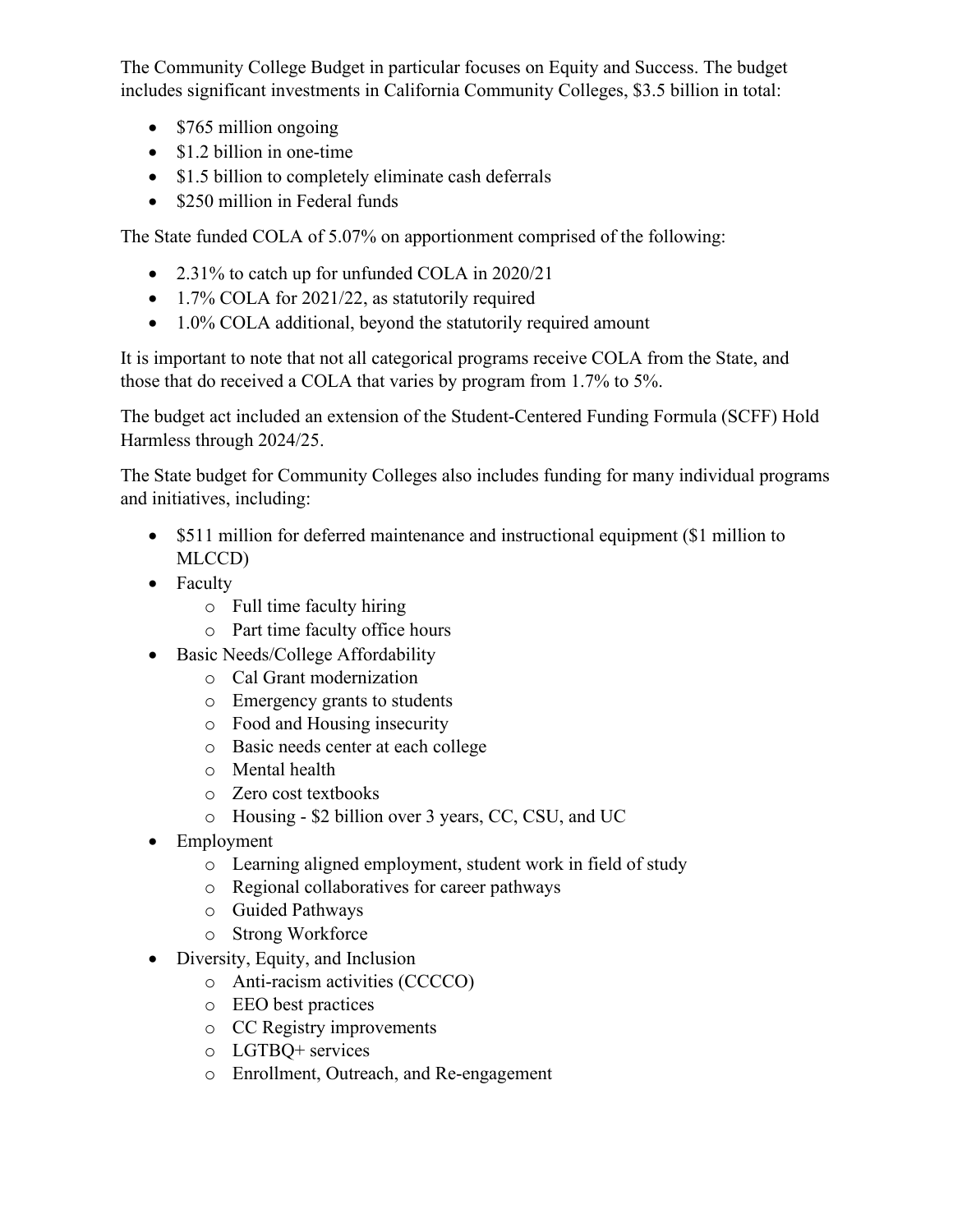The details and allocation methods for these initiatives are still under development by the State and the Chancellor's Office, therefore most of these programs are not yet included in this budget. Budgets will be added when details are known and will be included in the 2021/22 Revised Budget when it is presented to the board in April 2022.

## **REVENUE:**

The General Fund revenue included herein is based on the most recent 2021/22 fiscal year budget information received from the Chancellor's Office. General Fund unrestricted revenue is projected to total \$27,183,365.

## General Apportionment

General apportionment is budgeted at \$25,248,224. This proposed Adopted Budget assumes that the District will earn apportionment based upon the Student-Centered Funding Formula (SCFF) and the COVID-19 Emergency Conditions Allowance. The SCFF Hold Harmless specifies that districts will receive at least the 2017/18 total computational revenues (TCR), adjusted by COLA each year, through 2024/25. In 2019/20, the college no longer needed this hold harmless because we earned more funding under the new formula by increasing our FTES, assisting students in receiving financial aid, and improving student success metrics. However, the pandemic has caused our enrollment to decrease approximately 15%. We are receiving funding protection by way of the COVID-19 Emergency Conditions Allowance. That protection is for 2020/21 and 2021/22. Should that protection not extend into 2022/23 and our enrollments not recover, we may fall back into reliance on the SCFF Hold Harmless.

## Deficit Factor

This budget includes a deficit factor on general apportionment of 1% or (\$255,000). A deficit factor on apportionment is a result of the difference between what the State assumes all 73 districts will receive for property taxes and enrollment fees and what districts actually receive. The actual deficit factor for 2021/22 will not be known until February 2023.

In order to close the books for 2020/21, a 0.5% deficit factor is being assumed. The actual deficit factor for 2020/21 will not be known until February 2022.

# COLA Revenue

The State funded COLA in 2021/22 totals 5.07%. This is comprised of a 1.7% statutorily determined COLA for the current year, plus an additional 1%. The 5.07% also includes a 2.31% COLA to catch up for the fact that in 2020/21, the State did not fund the statutorily determined COLA of 2.31%. It is noteworthy that while the college will receive funding on a go forward basis, it will not receive the \$550,000 funding lost by not funding the COLA in 2020/21.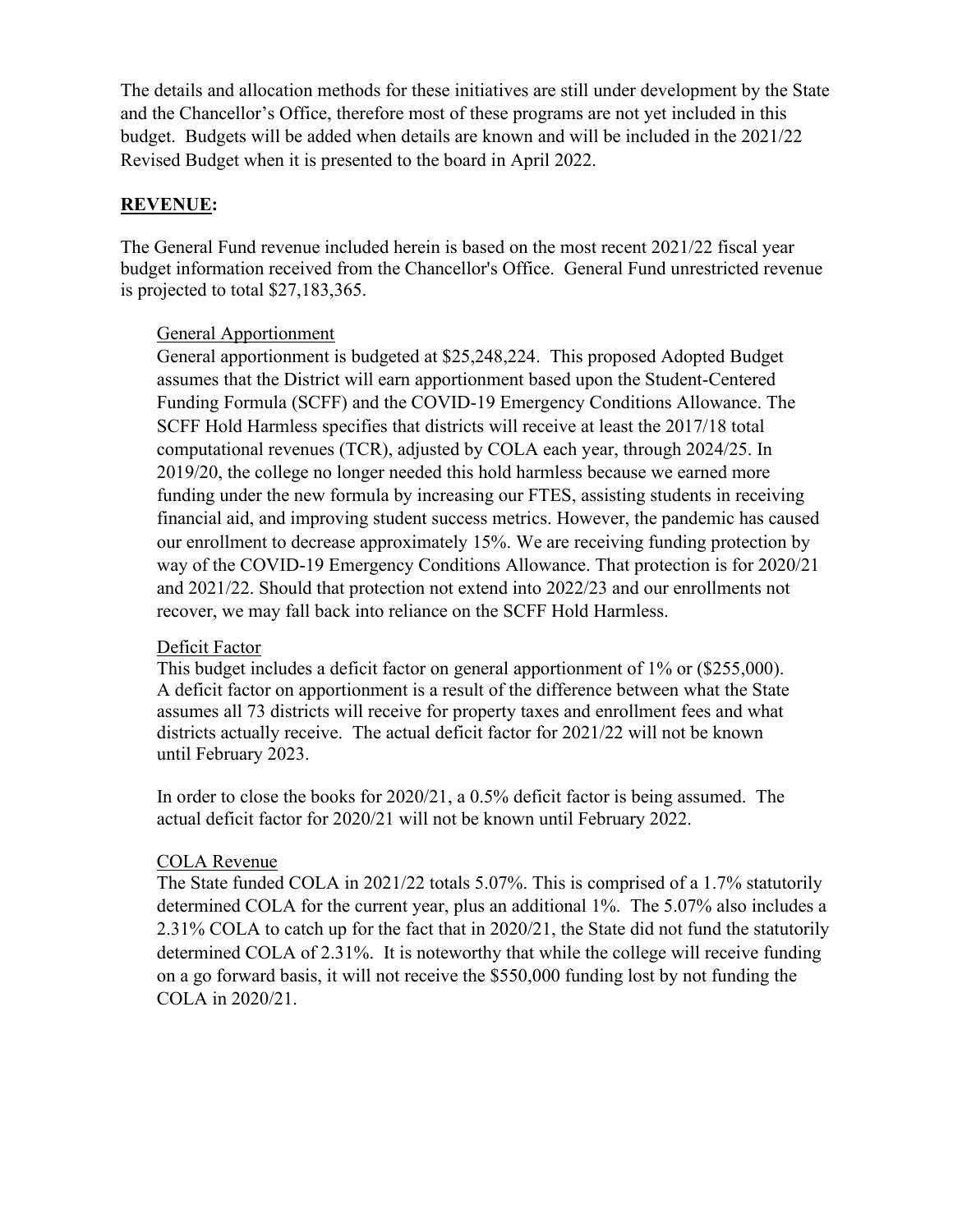| <b>Fiscal Year</b> | <b>Statutory COLA</b> | <b>Actual COLA funded</b> |
|--------------------|-----------------------|---------------------------|
|                    | due to college        | to college from State     |
|                    | from State            |                           |
| 2007/08            | 4.53%                 | 4.53%                     |
| 2008/09            | 5.66%                 | $0.00\%$                  |
| 2009/10            | 5.02%                 | $0.00\%$                  |
| 2010/11            | $-0.38%$              | $0.00\%$                  |
| 2011/12            | 2.24%                 | $0.00\%$                  |
| 2012/13            | 3.24%                 | $0.00\%$                  |
| 2013/14            | 1.57%                 | 1.57%                     |
| 2014/15            | 0.85%                 | 0.85%                     |
| 2015/16            | 1.02%                 | 1.02%                     |
| 2016/17            | $0.00\%$              | $0.00\%$                  |
| 2017/18            | 1.56%                 | 1.56%                     |
| 2018/19            | 2.71%                 | 2.71%                     |
| 2019/20            | 3.26%                 | 3.26%                     |
| 2020/21            | 2.31%                 | $0.00\%$                  |
| 2021/22            | 1.7%                  | 5.07%                     |
| <b>TOTAL</b>       | 35.29%                | 20.57%                    |
|                    |                       |                           |
| Difference:        |                       | $-14.72%$                 |

A history of Statutory COLA vs. Actual Funded COLA is below:

#### Education Protection Account

Proposition 30 is the Schools and Local Public Safety Protection Act of 2012 passed in November 2012. Proposition 30 temporarily raises the sales and use tax by .25 cents for four years and raises the income tax rate for high income earners for seven years to provide continuing funding for local school districts and community colleges. The Education Protection Account (EPA) was created in the State General Fund to receive and disburse these temporary tax revenues. The District has sole authority to determine how the funds received from the EPA are spent, estimated by the Chancellor's Office to total \$2,927,190 on the 2021/22 Advance Principal Apportionment, provided that the governing board makes these spending determinations in open session of a public meeting of the governing board. Each entity receiving funds must annually publish on its web site an accounting of how much money was received from the EPA and how that money was spent as well as record the EPA expenditures annually on the CCFS-311.

Additionally, the annual independent financial and compliance audit required of community colleges shall ascertain and verify whether the funds provided from the EPA have been properly disbursed and expended as required by law. The Act specifically prohibits the expenditure of EPA funds for administrative salaries and benefits or any other administrative costs. Proposition 30 was temporary, the sales tax increase ended in 2016 and the income tax portion was scheduled to terminate at the end of 2018. In 2016, Proposition 55 passed which extended the income tax portion of Proposition 30 to the year 2030.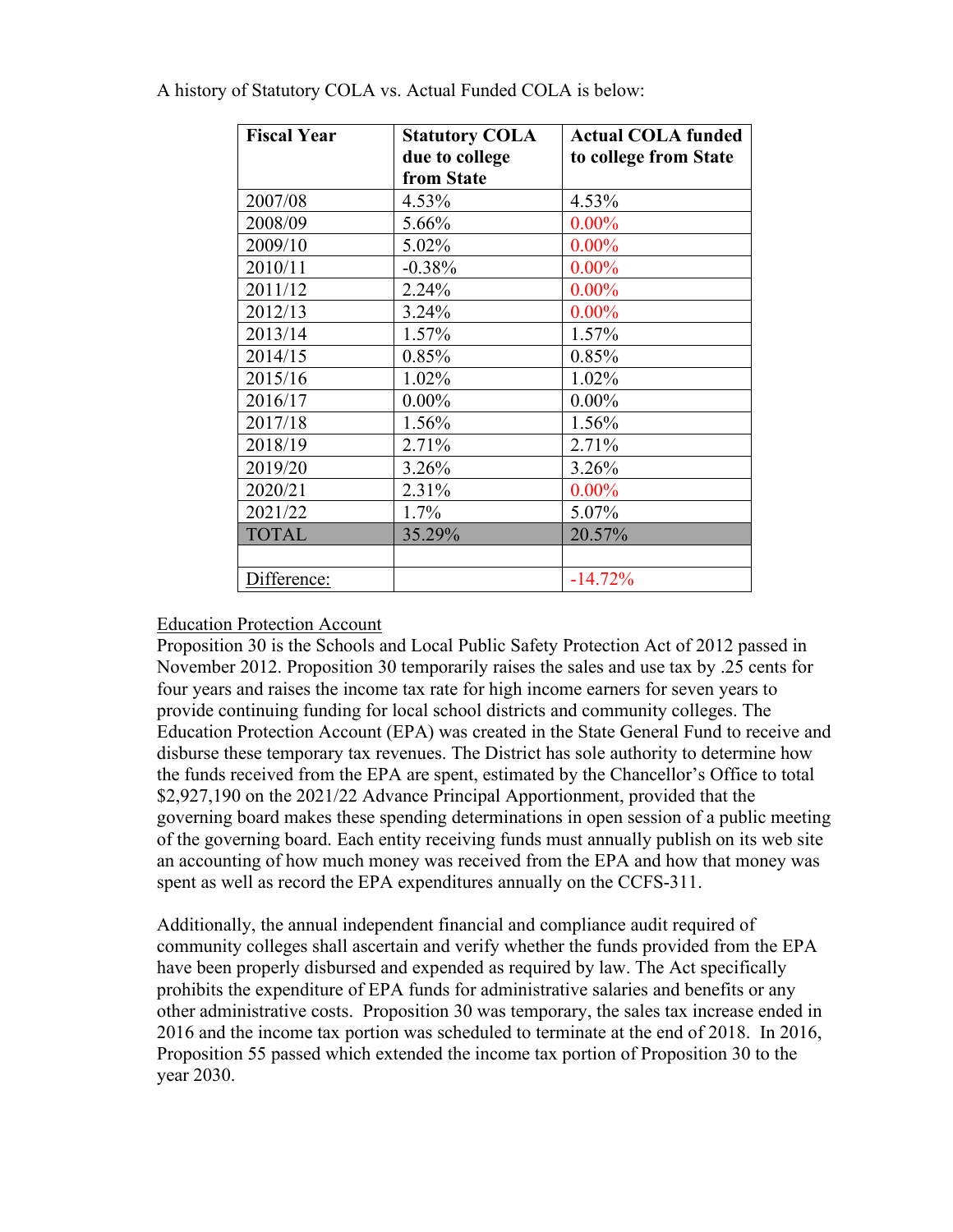## **EXPENDITURES:**

General Fund unrestricted expenditures are projected to total \$28,652,663.

Salaries, Wages, and Benefits:

Projected 2021/22 costs for all currently authorized positions are reflected in this budget, including step and longevity increments for which current staff are eligible. The cost of these increments is approximately \$230,000. Salaries and wages are budgeted according to the terms of the current collective bargaining agreements. This budget includes the settlement agreements with the part-time faculty (MPFA) and the Management Team for 2021/22. This budget does not include the costs associated with the full-time faculty (MCFT) nor the Classified (SEIU) settlement agreements. 2021/22 tentative agreements with both groups are included elsewhere in this agenda.

The General Fund Budget includes a cost for health benefits of \$1,800 per plan participant per month or \$21,600 per year which is an increase from the \$1,700 level budgeted in 2020/21. This results in a cost increase of \$165,000.

The proposed Adopted Budget includes a PERS (Public Employees Retirement System) District contribution rate of 22.91% effective July 1, 2021. The 2020/21 contribution rate was 20.70%, an increase in costs of \$134,000 to the Unrestricted General Fund.

The STRS (State Teachers Retirement System) District contribution rate increased to 16.92% effective July 1, 2021. The 2020/21 rate was 16.15%, an increase of \$56,000 to the Unrestricted General Fund.

#### Categorical Programs:

The proposed Adopted Budget for the Restricted General Fund (12) includes approximately 60 categorical programs, totaling over \$19.2 million. Categorical revenues are projected based on information from various state and federal agencies. There are a number of new and increased categorical programs over the past few years including: Higher Education Emergency Relief Fund (HEERF), Hispanic Serving Institution (HSI), California Adult Education Program (CAEP), Equal Employment Opportunity (EEO), Student Equity and Achievement (SEA), and Strong Workforce Program (SWP). There are a few categorical program budgets not yet established for 2021/22 and, therefore, are not included in this proposed Adopted Budget.

#### Retiree Health Benefits:

The College provides post-employment health care coverage for eligible retired employees and their dependents in accordance with negotiated contracts with the various bargaining units. The College is required by GASB 75 to plan for Other Post Employment Benefit (OPEB) liabilities and disclose the Total OPEB Liability (TOL) in its financial statements. The College contracts with an actuary to estimate the future liability of these benefits. The most recent study conducted August 2021 determined the TOL to be \$5,614,919. In December 2013, PBC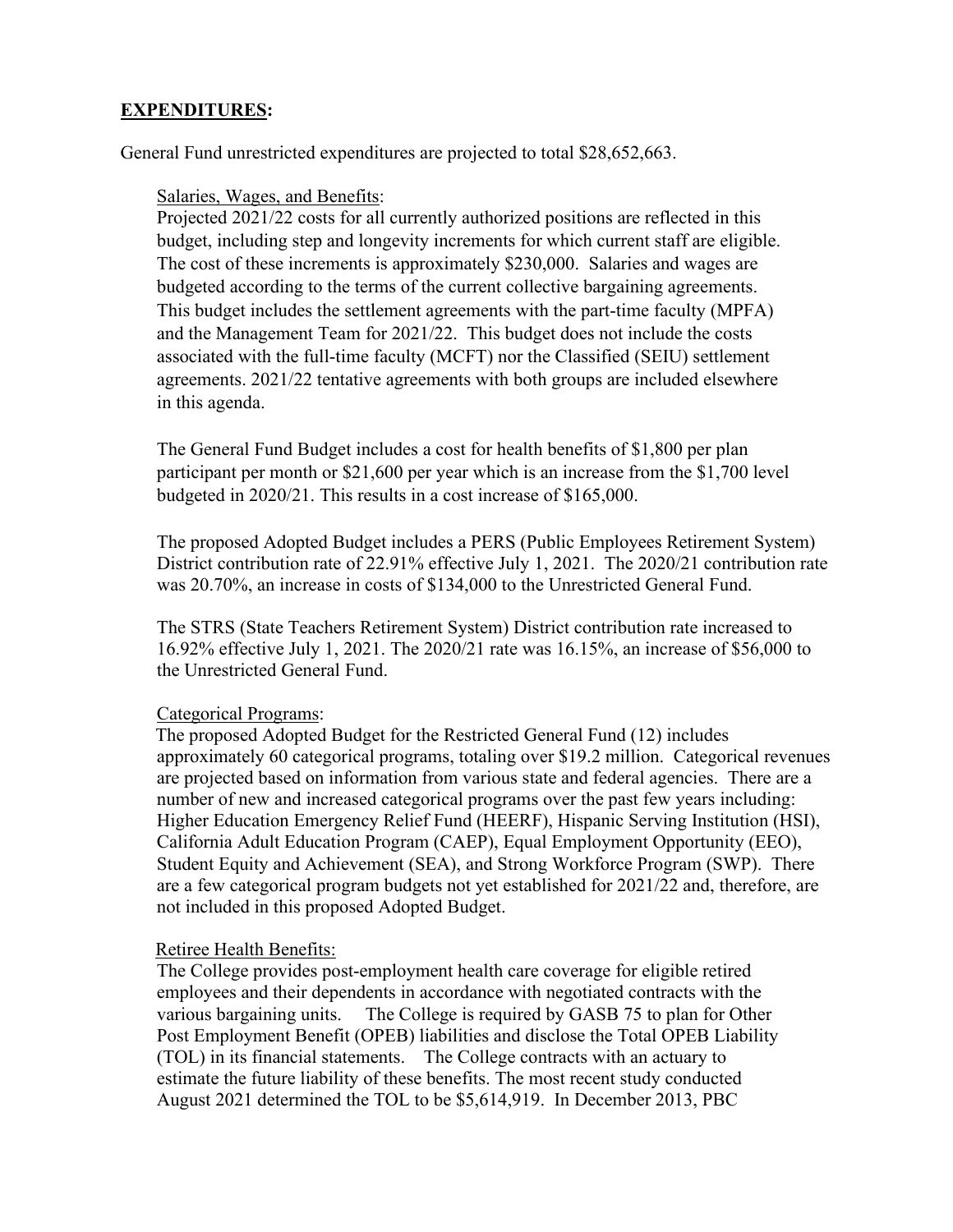reviewed a plan to address the OPEB liability and set aside funds from the Health Benefits Fund in years when that fund ends with a surplus. Based on PBC recommendation the District has set aside \$1,595,950 for the GASB 75 OPEB liability in the Special Reserve Fund, which is 28% of the total TOL. These funds are set aside in Fund 61.

#### Transfer to the Capital Projects Fund:

This budget includes a transfer of \$2,050,000 from the General Fund to the Capital Projects Fund. This transfer is made up of three purposes. First, \$400,000 is being transferred to the Capital Projects fund as a result of the debt service on the solar field having been paid off. The funds that had been used to pay the debt will now be allocated annually to the Capital Projects Fund to make investments in information technology and the physical plant.

Second, \$900,000 is being transferred to partially fund an emergency exit road out the western boundary of the College, across Foundation lands to Orr Springs Road. The College currently only has Hensley Creek Road as an entry/exit to the campus which can become very congested with emergency personnel entering campus while students and employees evacuate. Additionally, Hensley Creek Road passes under Highway 101, which could become impassable in a major earthquake. This single entry/exit option is a safety concern in times of emergency. Over many years, the Foundation purposely acquired parcels of land to make this exit road possible. The preliminary cost estimate for the emergency exit road is \$2.4 million. Additional planning and research is being conducted in an attempt to reduce the cost of the road. We will have revised, more accurate estimated costs in mid-October. \$1.5 million in HEERF funds have been earmarked for the road, but will require Federal Department of Education approval. The emergency exit road would allow the College to continue to respond to requests by the County and other partners in times of crisis such as acting as an evacuation site, shelter, testing or vaccine center.

The third portion of the transfer is for a temporary interfund loan to fund a Battery Energy Storage System (BESS) for the solar field. In May 2020, the board authorized administration to enter into an agreement with SunPower Corporation for a battery energy storage system. The project will be funded with a Self-Generation Incentive Program (SGIP) grant. Grant funding will cover the majority of the cost of the battery system but will be paid to the College over five years. The College could borrow funds from an outside agency over that five-year period, but it is more advantageous to avoid financing costs by funding the project with College funds and reimbursing the general fund as the grant funds come in. This is similar to how the debt service on the solar field was handled. The battery storage system will cost \$1.7 million, of which \$1.5 million will be covered by the SGIP grant, therefore the net cost to the District will be approximately \$200,000. The District is guaranteed to save \$146,000 each year for the next fifteen years, \$2.2 million in total savings. The District will purchase a service and maintenance agreement which will cost around \$17,000 per year, \$250,000 in total over 15 years. The net savings to the District over the 15-year period will be \$1.7 million.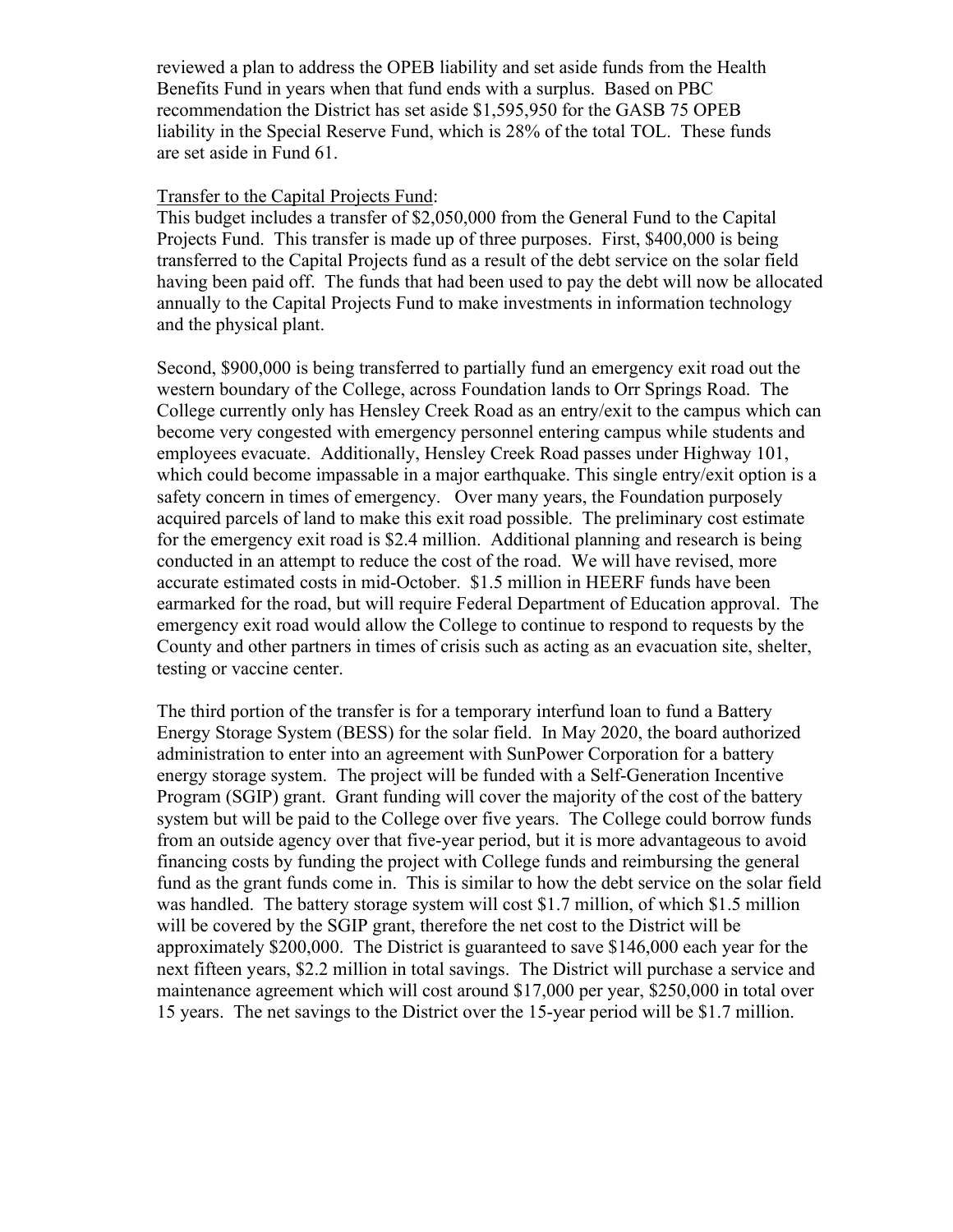# **ENDING BALANCE:**

The projected 2021/22 Unrestricted General Fund beginning balance is \$9,526,540 based on unaudited actual revenues and expenditures for 2020/21. Not all accounts are closed for 2020/21, therefore, this amount may change when all accounts are reconciled.

The projected Unrestricted General Fund ending balance is \$8,057,242 or 28.12% of expenditures and transfers, meeting one of the Board of Trustees' budget parameters which requires a minimum 5% reserve and a targeted reserve of 15%. The Board has directed administration to set aside funds to address future STRS/PERS rate increases, this amount is estimated to be \$468,000 and lowers the General Fund reserve to 26.49%.

The most significant factors which could change the complexion of this budget, future budgets, and compliance with Board budget parameters are:

#### Economy of the State and Nation

The College budget is very dependent on the economy of the State of California. The State budget is currently robust, and the State is setting aside funds to have on hand during the next downturn. The COVID-19 pandemic has created great uncertainty and is not yet behind us.

### Enrollment

The funding for the college is dependent upon student enrollment, the number of students receiving financial aid, and student success. All three of these metrics are in decline due to the pandemic. The COVID-19 Emergency Conditions Allowance is set to expire June 30, 2022. The college will need to see a rebound in student enrollments and restore FTES in 2022/23.

## **BOARD BUDGET PARAMETERS:**

- 1. General Fund Budget Parameters
	- 1.1 Unrestricted Ending Balance -The targeted ending fund balance in the General Fund shall be 15% of total unrestricted expenditures. At no time shall the ending balance go below a minimum of 5%. **- MET**
	- 1.2 Balanced Budget
		- 1.2.1 The General Fund shall have a balanced budget with total ongoing expenditures and transfers not exceeding total ongoing revenues. **MET**

**The unrestricted general fund is out of balance by \$1,469,298; however, there are \$1,798,000 in one-time expenditures. Therefore, the ongoing expenditures are \$328,702 less than ongoing revenues.**

1.2.2 One-time revenues and reserves shall not be used to fund ongoing expenditures but may be considered for current year expenditures that do not create obligations in future years.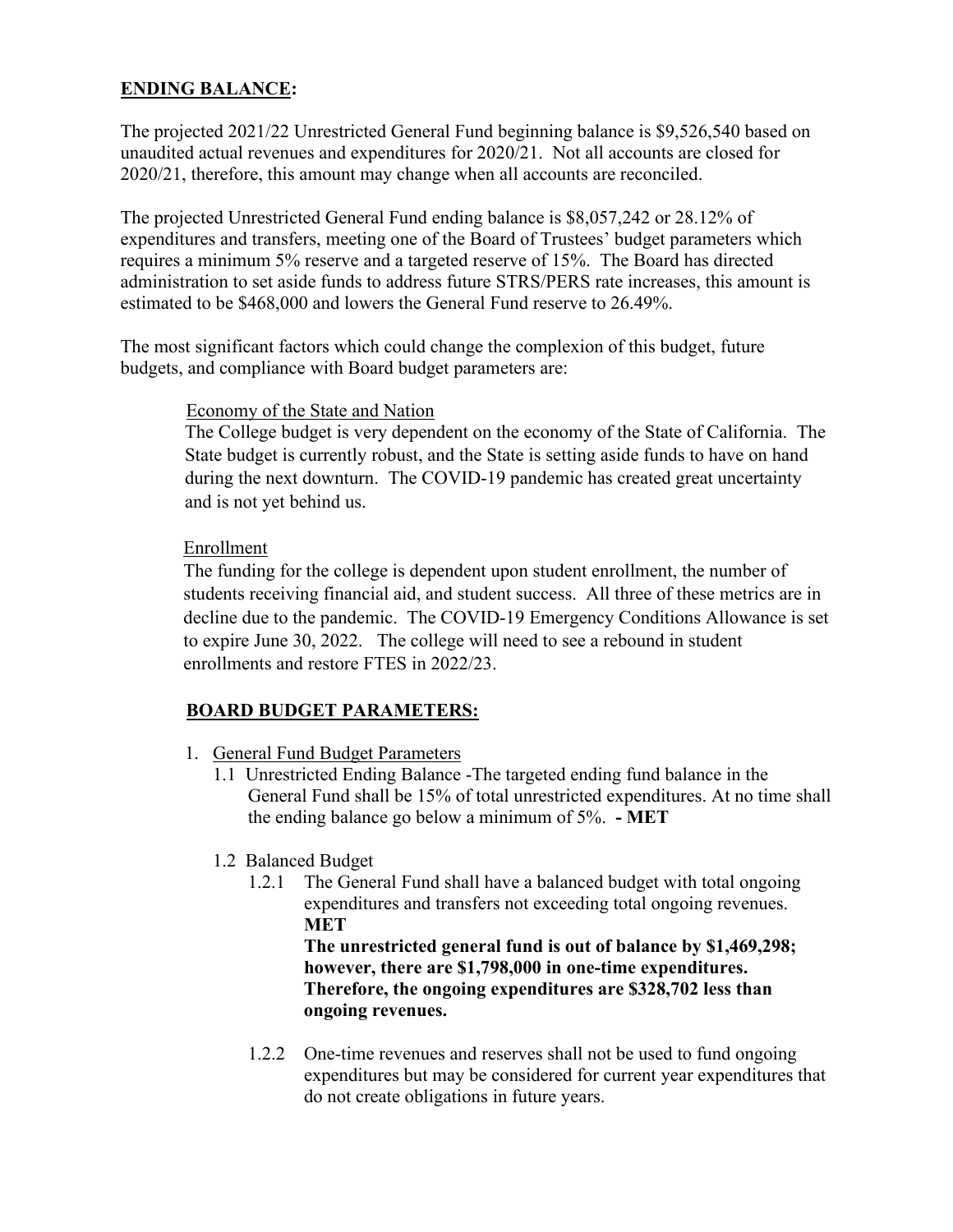#### **MET This budget uses \$1,469,298 of reserves, all of which are for onetime expenditures.**

#### **OTHER FUND BUDGETS:**

The Debt Service Fund Budget (Attachment "B"), this fund is no longer necessary as of 6/30/21, it will no longer be included in future budget documents.

The Child Care Fund Budget (Attachment "C"), reflects a program similar to the 2020/21 program. The transfer from the General Fund in 2020/21 was lower than budgeted due to higher contract earnings. The estimated increased costs for salary step and column advancements are included in this budget. The proposed budget reflects a General Fund subsidy of \$137,018. Also included are negotiated childcare subsidies for all four constituent groups of \$5,000 for each group, \$20,000 total.

The Capital Projects Fund Budget (Attachment "D"), includes projected revenues and expenditures as well as reserves set aside for capital projects. The proposed budget reflects a transfer in from the General Fund of \$400,000. This transfer is a result of funds made available by the end of debt service as mentioned above.

The Special Reserve Fund Budget (Attachment "E"), includes the reserves for accrued vacations, load banking, and self-insurance (active/retiree/GASB 75 health plan, property, liability, worker's compensation). Accrued vacation is reserved at 25% of the total value of vacation accruals projected as of June 30, 2021. Load banking is reserved at 25% of the book value as of June 30, 2021. The GASB 75 OPEB reserve now totals \$1,595,950.

The Health Fund Budget (Attachment "F"), this fund is no longer necessary as of 6/30/21, it will no longer be included in future budget documents.

The Student Representation Fee Fund Budget (Attachment "G"), is included to reflect the \$1 per semester that each student pays to support student government here at the College. As of January 1, 2020, an additional \$1 per semester, per student has been collected based on law to support student government at the State level. This additional dollar is not for College use and is paid to the State.

The Student Center Fund Budget (Attachment "H"), is included to reflect the \$1 per unit per semester to a maximum of \$5 that each student pays for equipment and improvements in the Student Center.

The Student Financial Aid Award Projections (Attachment "I"), reflects estimates of Student Financial Aid Awards for 2021/22.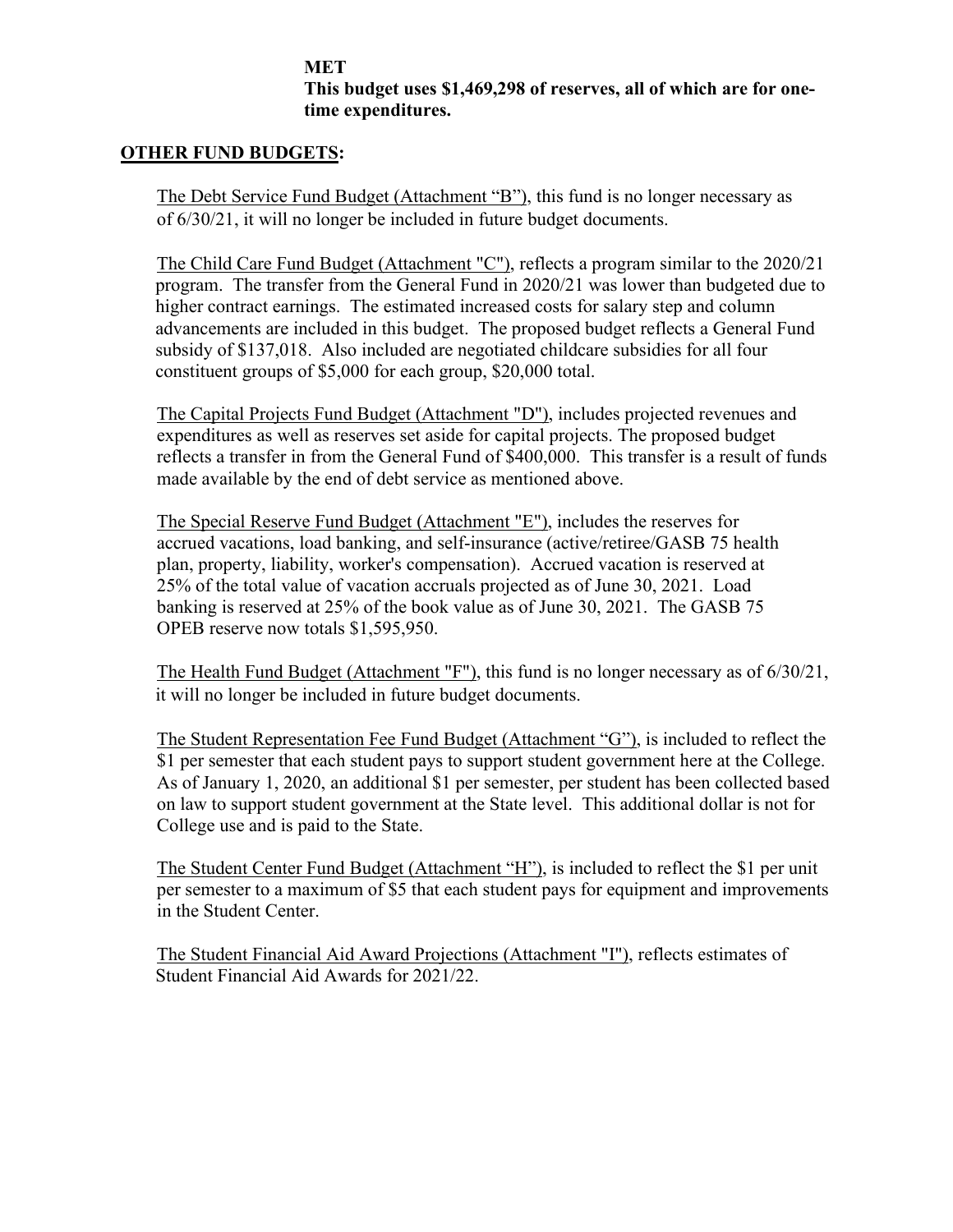## MOTION/ACTION:

RESOLVED, that the Board of Trustees of the Mendocino-Lake Community College District does hereby adopt the proposed 2021/22 Adopted Budget as presented and shown on Attachments A through I:

| Adopted Unrestricted General Fund Budget, 2021/22                       |
|-------------------------------------------------------------------------|
| Adopted Restricted General Fund Budget, 2021/22                         |
| Debt Service Fund – Information only for 2020/21 estimated<br>actuals   |
| Adopted Child Care Fund Budget, 2021/22                                 |
| Adopted Capital Projects Fund Budget, 2021/22                           |
| Adopted Special Reserve Fund Budget, 2021/22                            |
| Adopted Health Fund - Information only for 2020/21 estimated<br>actuals |
| Adopted Student Representation Fee Fund Budget, 2021/22                 |
| Adopted Student Center Fund Budget, 2021/22                             |
| Adopted Student Financial Aid Award Projections, 2021/22                |
|                                                                         |

The Board of Trustees also hereby determines to spend Proposition 30 funding on salaries and benefits for instructional activities.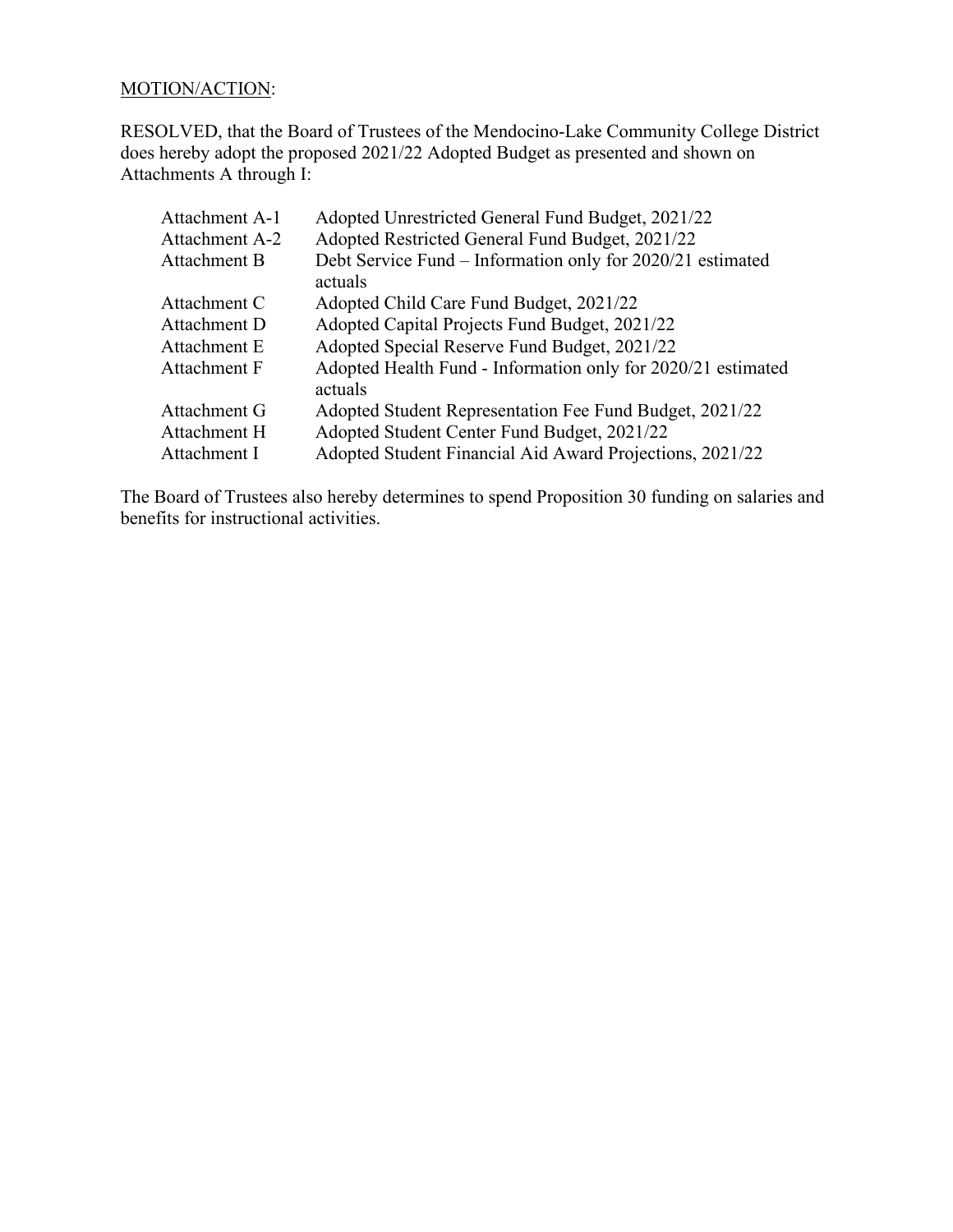## SUBJECT: MENDOCINO COLLEGE FOUNDATION REPORT

#### SYNOPSIS:

This is an informational report from the Mendocino College Foundation staff.

#### ANALYSIS:

The Foundation's Fall newsletter is underway. Content has been constructed for the newsletter and is beginning production. The estimated time of mailing will be the beginning of October.

Foundation and Fiscal staff have been working with the Nursing department to better inform students of the resources available to them. A presentation will be made to the nursing students on September 8th.

The Foundation continues to conduct outreach to AAFG recipients to take advantage of their AAFG scholarships for attending Mendocino College or completing HS graduation.

The annual AAFG flyer was sent out mid-August and has been well received.

The Foundation has received grant funding from the Community Foundation of Mendocino County for the purpose of providing food and basic needs supplies through the Mendocino College Food Pantry for those impacted by the COVID-19 pandemic. Thank you to the Community Foundation for your continued support!

During the Fall, we have seen an increase in the number of students who are accessing the student emergency fund and food pantry. The Foundation's role is to fundraise gifts to support these critical programs that support students at the most basic level.

The Governance Committee is actively recruiting new board members for the Foundation Board of Directors.

Reconstruction of the scholarship software, "AwardSpring", has begun. The scholarship application period will open on Monday, December 6, 2021 and close on Tuesday, March 1, 2022.

The next Foundation Board of Directors meeting will be held on Tuesday, October 5th tentatively in-person in Board Room 1060.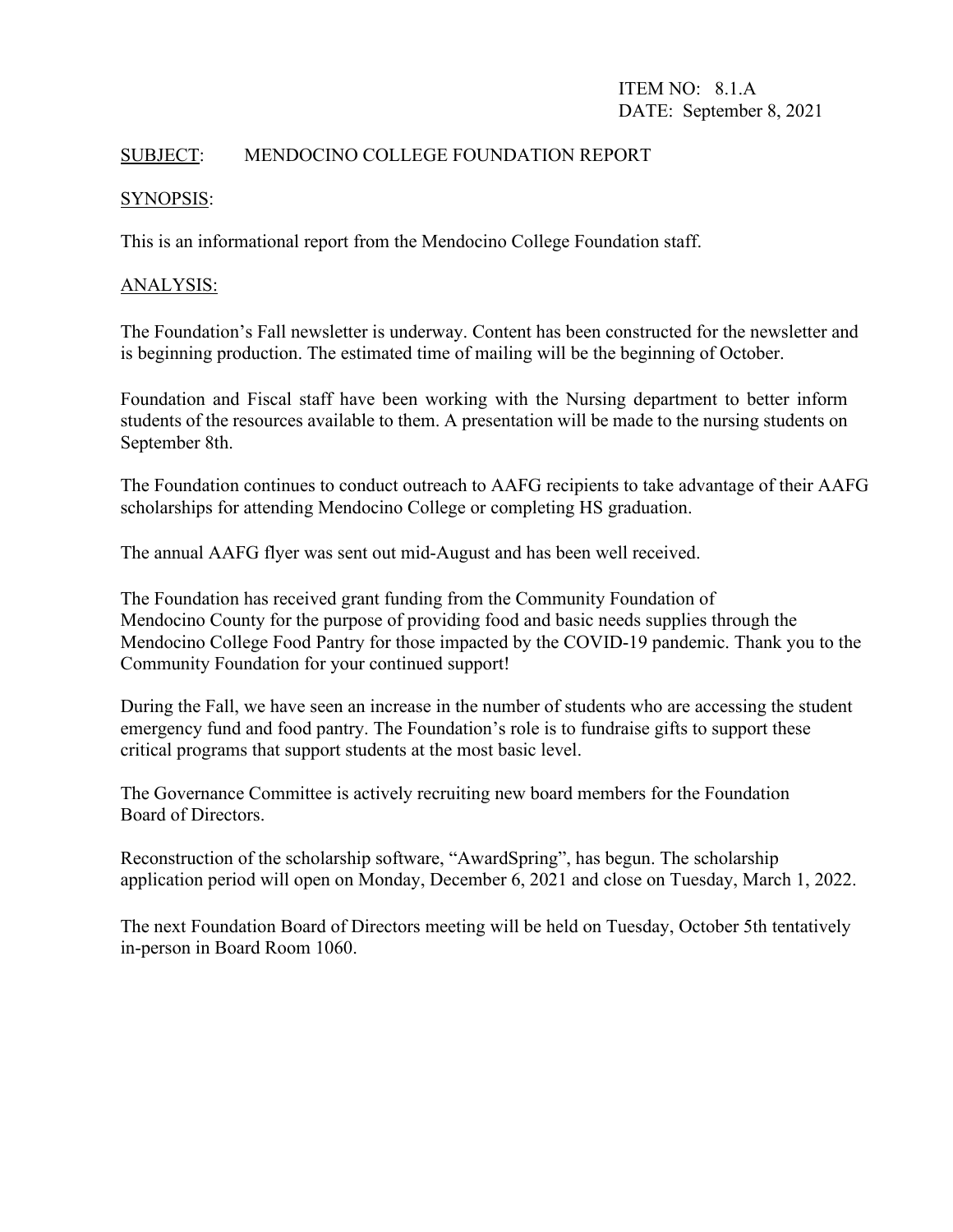## SUBJECT: FRIENDS OF THE MENDOCINO COLLEGE COASTAL FIELD STATION AND NATURAL SCIENCES AFFILIATE

## SYNOPSIS:

This is an informational report from Dr. Steve Cardimona, Professor of Earth Science

### ANALYSIS:

• Thanks to the efforts of community members Richard Shoemaker and Phil Clark, a beautiful monument has been installed at the facility to highlight special donors to the Friends of the Mendocino College Coastal Field Station and Natural Sciences. Along with our plan to add "Anonymous" to represent a Keystone Donor who already asked for the faculty recognition on the monument, additional donor names will be added to commemorate those providing new donations of \$2500 or more.



- Building on the Foundation's donation to our affiliate of \$25K from the Halliday Trust fund, our capital campaign continues!
	- o Recent notable donations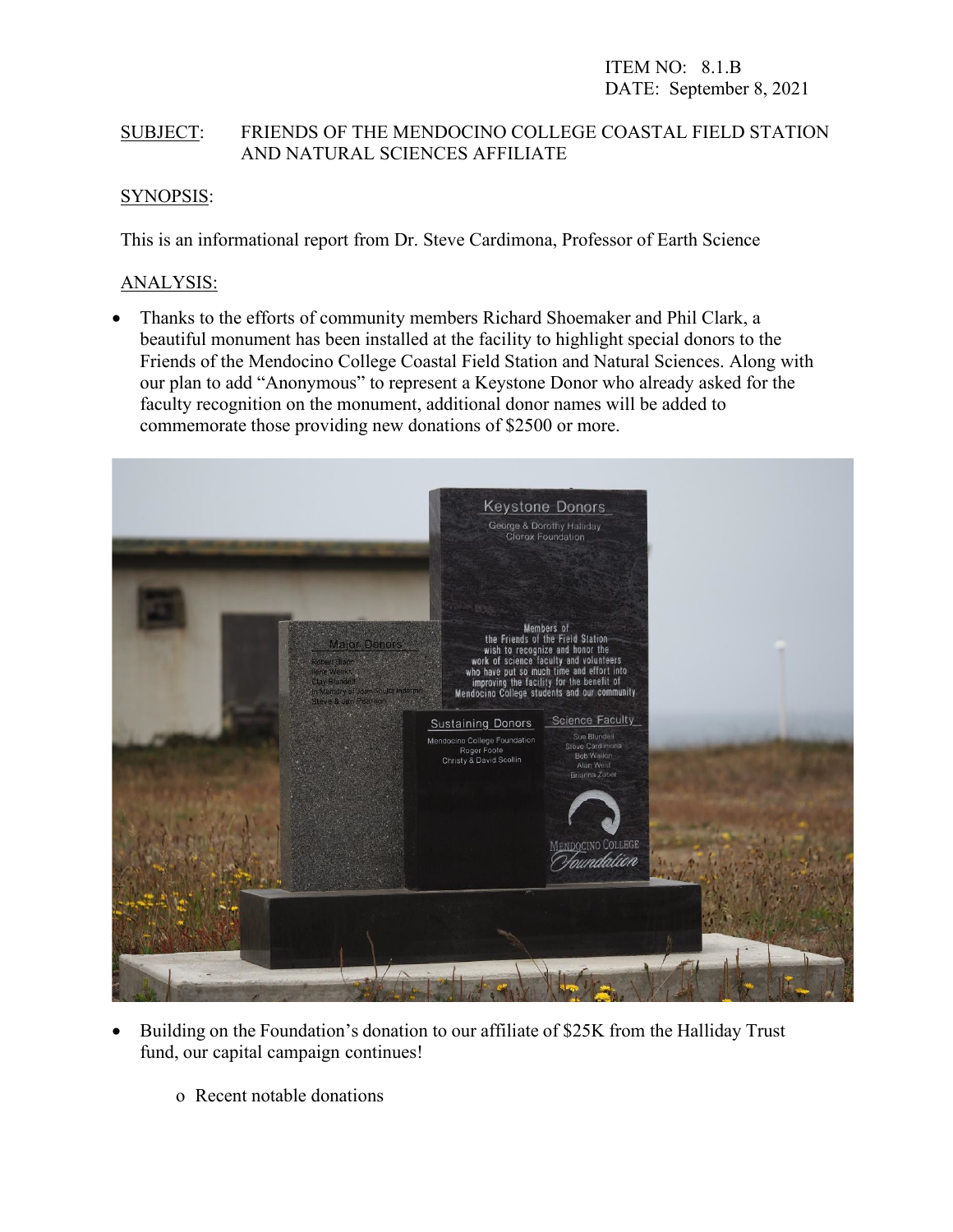- \$500 donation in honor of Phyllis Curtis of Ukiah, whose many interests includedpreserving the integrity of the unique and valuable properties on the coast of Mendocino County.
- \$500 donation in honor of Robert Nordman of Palo Alto, who supported the Friends of the Mendocino College Coastal Field Station and Natural Science since 2015.
- Please consider participating in this campaign with your own donation and help to support this college facility and all the students who gain the benefit of being able to access this amazing educational resource.

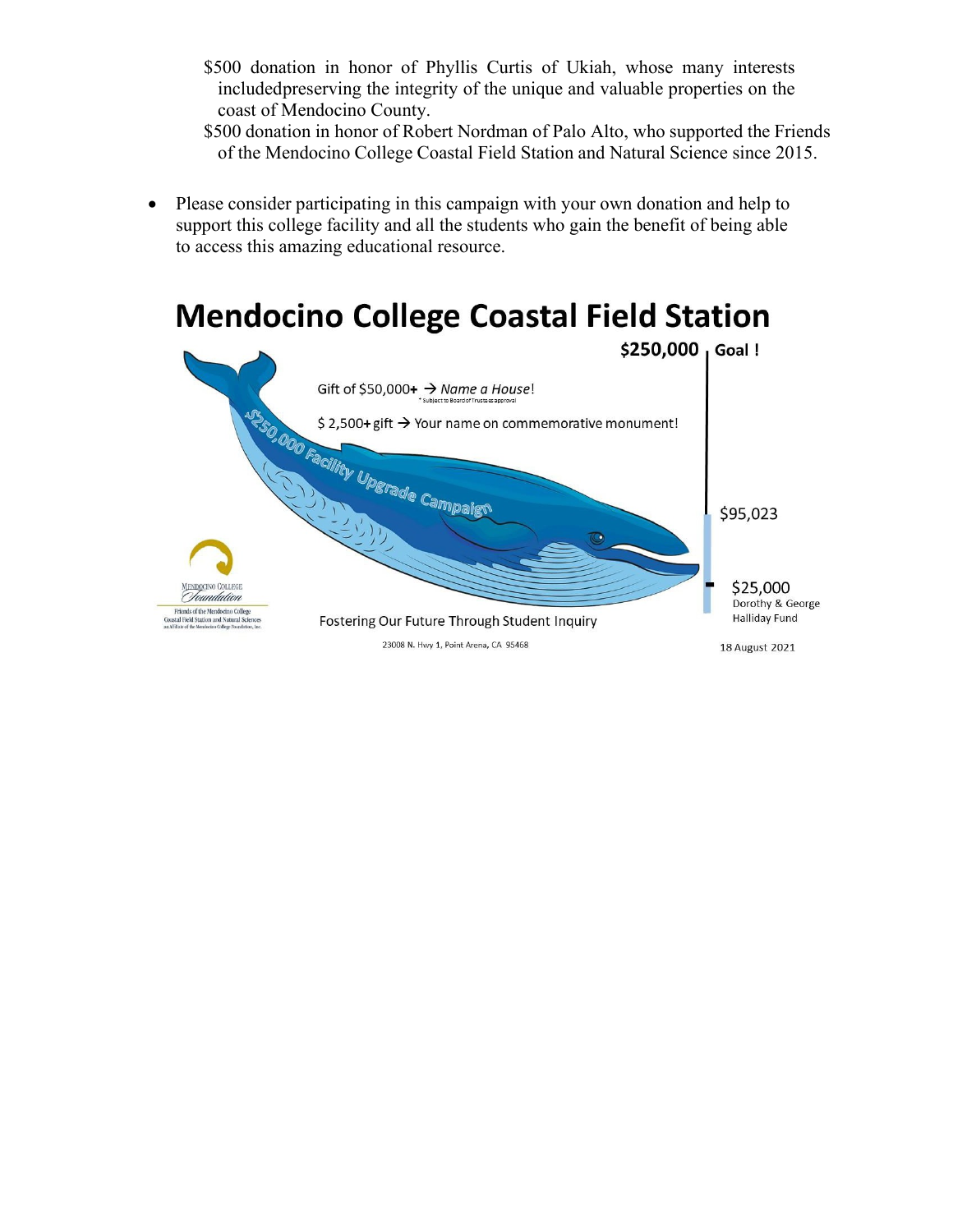ITEM NO: 8.2 DATE: September 8, 2021

### SUBJECT: CONSTITUENT GROUP REPORTS

### SYNOPSIS:

A report from the Constituent Groups to the Board of Trustees is submitted as information.

### ANALYSIS:

### *Academic Senate:*

The following report was submitted by Academic Senate President Catherine Indermill:

It is that time of year again to remind the Board of Trustees that the Academic Senate conducts an annual training related to participatory governance and the faculty's role in *leadership* and *collegiality.* 

When I conduct these trainings I am re-energized by the degree of inclusivity the California Community College has. It is far and above other institutions of higher education. I am also humbled by this enormous responsibility. The Academic Senate does not take this obligation lightly and attempts to model good judgement, objectivity, and a student focused approach in all of our discussions and actions.

Therefore, we formally review the legislation and local protocols that regulate our roles and responsibilities. A cornerstone of this review includes the history of AB 1725 and how it laid the groundwork for establishing new and expanded responsibilities for faculty (as well as classified staff and students). It also significantly influenced the Education Code and Title 5. Of particular interest are Ed Code §70902 (b)(7) and Title 5 § 53203, § 53203(c) and §53200 (d). In addition, we discussed these legislation regulations as they relate to Board Policy 213 and Administrative Procedure 213.1; and how they specifically address our participation in the decision-making for the District.

I look forward to a productive year and engaging with the Board of Trustees to ensure we are making educationally sound decisions for the betterment of the student and their success.

## *Classified Senate:*

The following report was submitted by Classified Senate President Lauren Simmonds:

The Classified Senate is currently working on improving classified representation on the various campus committees and identifying the classified professionals that will be reporting back to the Classified Senate at our monthly meetings. We see this as a way of showing the value and importance of communication and delegation across our constituent group. Through improved communication amongst the Classified Professionals, we hope to ease some of the tension felt during uncertain times.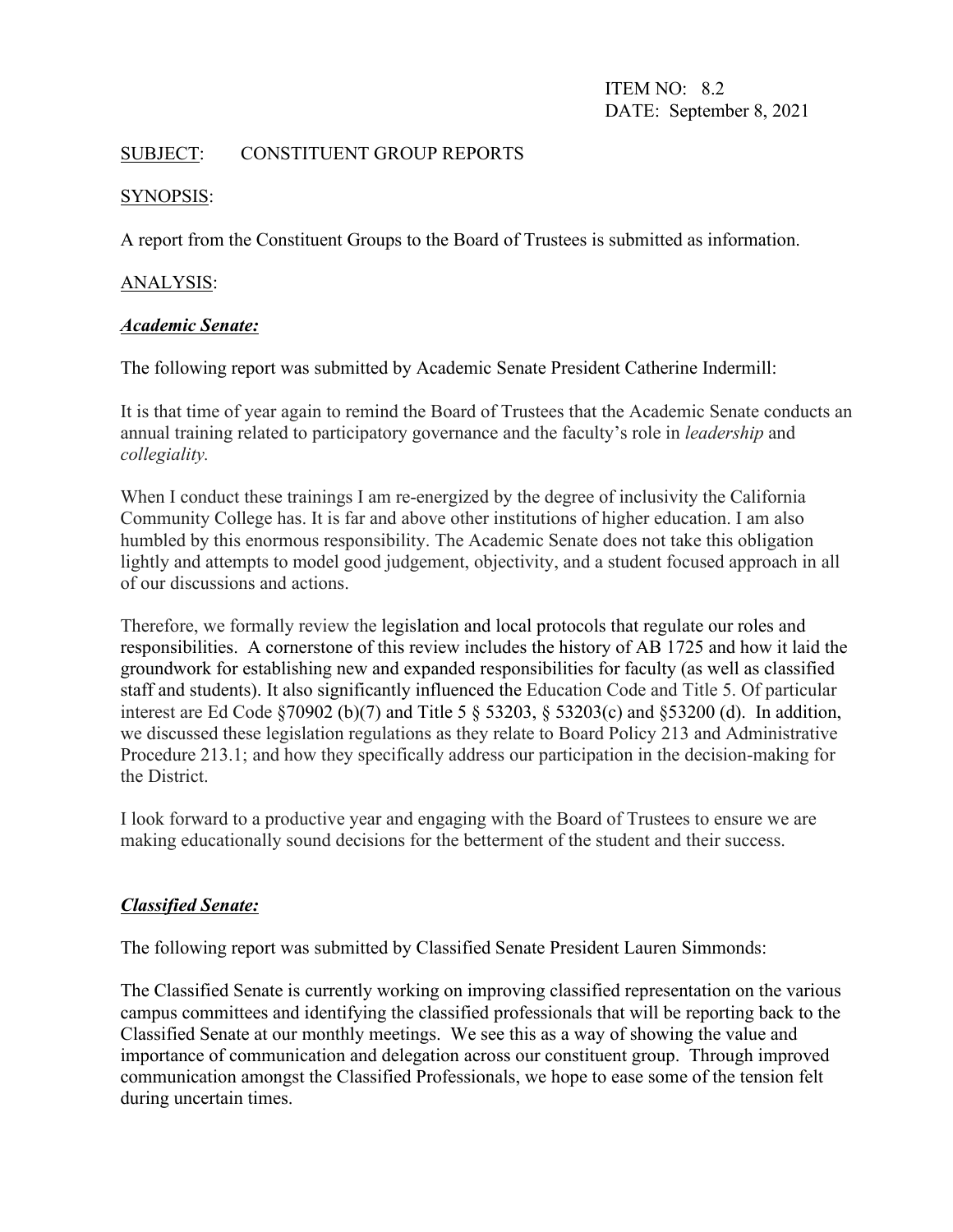We will be polling our Classified Professionals very soon regarding the proposed Board policies on COVID-19 vaccinations. Our staff members will be asked to choose between the following questions:

- 1. I support mandated vaccination by MLCCD
- 2. I do not support mandated vaccination by MLCCD

The results of our survey will be shared in our October board report.

We would also like to take this opportunity to share with you the latest edition of our Mendo Cares newsletter which was recently shared with the college staff.

## *Management/Supervisory/Confidential:*

The following report was submitted by Management Team President Janet Daugherty:

The Management Team held their first meeting of the semester on August 24, 2021 where the following items were discussed:

- There will be sprinkler testing taking place on the Ukiah campus on Friday, August 27th.
- Vice President Polak updated the group about our fall enrollments.
- With a testing protocol in place, athletes will soon begin traveling to participate in sporting events.
- Superintendent/President Karas updated the group about the upcoming implementation of Board Docs which is a meeting platform software. Board Docs will provide a searchable database for all Board of Trustees documentation as well as all the campus committees. The anticipated result is to streamline the process with things like approvals which would be similar to what we are using with HR documents such as PAF's and absence reports.
- There are incentives in process which will be used to entice students to get vaccinated. Disbursement of those incentives (gift cards) will begin September 13, 2021.
- Director of Fiscal Services Atherton discussed the proxy approver procedure and reminded members to use the process if they will be out of the office on vacation, etc. He also informed the group the Finance Department will be providing ESCAPE training this semester with the dates to be announced.
- Human Resources Director Marin re-emphasized the importance of employees using the check-in form when on campus since it is used by HR to contact the necessary personnel that may have been exposed on campus. She added there is an emergency sick leave provision available which has been extended through September. Additionally, there are N-95 masks available for anyone that needs them. Contact HR to receive those masks.
- There was a request to place a COVID-19 vaccination message in Spanish on the digital sign at the intersection of Hensley Creek Road and State Street. Director of Community Relations and Communication Bird will help with implementing this request.

#### *Oral reports by other constituent group leaders may be presented at the meeting.*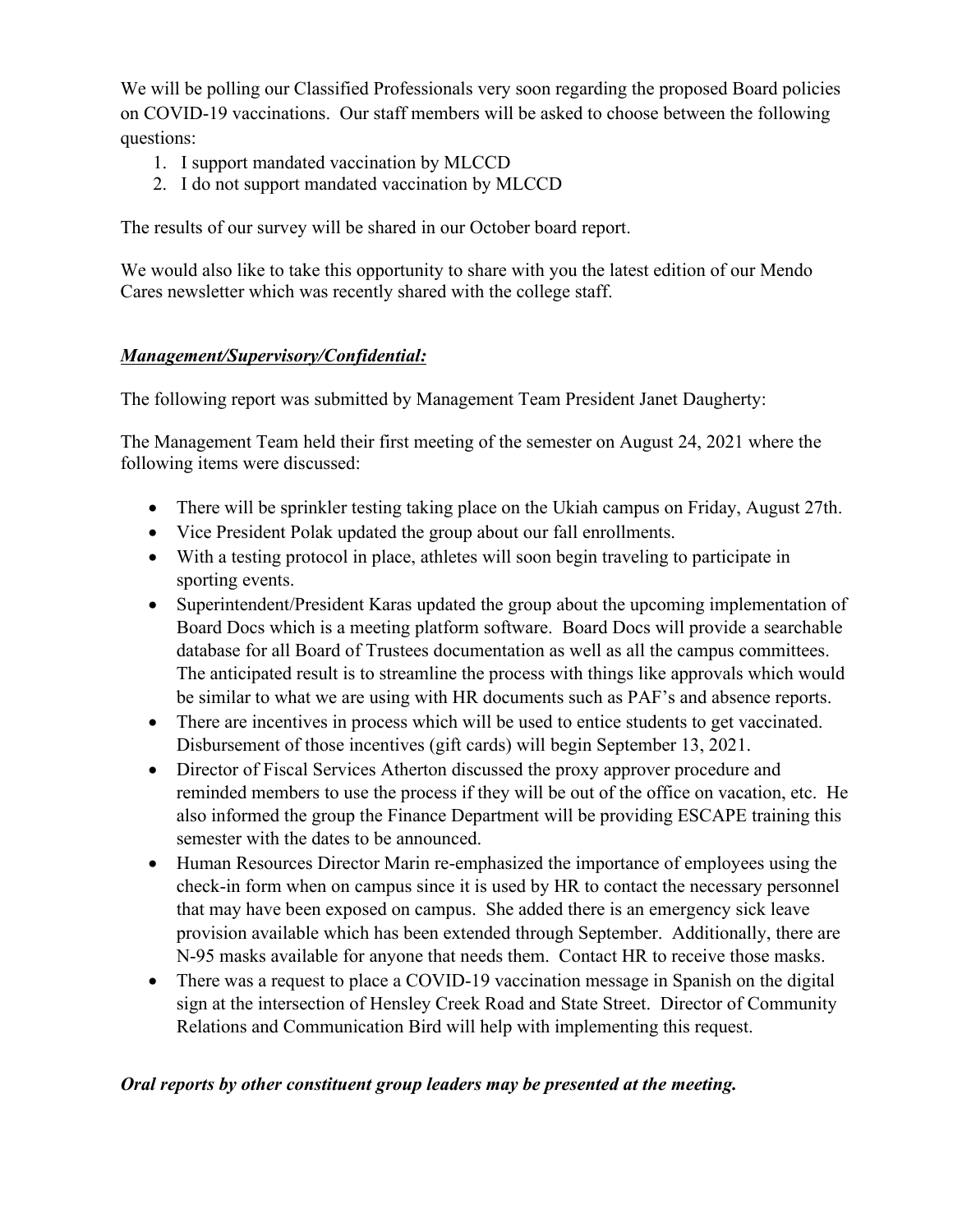#### SUBJECT: BOARD POLICY ADDITIONS AND REVISIONS – FIRST READING

#### SYNOPSIS:

New and revised Board policies are presented for review and discussion.

#### ANALYSIS:

As part of the ongoing effort to review all policies in the Board Policy Manual in a timely manner, the following Board policies are submitted for the Board's review. As part of the process, all Board Policies are being updated to reflect the standard numbering system used by Community Colleges throughout the state.

The ongoing COVID pandemic has created unique challenges to be responsive to the changing conditions. Board action is required to implement vaccination/testing requirements for employee and/or students. The mandates in place for California State employees announced by the Governor do not apply to community colleges. The State Chancellor Office does not have the authority to require or implement vaccination/testing mandates. The authority rests with each local community college district. There are no Education Code or Regulations enacted to guide or require vaccination/testing mandates; nor is there local public health order requiring vaccination/testing mandates. The current local health order requires indoor masking regardless of vaccination statues. The district complies with the local health orders.

To respond to the increasing cases of COVID in Mendocino and Lake Counties, with both counties classified in the Center of Disease Control (CDC) high community transmission category. Two board policies have been drafted for review as a first read. The two policies are in Chapter 2 of the Board Policy manual. This chapter was chosen because, without a legal template from CCLC, Educational Code, Title 5 Regulations, or other specific legal directives the Board needs to exercise its authority in a measured and precise manner.

Approximately, 37 districts out of 73 community college districts are considering/implementing vaccination/testing mandates. Without a board policy template from CCLC or other regulatory agencies, we reviewed policies developed by other districts that have internal and external legal services. In the future, policy templates may come that embed items related to COVID-19 in existing policies, such as, *communicable diseases*.

Board Policy 2900 – SARS-COV-2 (COVID-19) Vaccination Requirement - Employees – This new legally required board policy has been created using a template from another California Community College District as a guide. The policy was reviewed by the President's Policy Advisory Committee on August 27, 2021, and now comes to the Board of Trustees for final review.

Board Policy 2900 – SARS-COV-2 (COVID-19) Vaccination Requirement - Students – This new legally required board policy has been created using a template from another California Community College District as a guide. The policy was reviewed by the President's Policy Advisory Committee on August 27, 2021, and now comes to the Board of Trustees for final review.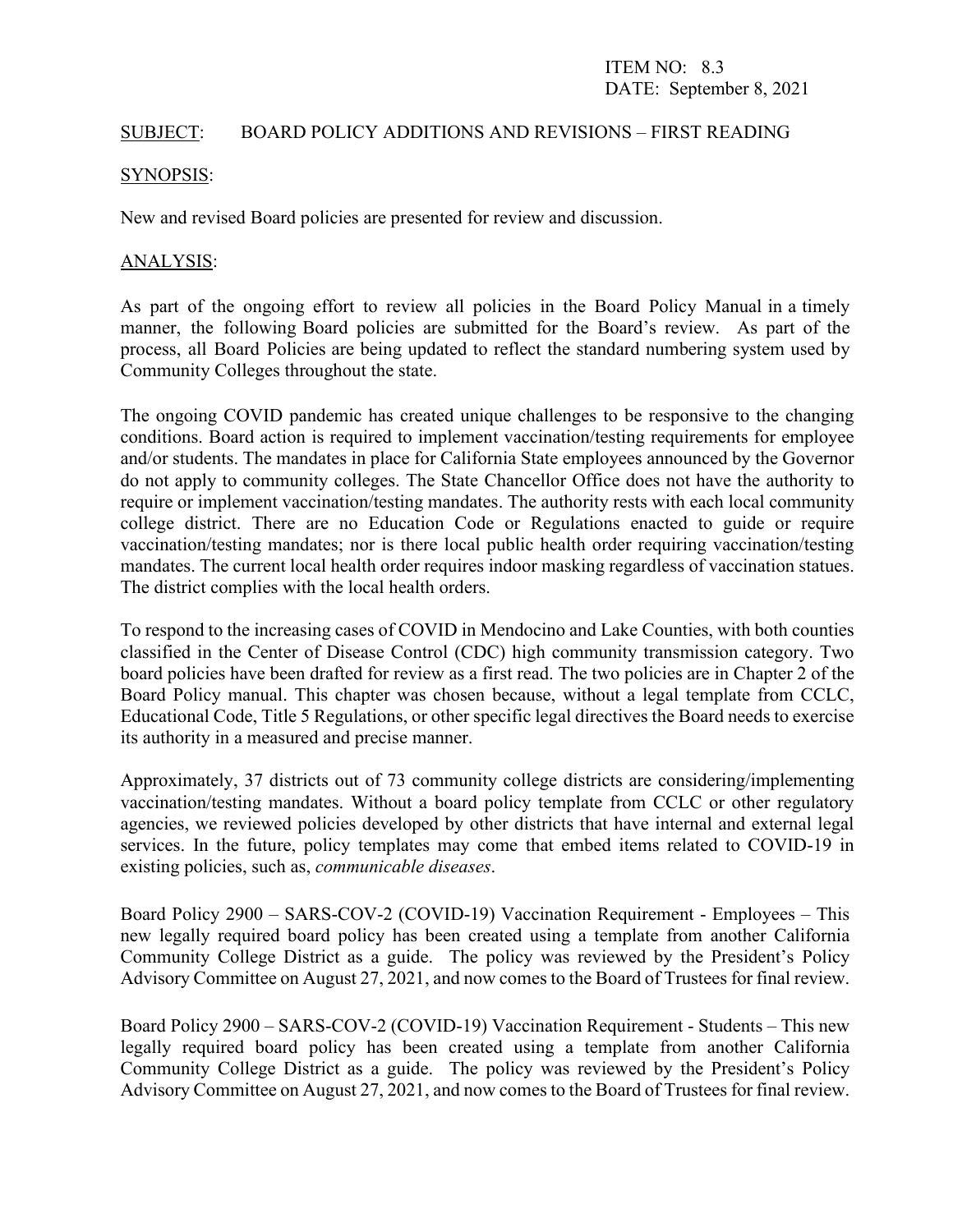Board members will review the policies and may offer suggestions for changes as deemed necessary. Discussion and/or adoption of the policies will take place at the October 2021 Board meeting.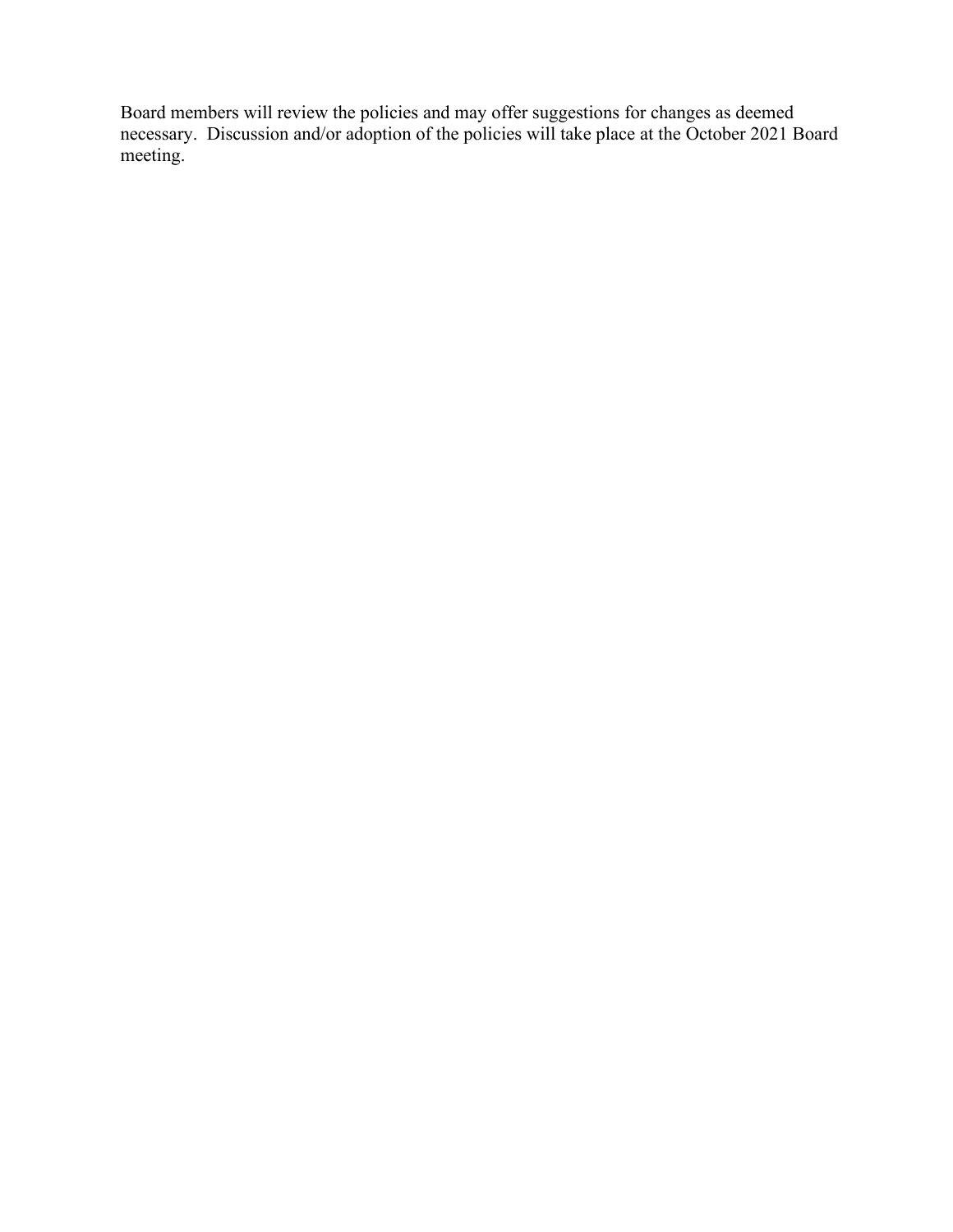# SUBJECT: TRUSTEE REPORTS

# SYNOPSIS:

Individual Trustees share their Board related activities with the full Board.

# ANALYSIS:

# *Oral reports by Trustees may be presented at the meeting.*